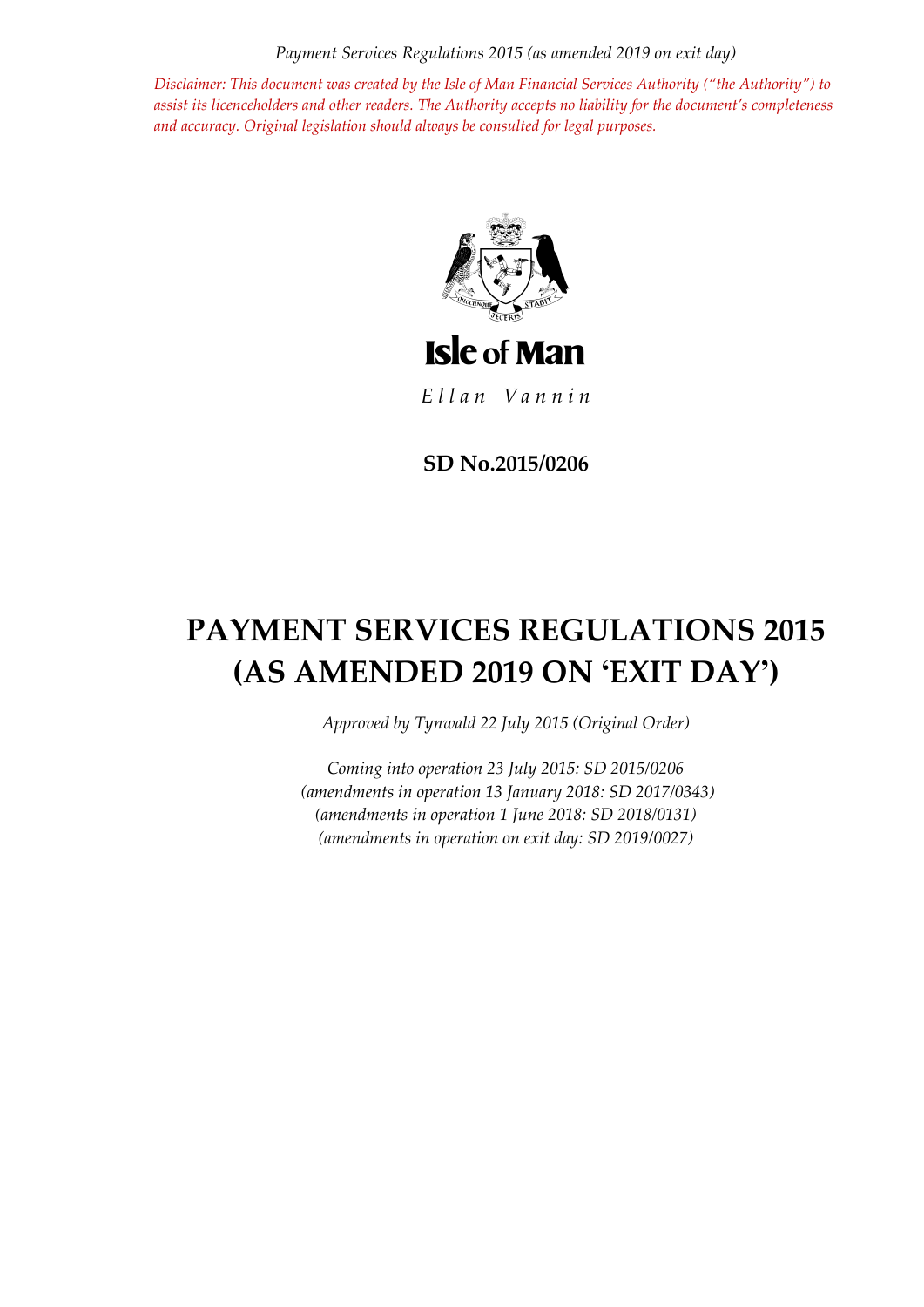*Payment Services Regulations 2015 (as amended 2019 on exit day)*

*Disclaimer: This document was created by the Isle of Man Financial Services Authority ("the Authority") to assist its licenceholders and other readers. The Authority accepts no liability for the document's completeness and accuracy. Original legislation should always be consulted for legal purposes.*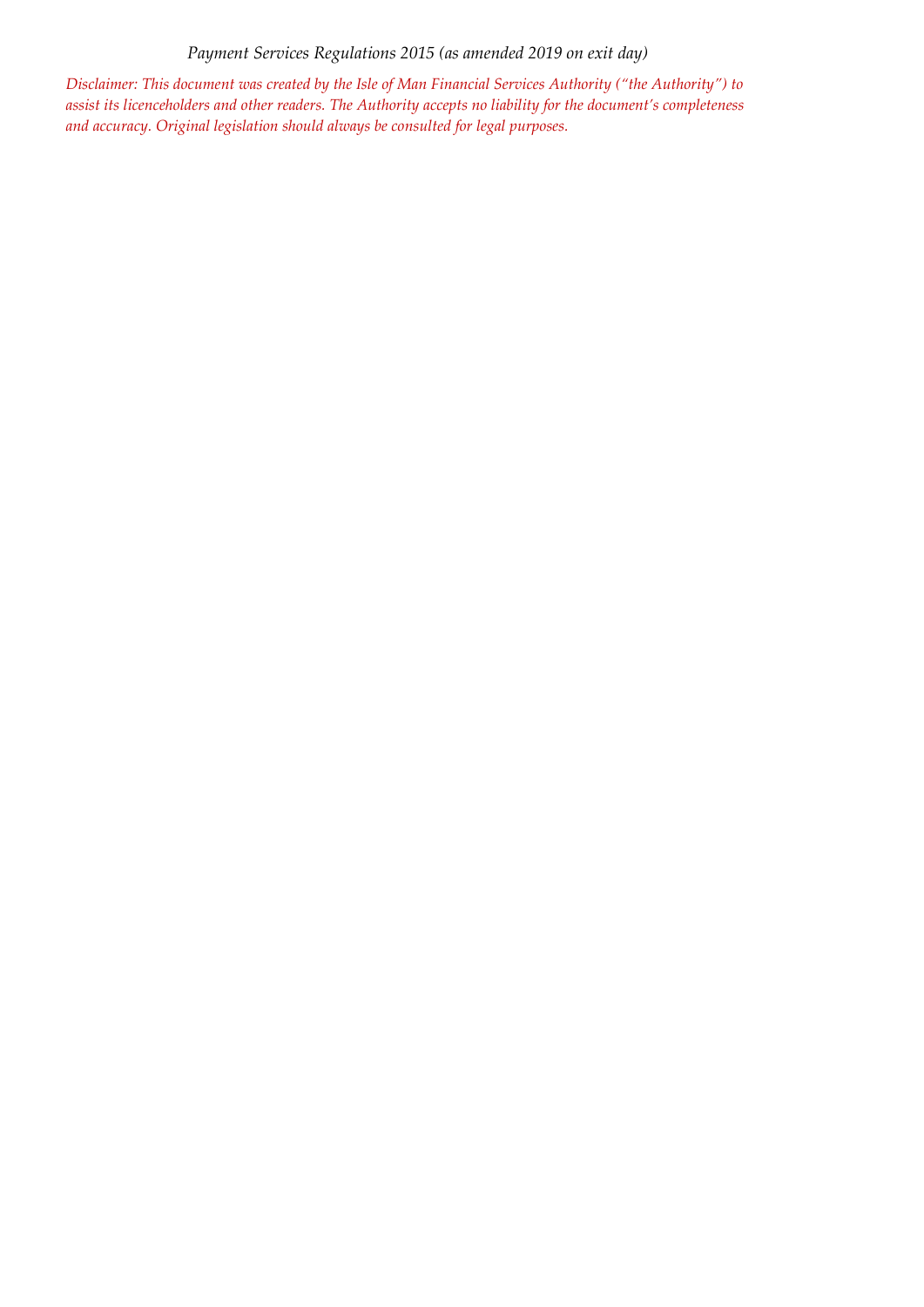

# **PAYMENT SERVICES REGULATIONS 2015**

# **Index**

|                              | Regulation                                                               |    |
|------------------------------|--------------------------------------------------------------------------|----|
| <b>PART 1 - INTRODUCTION</b> |                                                                          |    |
| 1                            |                                                                          |    |
| $\overline{2}$               |                                                                          |    |
| 3                            |                                                                          |    |
| 4                            |                                                                          |    |
|                              | <b>PART 2 - INFORMATION REQUIREMENTS FOR PAYMENT</b>                     |    |
|                              | <b>SERVICES</b>                                                          | 12 |
|                              | Application                                                              | 12 |
| 5                            |                                                                          |    |
| 6                            | Regulations disapplied in the case of low-value payment instruments13    |    |
|                              | Single payment service contracts                                         | 14 |
| 7                            | Information required prior to the conclusion of a single payment service |    |
| 8                            |                                                                          |    |
| 9                            |                                                                          |    |
| 10                           |                                                                          |    |
|                              | Framework contracts                                                      | 16 |
| 11                           |                                                                          |    |
| 12                           |                                                                          |    |
| 13                           |                                                                          |    |
| 14                           |                                                                          |    |
| 15                           | Information prior to execution of individual payment transaction 18      |    |
| 16                           | Information for the payer on individual payment transactions 18          |    |
| 17                           | Information for the payee on individual payment transactions19           |    |
|                              | Common provisions                                                        | 20 |
| 1 <sup>Q</sup>               | Communication of information                                             | ንበ |

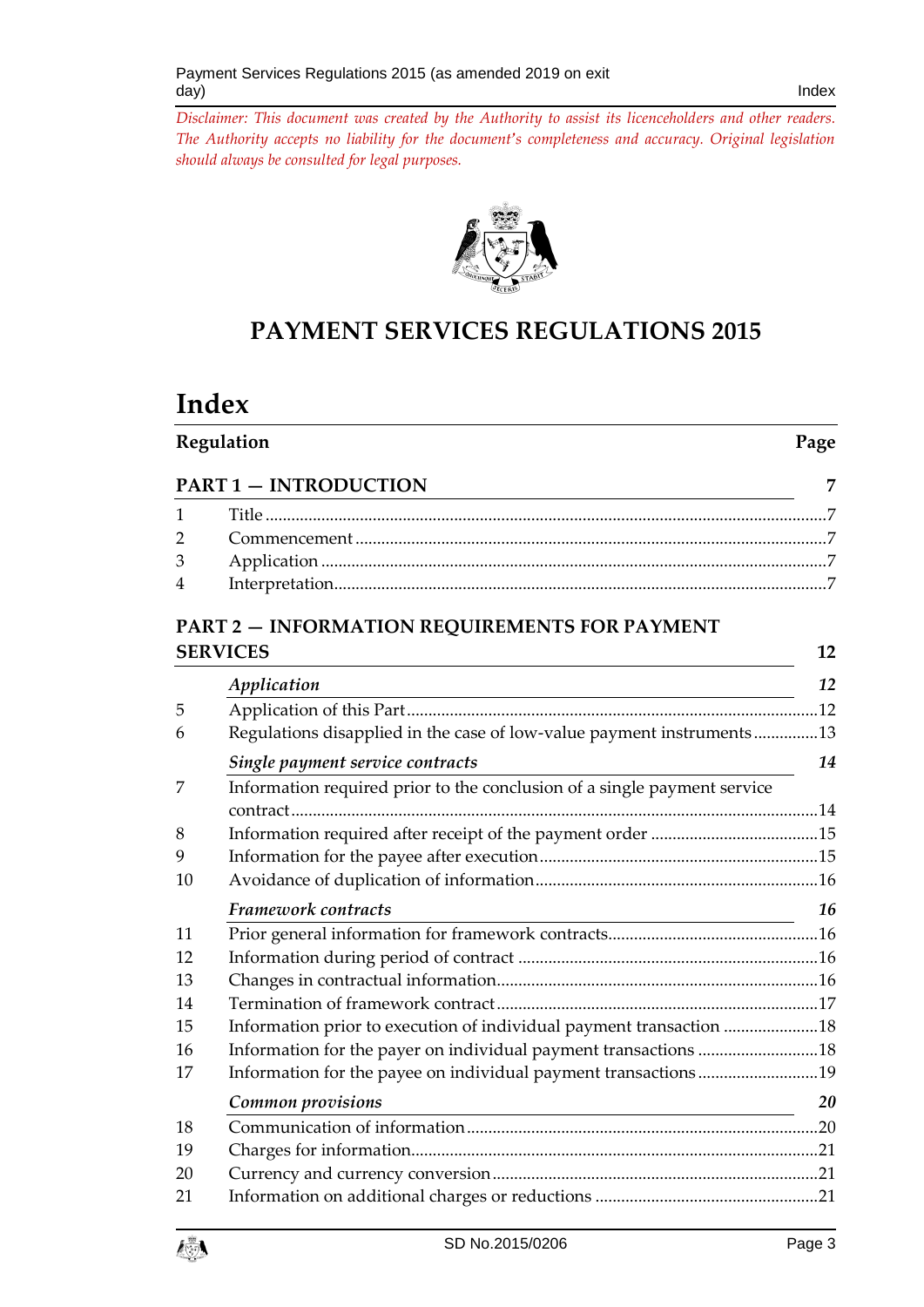|    | <b>PART 3 - RIGHTS AND OBLIGATIONS IN RELATION TO THE</b><br>PROVISION AND USE OF PAYMENT SERVICES                                | 22 |
|----|-----------------------------------------------------------------------------------------------------------------------------------|----|
|    | Application                                                                                                                       | 22 |
| 22 | <u> 1980 - Johann Stoff, deutscher Stoffen und der Stoffen und der Stoffen und der Stoffen und der Stoffen und der</u>            |    |
| 23 | Certain regulations not applying in the case of low value payment                                                                 |    |
|    |                                                                                                                                   |    |
|    | Charges<br><u> 1989 - Johann Stoff, deutscher Stoffen und der Stoffen und der Stoffen und der Stoffen und der Stoffen und der</u> | 24 |
| 24 |                                                                                                                                   |    |
| 25 |                                                                                                                                   |    |
| 26 |                                                                                                                                   |    |
| 27 | Obligations of the payment service user in relation to payment                                                                    |    |
|    |                                                                                                                                   |    |
| 28 | Obligations of the payment service provider in relation to payment                                                                |    |
|    |                                                                                                                                   |    |
| 29 | Notification of unauthorised or incorrectly executed payment transactions  27                                                     |    |
| 30 | Evidence on authentication and execution of payment transactions  27                                                              |    |
| 31 | Payment service provider's liability for unauthorized payment                                                                     |    |
|    |                                                                                                                                   |    |
| 32 | Payer's or payee's liability for unauthorised payment transactions 28                                                             |    |
| 33 |                                                                                                                                   |    |
| 34 | Requests for refunds for payment transactions initiated by or through a                                                           |    |
|    |                                                                                                                                   |    |
|    | Execution of payment transactions                                                                                                 | 31 |
| 35 |                                                                                                                                   |    |
| 36 |                                                                                                                                   |    |
| 37 |                                                                                                                                   |    |
| 38 |                                                                                                                                   |    |
|    | Execution time and value date                                                                                                     | 33 |
| 39 |                                                                                                                                   |    |
| 40 |                                                                                                                                   |    |
| 41 | Absence of payee's payment account with the payment service provider 34                                                           |    |
| 42 |                                                                                                                                   |    |
| 43 |                                                                                                                                   |    |
|    | Liability<br><u> 1980 - Johann Barn, amerikansk politiker (</u>                                                                   | 35 |
| 44 |                                                                                                                                   |    |
| 45 | Non-execution or defective or late execution of payment transactions                                                              |    |
|    |                                                                                                                                   |    |
| 46 | Non-execution or defective or late execution of payment transactions                                                              |    |
|    |                                                                                                                                   |    |
| 47 | Liability of payment service provider for charges and interest38                                                                  |    |

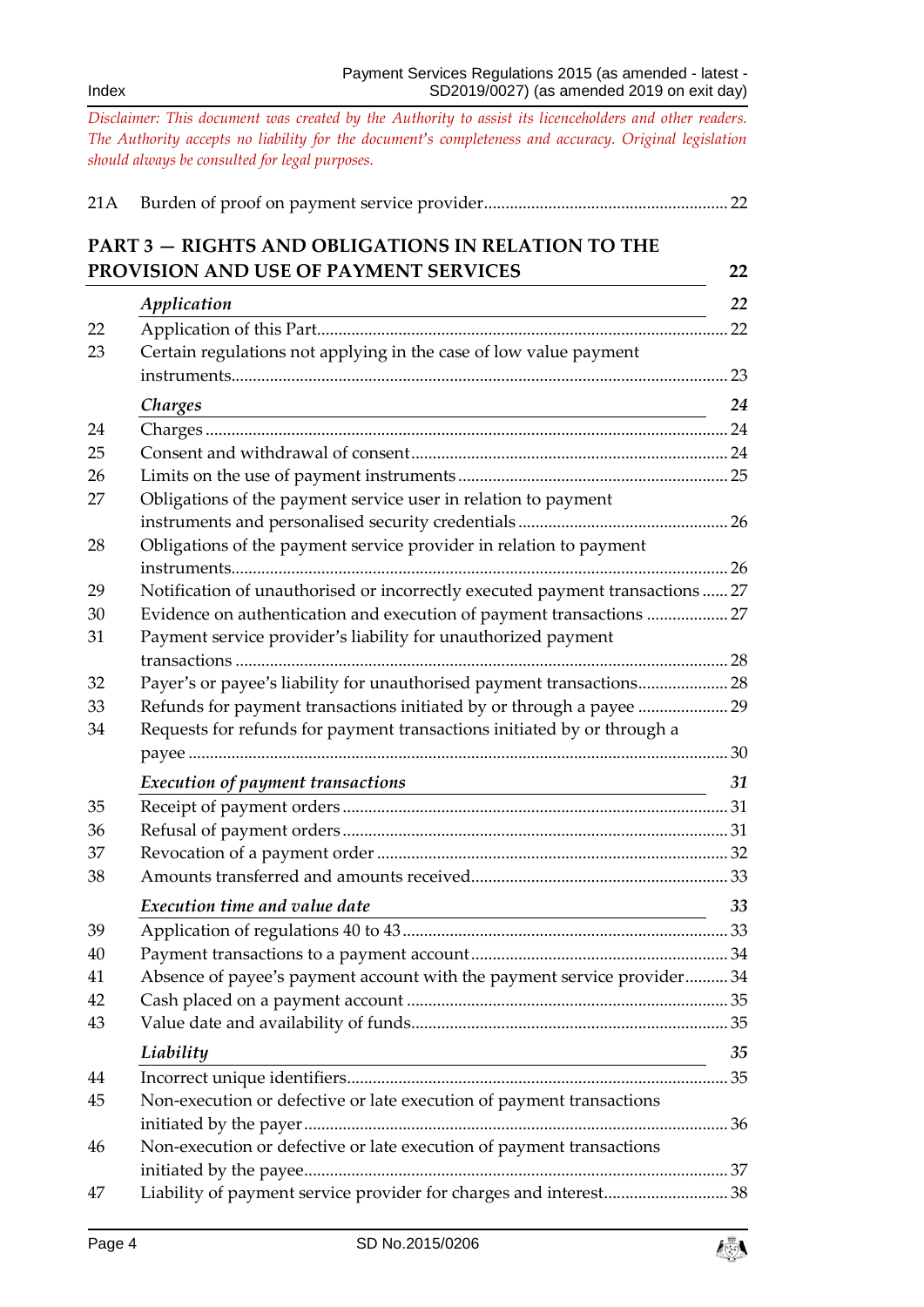| 48       |                                                                                       |    |
|----------|---------------------------------------------------------------------------------------|----|
| 49       |                                                                                       |    |
|          | PART 4 - THE AUTHORITY AND OFT                                                        | 40 |
|          | <b>Functions of the Authority</b>                                                     | 40 |
| 50<br>51 | Functions of the Authority: amendment of the Financial Services Act 2008 40           |    |
|          | Supervision and enforcement                                                           | 40 |
| 52       |                                                                                       |    |
| 53       |                                                                                       |    |
| 54       |                                                                                       |    |
|          | <b>PART 5 - OFFENCES</b><br><u> 1980 - Johann Barnett, fransk politiker (d. 1980)</u> | 42 |
| 55       |                                                                                       |    |
| 56       |                                                                                       |    |
|          | <b>SCHEDULE 1</b>                                                                     | 45 |
|          | <b>SCHEDULE 2</b>                                                                     | 48 |
|          | MEANING OF "EXCEPTED CONTRACT"                                                        | 48 |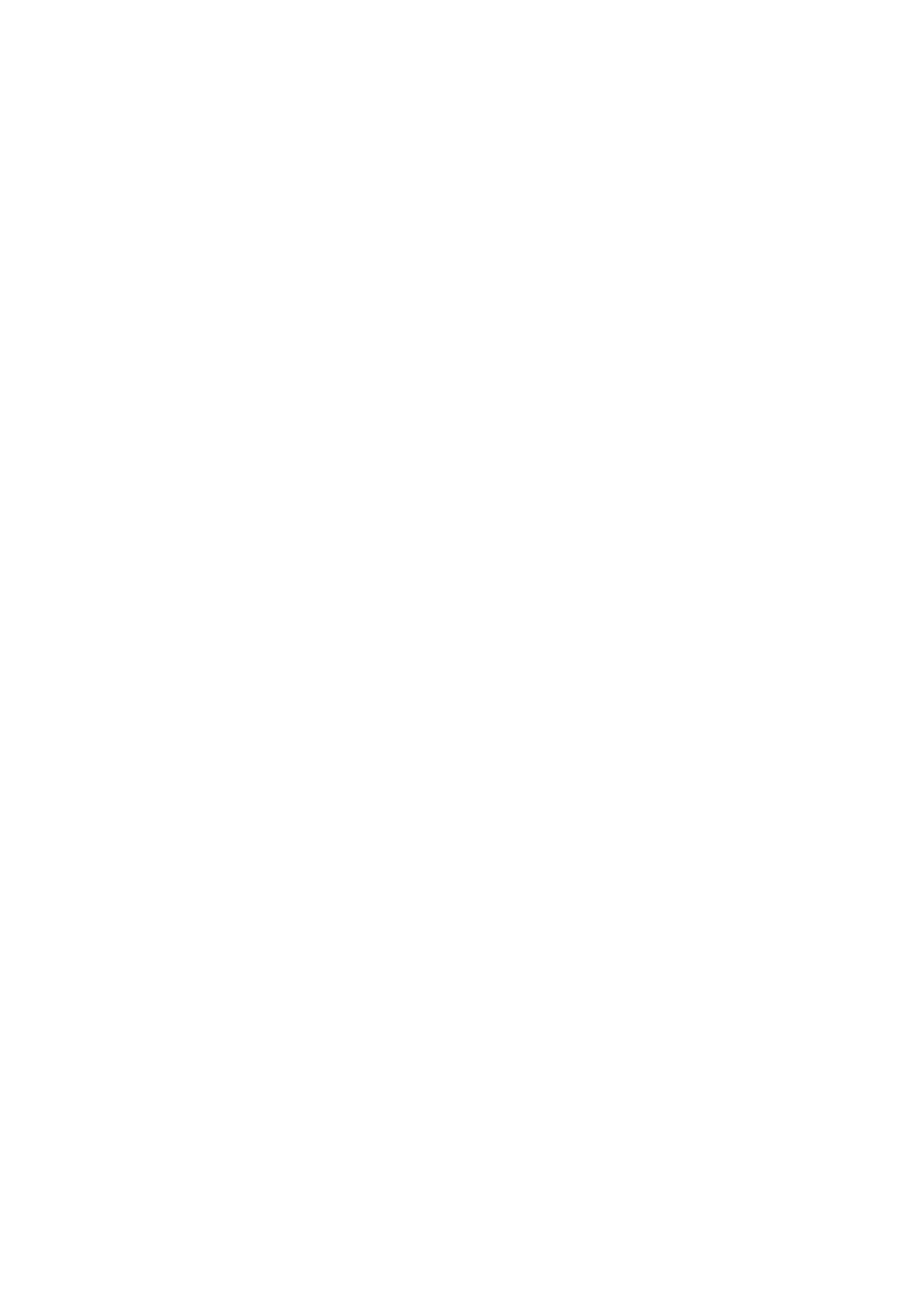Statutory Document No. 2015/0206



*Payment Services Act 2015*

# **PAYMENT SERVICES REGULATIONS 2015 (AS AMENDED 2019 ON 'EXIT DAY')**

*Approved by Tynwald: 22 July 2015 Coming into operation in accordance with article 2*

<span id="page-6-0"></span>The Isle of Man Financial Services Authority makes the following Regulations under section 4 of the Payment Services Act 2015.

# **PART 1 — INTRODUCTION**

## <span id="page-6-1"></span>**1 Title**

These Regulations are the Payment Services Regulations 2015.

#### <span id="page-6-2"></span>**2 Commencement**

If approved by Tynwald, these Regulations come into operation on the day following their approval.

## <span id="page-6-3"></span>**3 Application**

These Regulations apply to SEPA applicants, SEPA participants and SEPA payment transactions.

## <span id="page-6-4"></span>**4 Interpretation**

(1) In these Regulations —

"**the 2008 Act**" means the Financial Services Act 2008;

- **"account servicing payment service provider"** means a payment service provider providing and maintaining a payment account for a payer;
- "**agent**" means a person who acts on behalf of an authorised payment institution in the provision of payment services;

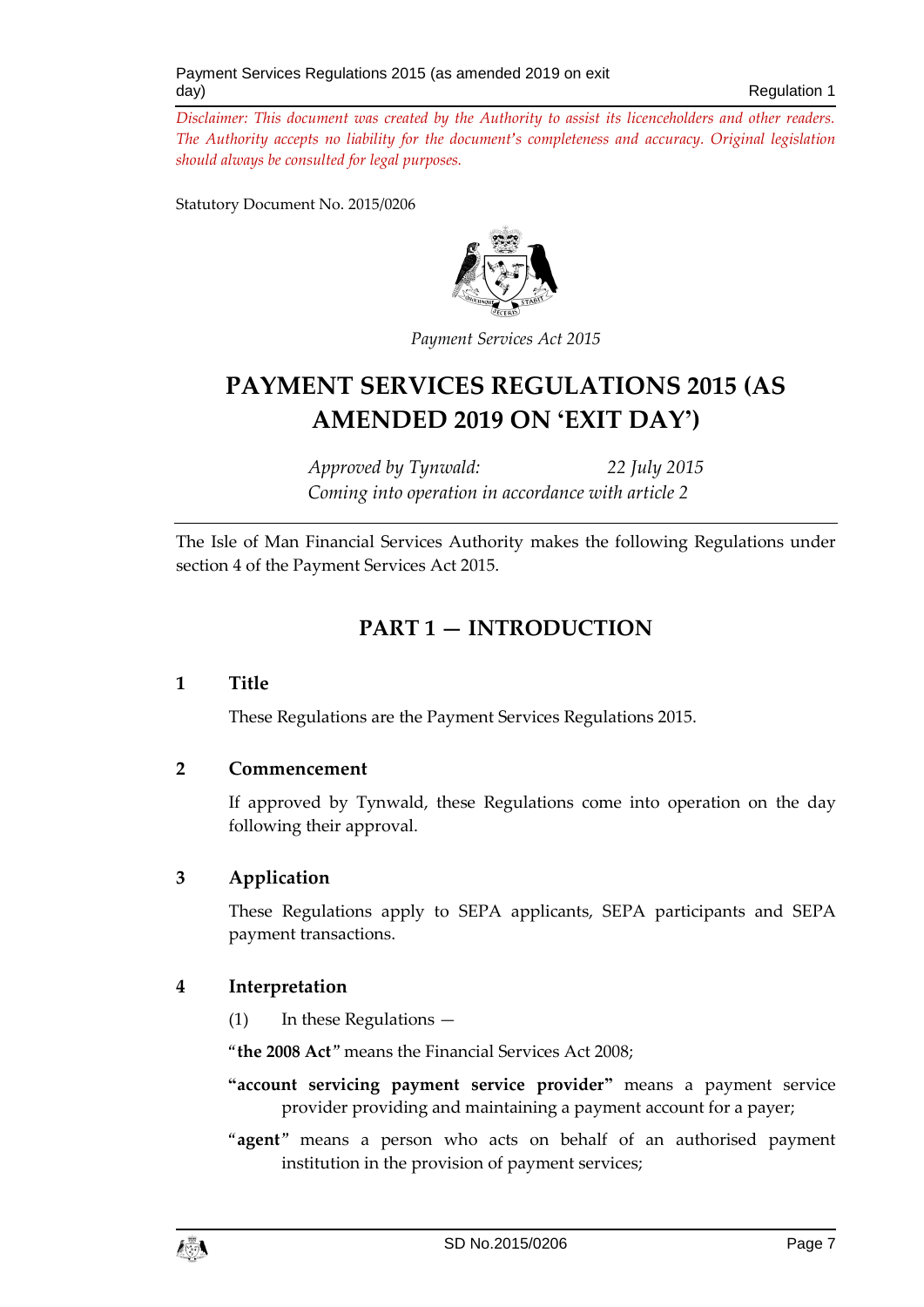- "**authentication**" means a procedure which allows a payment service provider to verify the identity of a payment service user or the validity of the use of a specific payment, including the use of the payment service user's personalized security credentials;
- "**authorised payment institution**" means a person licensed to conduct Class 8(2) activity by the Authority;
- "**the Authority**" means the Isle of Man Financial Services Authority;
- "**branch**" means a place of business of
	- (a) an authorised payment institution;
	- (b) an authorised payment institution, within the meaning of the Payment Services Regulations 2017<sup>1</sup> , based in the United Kingdom;
	- (c) a payment service provider, within the meaning of the EU Legislation (Payment Services — SEPA) (Jersey) Regulations 2015<sup>2</sup> , based in the Bailiwick of Jersey;
	- (d) a payment services provider, within the meaning of the Single Euro Payments Area (Guernsey) Ordinance 2016, based in the Bailiwick of Guernsey; or
	- (e) an EEA authorised payment institution;

other than its head office, which has no legal personality and which carries out directly all or some of the transactions inherent in its business;

- "**business day**" means any day on which the relevant payment service provider is open for business as required for the execution of a payment transaction;
- "**consumer**" means an individual who, in contracts for payment services to which these Regulations apply, is acting for purposes other than a trade, business or profession;
- "**court**" means the High Court;
- "**direct debit**" means a payment service for debiting the payer's payment account where a payment transaction is initiated by the payee on the basis of consent given by the payer to the payee, to the payee's payment service provider or to the payer's own payment service provider;
- "**durable medium**" means any instrument which enables the payment service user to store information addressed personally to them in a way accessible for future reference for a period of time adequate for the purposes of the information and which allows the unchanged reproduction of the information stored;



<sup>-</sup><sup>1</sup> SD 2015/0206

<sup>2</sup> 17.245.54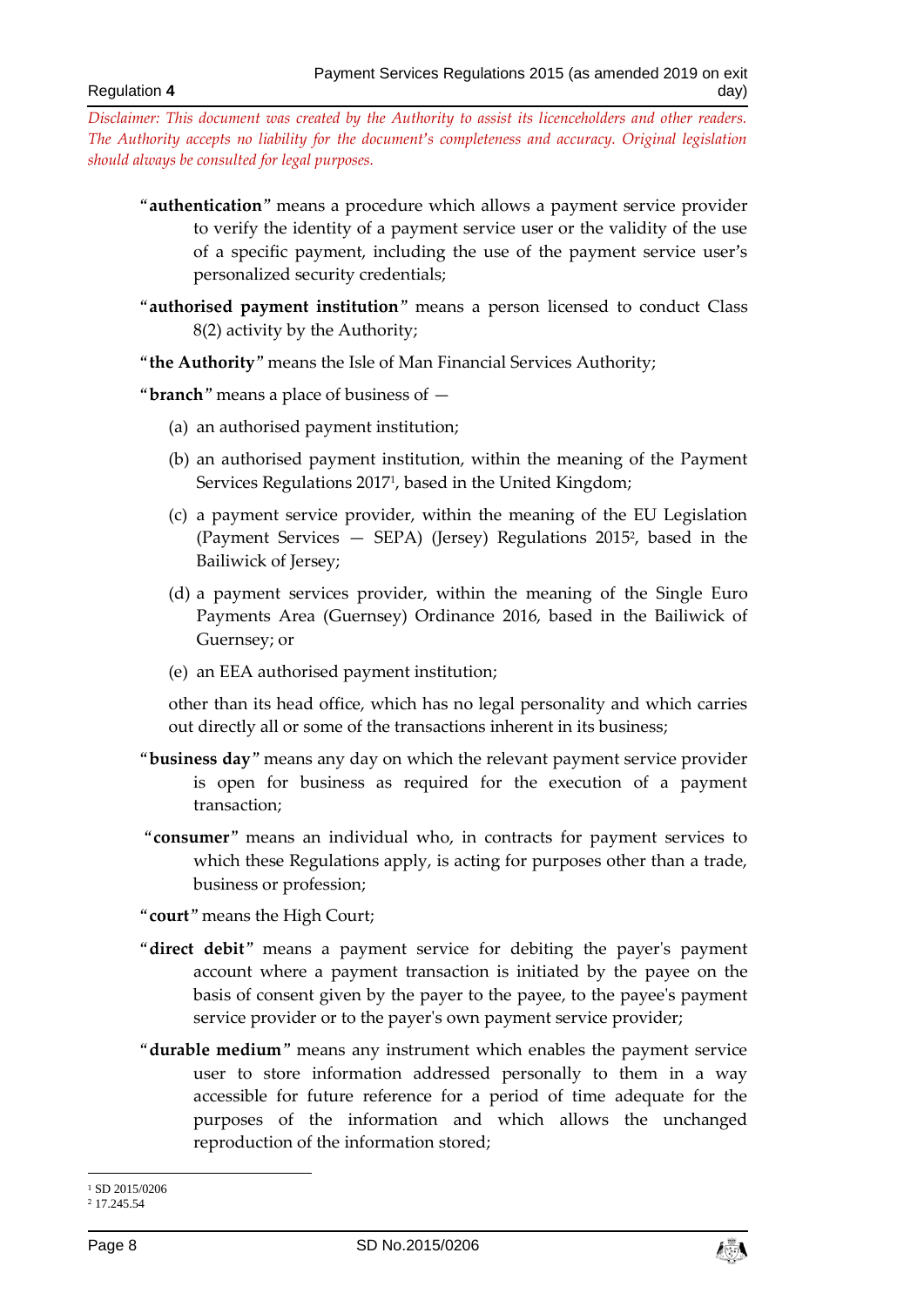"**the EEA**" means the European Economic Area;

"**the electronic money directive**" means Directive 2009/110/EC of the European Parliament and of the Council of 16<sup>th</sup> September 2009 on the taking up, pursuit and prudential supervision of the business of electronic money institutions(<sup>3</sup> );

"**electronic money institution**" —

- (a) in relation to a person conducting business in or from the Island means a person licensed by the Authority to conduct Class 8(4) activity;
- (b) in relation to a person conducting business in the United Kingdom has the meaning given in Regulation 2(1) of the Electronic Money Regulations 20119;
- (c) in relation to a person conducting business in the Bailiwick of Jersey means an electronic money service business under Article 2(9) of the Financial Services (Jersey) Law 1998;
- (d) in relation to a person conducting business in the Bailiwick of Guernsey means an electronic money service business under Paragraph 4 of Schedule 1 to the Registration of Non-Regulated Financial Services Businesses (Bailiwick of Guernsey) Law 2008; and
- (e) in relation to a person conducting business in the EEA has the meaning given in Article 2(1) of the electronic money directive;
- "**the European Payments Council**" means the *Conseil Européen des Paiements AISBL;*
- "**framework contract**" means a contract for payment services which governs the future execution of individual and successive payment transactions and which may contain the obligation and conditions for setting up a payment account;
- "**funds**" means banknotes and coins, scriptural money, and electronic money as defined in Article 2(2) of the electronic money directive;
- "**group**" has the meaning given by Article 4 of the Payment Services Directive;
- "**means of distance communication**" means a method which, without the simultaneous physical presence of the payment service provider and the payment service user, may be used for the conclusion of a contract for payment services between those parties;

"**notice**" means a notice in writing;

"**OFT**" means the Isle of Man Office of Fair Trading;

"**payment order**" means any instruction by—

<sup>1</sup> ( 3 ) OJ No L 267, 10.10.2009, p.7.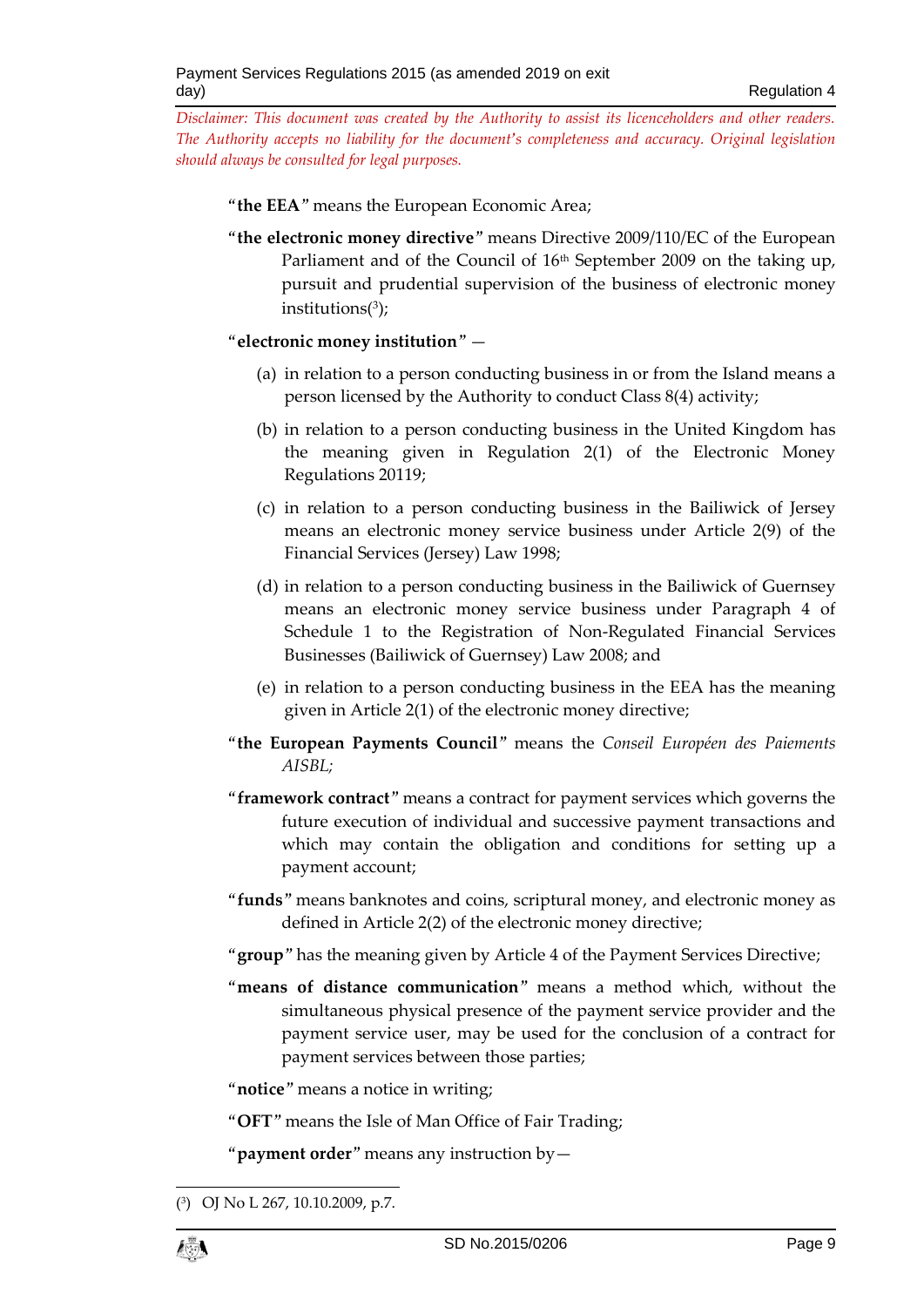- (a) a payer; or
- (b) a payee,

to their respective payment service provider requesting the execution of a payment transaction;

- "**Payment Services Directive**" means Directive (EU) 2015/2366 of the European Parliament and of the Council 25 November 2015 on payment services in the internal market, amending Directives 2002/65/EC, 2009/110/EC and 2013/36/EU and Regulation (EU) No 1093/2010, and repealing Directive 2007/64/EC<sup>4</sup> ;
- "**payment system**" means a funds transfer system with formal and standardised arrangements and common rules for the processing, clearing and settlement of payment transactions;
- "**payment transaction**" means an act, initiated by the payer or payee, of placing, transferring or withdrawing funds, irrespective of any underlying obligations between the payer and payee;
- "**personalized security credentials**" means personalized features provided by a payment service provider to a payment service user for the purposes of authentication;
- "**reference exchange rate**" means the exchange rate which is used as the basis to calculate any currency exchange and which is made available by the payment service provider or comes from a publicly available source;
- "**reference interest rate**" means the interest rate which is used as the basis for calculating any interest to be applied and which comes from a publicly available source which can be verified by both parties to a contract for payment services;
- "**remote payment transaction**" means a payment transaction initiated through the internet or otherwise in initiated through a device that can be used for distance communication;
- "**the Regulated Activities Order**" means the Regulated Activities Order 2011( 5 ) made by the Treasury;
- "**relevant area**" means the area comprising the relevant States;
- "**relevant authorised payment institution**" means a person authorised in a relevant State to provide payment services in accordance with the payment services directive;

"**relevant State**" means —



 4 (OJ L 337, 23.12.2015, p. 35)

<sup>(</sup> 5 ) SD 2011/0884 as amended by SD 2013/0373, SD 2016/0099, SD 2016/0188 and SD 2017/0344.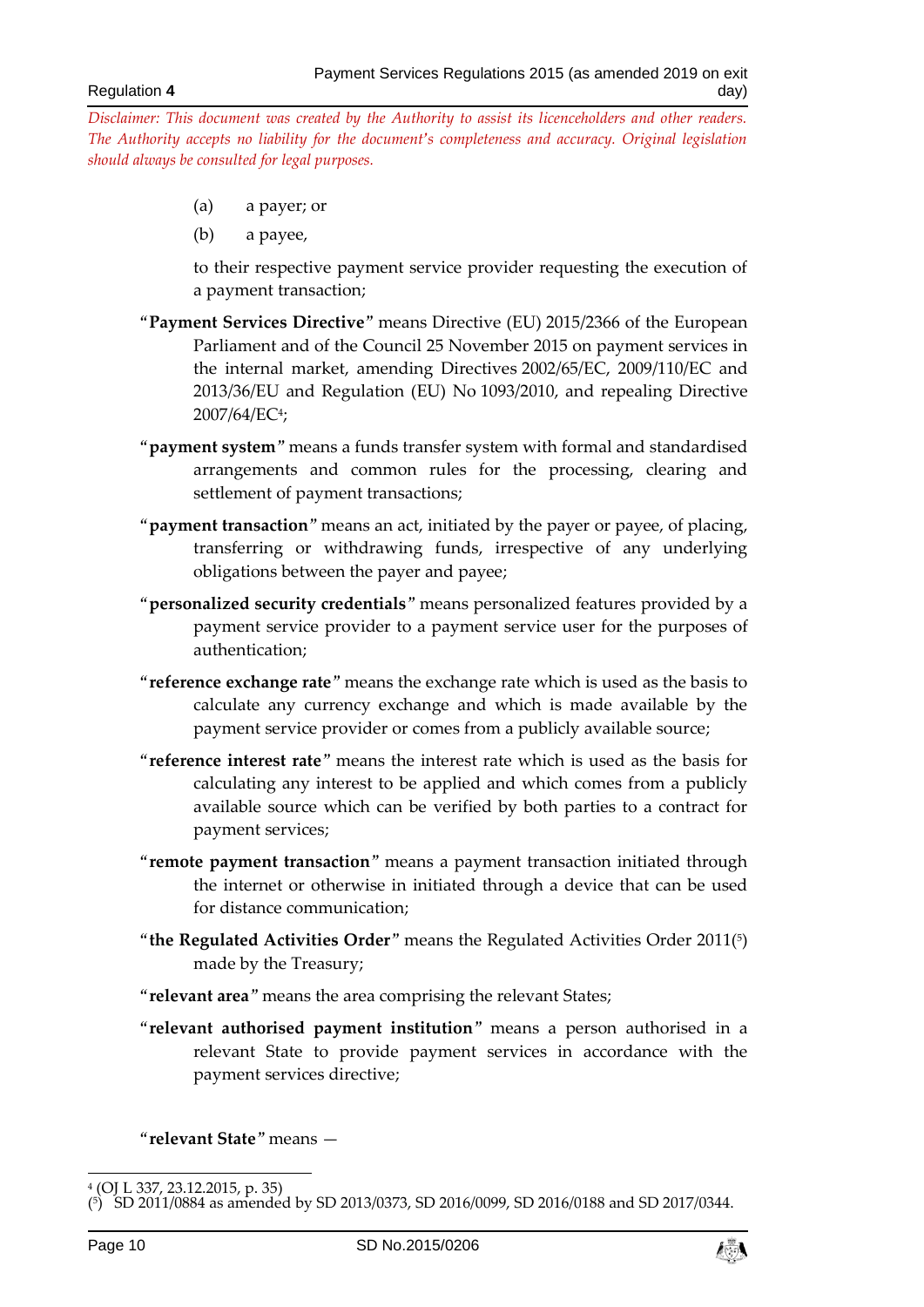- (a) the Island;
- (b) the United Kingdom;
- (c) the Bailiwick of Jersey;
- (d) the Bailiwick of Guernsey; or
- (e) an EEA State;

#### "**SEPA**" means the Single Euro Payment Area;

#### "**the SEPA Payment Schemes**" means —

- (a) the SEPA Credit Transfer Scheme; and
- (b) the SEPA Direct Debit Core Scheme;

overseen by the European Payments Council;

- "**single payment service contract**" means a contract for a single payment transaction not covered by a framework contract;
- "**strong customer authentication**" means authentication based on the use of 2 or more elements that are independent, in that the breach of one element does not compromise the reliability of any other element, and designed in such a way as to protect the confidentiality of the authentication data, with the elements falling into 2 or more of the following categories –
	- (a) something known only by the payment service user ("**knowledge**");
	- (b) something held only by the payment service user ("**possession**");
	- (c) something inherent to the payment service user ("**inherence**");

"**the Tribunal**" means the Financial Services Tribunal(<sup>6</sup> );

- "**unique identifier**" means a combination of letters, numbers or symbols specified to the payment service user by the payment service provider and to be provided by the payment service user in relation to a payment transaction in order to identify unambiguously one or both of—
	- (a) the other payment service user who is a party to the payment transaction;
	- (b) the other payment service user's payment account; and
- "**value date**" means a reference time used by a payment service provider for the calculation of interest on the funds debited from or credited to a payment account.
- (2) In these Regulations the following expressions have the same meaning as in the Regulated Activities Order—

<sup>1</sup> ( 6 ) Established under section 32 of the 2008 Act.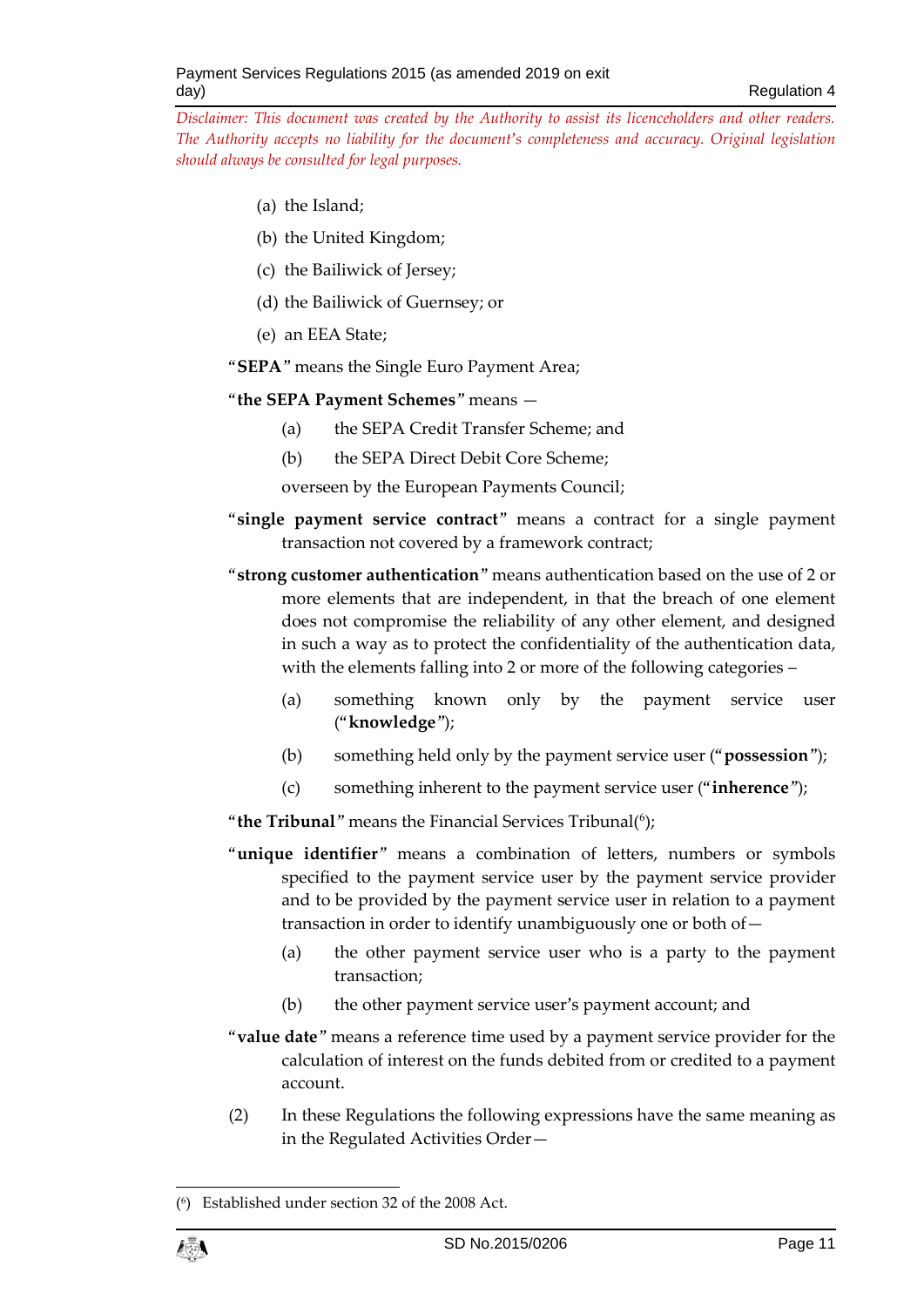- (a) deposit taker;
- (b) payee;
- (c) payer;
- (d) payment account;
- (e) payment instrument;
- (f) payment services;
- (g) payment service provider;
- (h) payment service user.
- (3) In these Regulations a reference to an activity of a particular Class is to be construed in accordance with the Regulated Activities Order.
- (4) In these Regulations references to amounts in euro include references to equivalent amounts in sterling or a currency of a relevant State not using the euro.
- (5) Unless otherwise defined, expressions used in these Regulations which are also used in the payment services directive have the same meaning as in that directive.
- (6) Expressions used in these Regulations and in a modification to a provision in primary or secondary legislation applied by these Regulations have the same meaning, in the legislation as so applied, as they have in these Regulations.

# <span id="page-11-1"></span><span id="page-11-0"></span>**PART 2 — INFORMATION REQUIREMENTS FOR PAYMENT SERVICES**

#### *Application*

## <span id="page-11-2"></span>**5 Application of this Part**

- (1) This Part applies to payment services where
	- (a) the services are provided from an establishment maintained by a payment service provider in the Island; and
	- (b) the services are provided in one of the following circumstances
		- (i) the payment service providers of both the payer and the payee are located within the relevant area, or
		- (ii) the payment service provider of either the payer or the payee, but not both, is located within the relevant area.

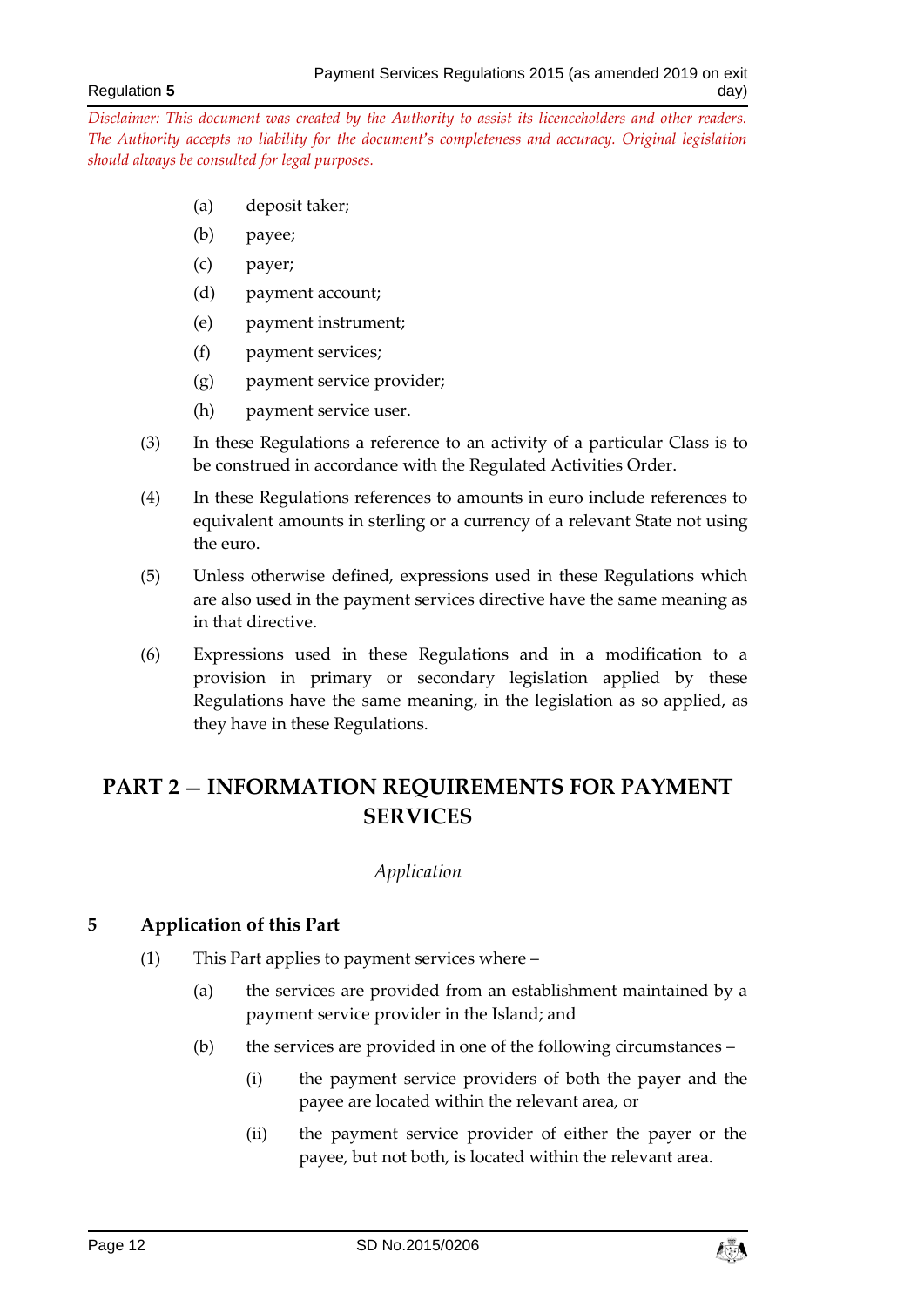- $(1)$  In the circumstances mentioned in paragraph  $(1)(b)(ii)$ , this Part applies only in respect of those parts of a transaction which are carried out in the relevant area.
- (2) Regulations 7 to 10 apply to payment services provided under a single payment service contract.
- (3) Regulations 11 to 17 apply to payment services provided under a framework contract.
- (4) Unless the payment service user is a consumer, the parties may agree that any or all of the provisions of this Part do not apply to a contract for payment services.
- (5) This Part continues to apply to a payment service provided prior to 13 January 2018 as if the Payment Services (Amendment)) Regulations 2017 had not been enacted.

# <span id="page-12-0"></span>**6 Regulations disapplied in the case of low-value payment instruments**

- (1) This regulation applies in respect of payment instruments that, under the framework contract governing their use—
	- (a) can be used only to execute individual payment transactions of 30 euro or less, or in relation to payment transactions executed wholly within the Island, 60 euro or less;
	- (b) have a spending limit of 150 euro, or if payment transactions must be executed wholly within the Island, 300 euro; or
	- (c) store funds that do not exceed 500 euro at any time.
- (2) In a case to which this regulation applies paragraphs (3) to (5) make provision about the information to be provided.
- (3) In a case to which this regulation applies, regulations 10 and 15 do not apply and the payment service provider is only required to provide the payer with information about the main characteristics of the payment service, including—
	- (a) the way in which the payment instrument can be used;
	- (b) the liability of the payer, as set out in regulation  $32(1)$ ;
	- (c) charges levied;
	- (d) any other material information the payer might need to take an informed decision; and
	- (e) an indication of where the information specified in Schedule 1 is made available in an easily accessible manner.
- (4) In a case to which this regulation applies, the parties may agree that regulations 15 and 16 do not apply and instead —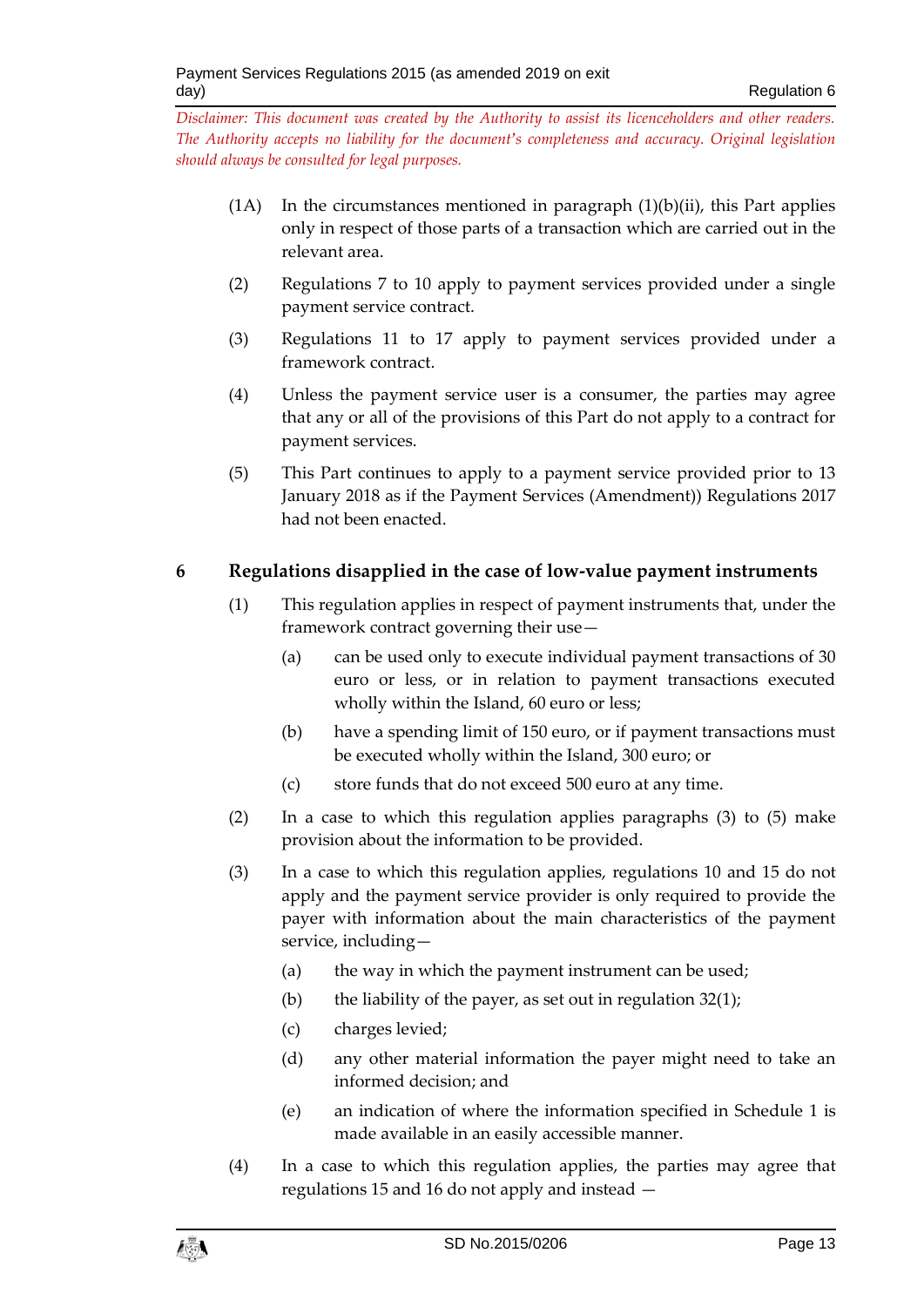- (a) the payment service provider must provide or make available a reference enabling the payment service user to identify the payment transaction, its amount and any charges payable in respect of it;
- (b) in the case of several payment transactions of the same kind made to the same payee, the payment service provider must provide or make available to the payment service user information about the total amount of the payment transactions and any charges for those payment transactions; or
- (c) if the payment instrument is used anonymously or the payment service provider is not otherwise technically able to provide or make available the information specified in subparagraph (a) or (b), the payment service provider must enable the payer to verify the amount of funds stored.
- <span id="page-13-0"></span>(5) The parties may agree that regulation 18(1) does not apply to information provided or made available in accordance with regulation 12.

## *Single payment service contracts*

# <span id="page-13-1"></span>**7 Information required prior to the conclusion of a single payment service contract**

- (1) A payment service provider must provide or make available to the payment service user the information specified in paragraph (2) in relation to the service provided by the payee's payment service provider, whether by supplying a copy of the draft single payment service contract or supplying a copy of the draft payment order or otherwise, either—
	- (a) before the payment service user is bound by the single payment service contract; or
	- (b) immediately after the execution of the payment transaction, if the contract is concluded at the payment service user's request using a means of distance communication which does not enable provision of such information in accordance with sub-paragraph (a).
- (2) The information referred to in paragraph  $(1)$  is  $-$ 
	- (a) the information or unique identifier that has to be provided by the payment service user in order for a payment order to be properly executed;
	- (b) the maximum time in which the payment service will be executed;

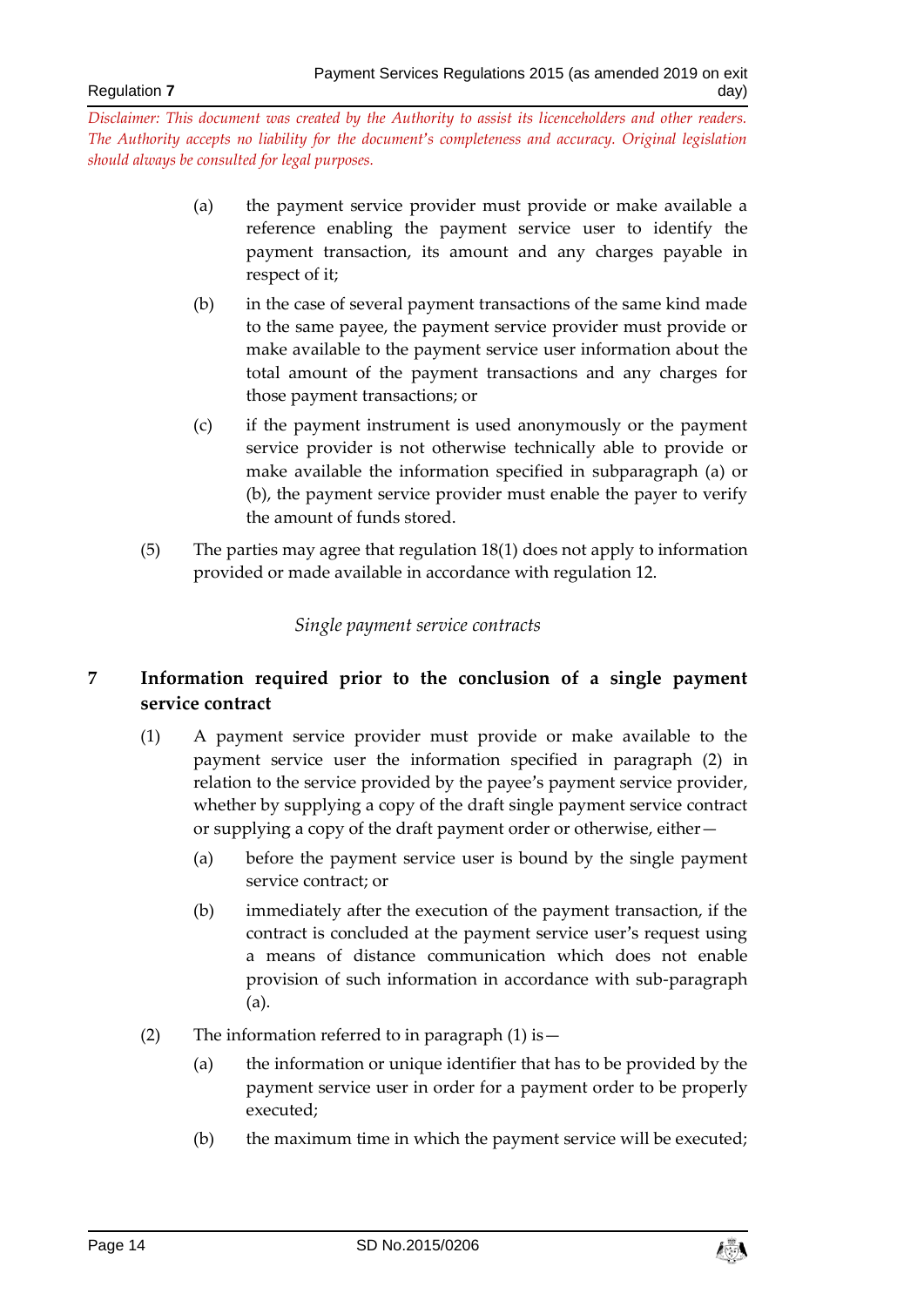- (c) the charges payable by the payment service user to the user's payment service provider and, if applicable, a breakdown of the amounts of such charges;
- (d) if applicable, the actual or reference exchange rate to be applied to the payment transaction; and
- (e) such of the information specified in Schedule 1 as is relevant to the single payment service contract in question.

# <span id="page-14-0"></span>**8 Information required after receipt of the payment order**

- (1) The payer's payment service provider must, immediately after receipt of the payment order, provide or make available to the payer the information specified in paragraph (2) in relation to the service provided by the payee's payment service provider.
- (2) The information referred to in paragraph  $(1)$  is  $-$ 
	- (a) a reference enabling the payer to identify the payment transaction and, if appropriate, information relating to the payee;
	- (b) the amount of the payment transaction in the currency used in the payment order;
	- (c) the amount of any charges for the payment transaction payable by the payer and, if applicable, a breakdown of such charges;
	- (d) if an exchange rate is used in the payment transaction and the actual rate used in the payment transaction differs from the rate provided in accordance with regulation 7(2)(d), the actual rate used or a reference to it, and the amount of the payment transaction after that currency conversion; and
	- (e) the date on which the payment service provider received the payment order.

# <span id="page-14-1"></span>**9 Information for the payee after execution**

- (1) The payee's payment service provider must, immediately after the execution of the payment transaction, provide or make available to the payee the information specified in paragraph (2).
- (2) The information referred to in paragraph  $(1)$  is  $-$ 
	- (a) a reference enabling the payee to identify the payment transaction and, if appropriate, the payer and any information transferred with the payment transaction;
	- (b) the amount of the payment transaction in the currency in which the funds are at the payee's disposal;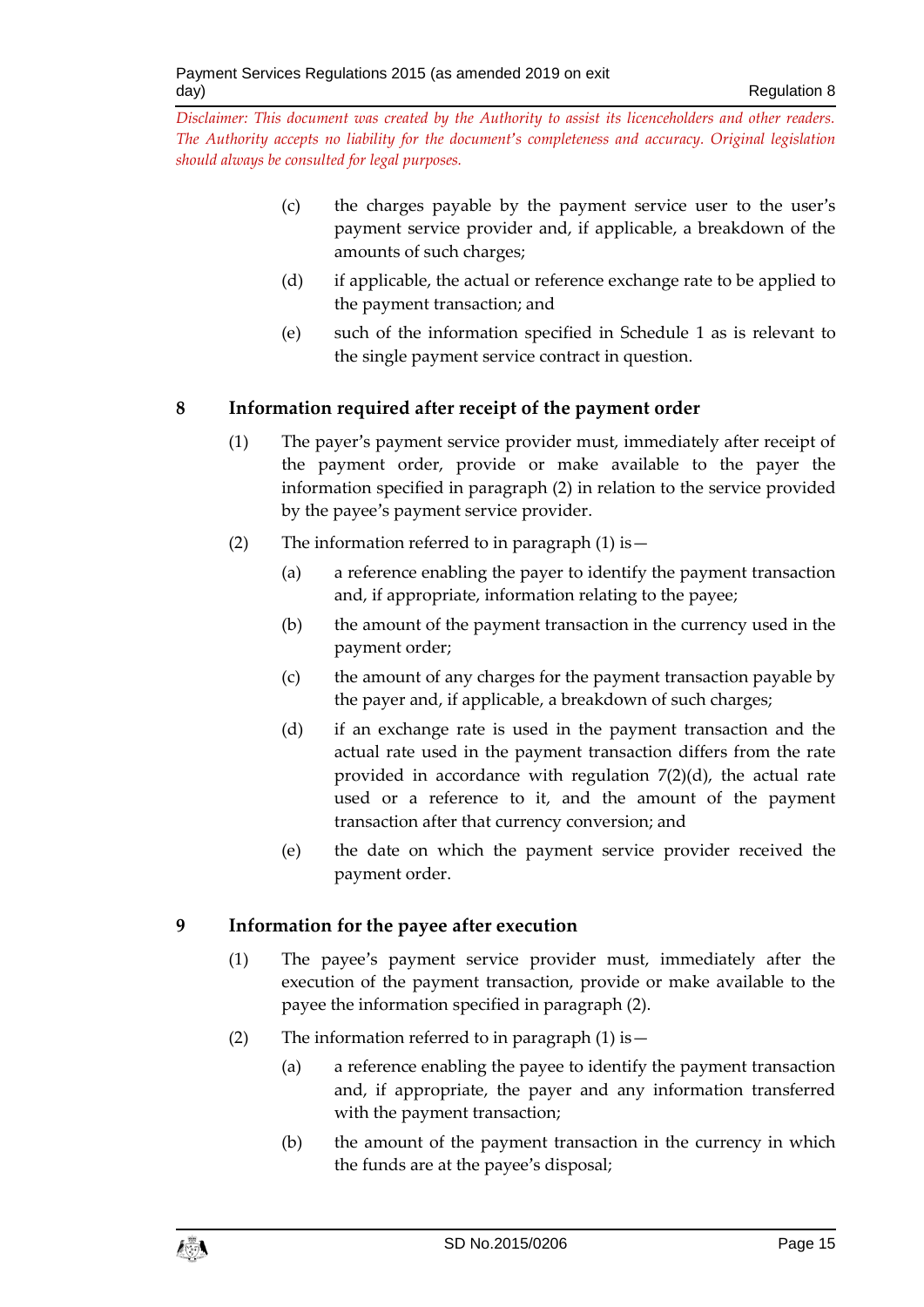- (c) the amount of any charges for the payment transaction payable by the payee and, if applicable, a breakdown of the amount of such charges;
- (d) if applicable, the exchange rate used in the payment transaction by the payee's payment service provider, and the amount of the payment transaction before that currency conversion; and
- (e) the credit value date.

## <span id="page-15-0"></span>**10 Avoidance of duplication of information**

If a payment order for a single payment transaction is transmitted by way of a payment instrument issued under a framework contract, the payment service provider in respect of that single payment transaction need not provide or make available under regulations 7 to 9 information which has been provided or made available, or will be provided or made available, under regulations 11 to 16 by another payment service provider in respect of the framework contract.

## *Framework contracts*

## <span id="page-15-2"></span><span id="page-15-1"></span>**11 Prior general information for framework contracts**

- (1) A payment service provider must provide to the payment service user the information specified in Schedule 1, either—
	- (a) in good time before the payment service user is bound by the framework contract; or
	- (b) if the contract is concluded at the payment service user's request using a means of distance communication which does not enable provision of such information in accordance with sub-paragraph (a), immediately after the conclusion of the contract.
- (2) The payment service provider may discharge the duty under paragraph (1) by supplying a copy of the draft framework contract provided that such contract includes the information specified in Schedule 1.

## <span id="page-15-3"></span>**12 Information during period of contract**

If the payment service user so requests at any time during the contractual relationship, the payment service provider must provide the information specified in Schedule 1 and the terms of the framework contract.

## <span id="page-15-4"></span>**13 Changes in contractual information**

- (1) Subject to paragraph (4), any proposed changes to  $-$ 
	- (a) the existing terms of the framework contract; or

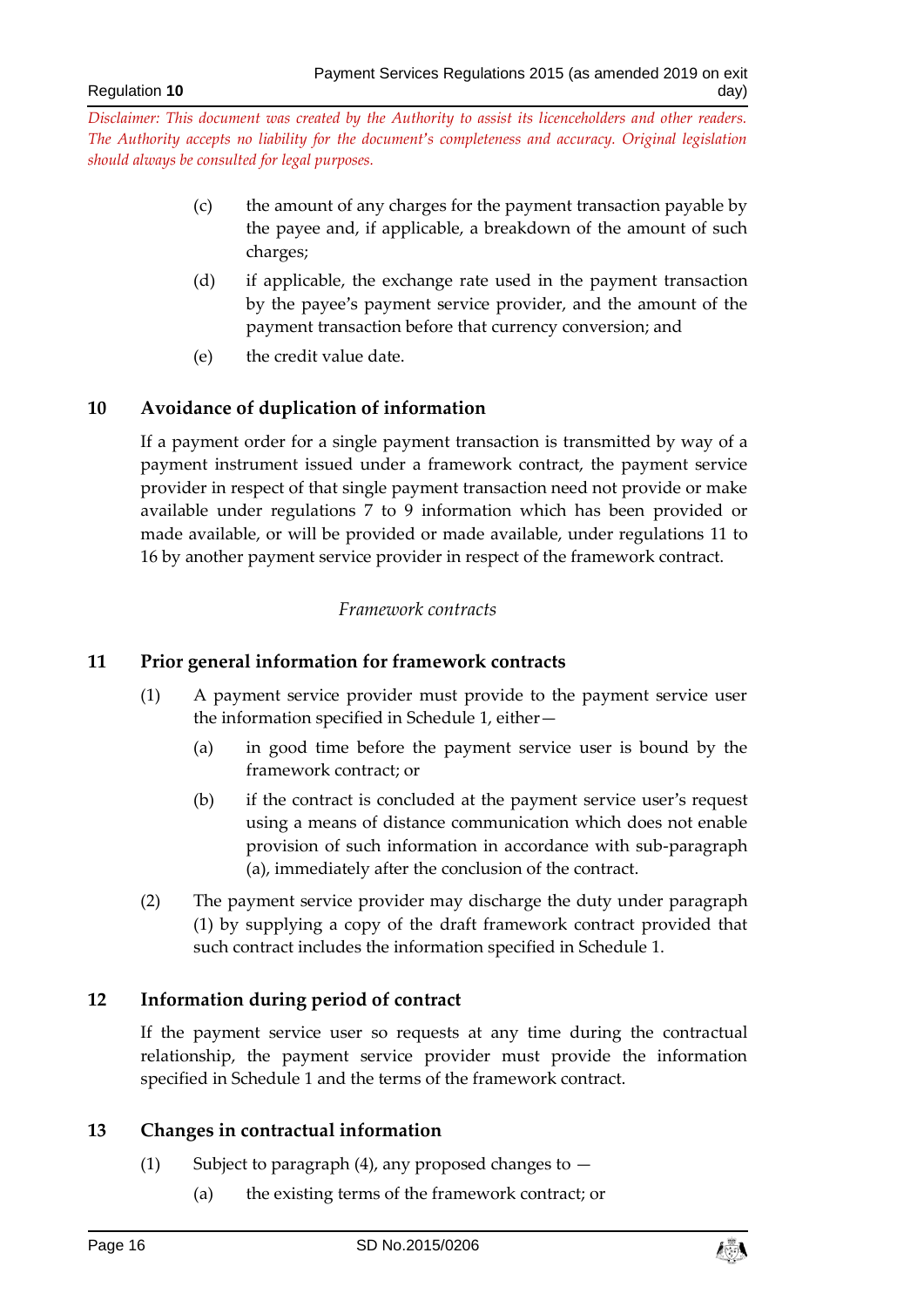(b) the information specified in Schedule 1,

must be provided by the payment service provider to the payment service user no later than two months before the date on which they are to take effect.

- (2) The framework contract may provide for any such proposed changes to be made unilaterally by the payment service provider if the payment service user does not, before the proposed date of entry into force of the changes, notify the payment service provider to the contrary.
- (3) If paragraph (2) applies, the payment service provider must inform the payment service user that—
	- (a) the payment service user will be deemed to have accepted the changes in the circumstances referred to in that paragraph; and
	- (b) the payment service user has the right to terminate the framework contract immediately and without charge before the proposed date of their entry into force.
- (4) Changes in the interest or exchange rates may be applied immediately and without notice if—
	- (a) such a right is agreed under the framework contract and the changes are based on the reference interest or exchange rates information on which has been provided to the payment service user in accordance with this Part; or
	- (b) the changes are more favourable to the payment service user.
- (5) The payment service provider must inform the payment service user of any change to the interest rate as soon as possible unless the parties have agreed on a specific frequency or manner in which the information is to be provided or made available.
- (6) Any change in the interest or exchange rate used in payment transactions must be implemented and calculated in a neutral manner that does not discriminate against payment service users.

## <span id="page-16-0"></span>**14 Termination of framework contract**

- (1) The payment service user may terminate the framework contract at any time unless the parties have agreed on a period of notice not exceeding one month.
- (2) Subject to paragraph (3), any charges for the termination of the contract must reasonably correspond to the actual costs to the payment service provider of termination.

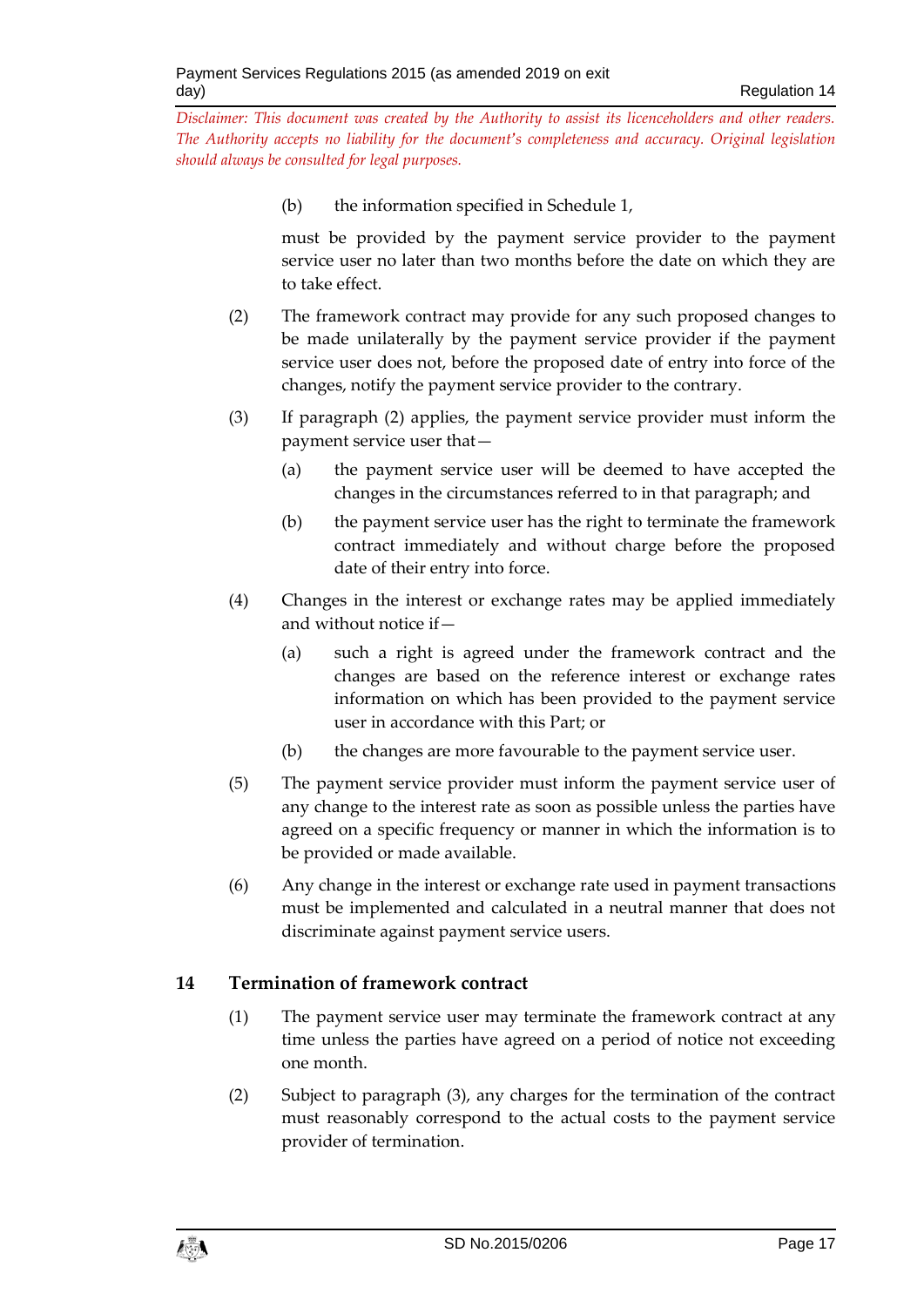- (3) The payment service provider may not charge the payment service user for the termination of a framework contract after the expiry of 6 months of the contract.
- (4) The payment service provider may terminate a framework contract concluded for an indefinite period by giving at least two months' notice, if the contract so provides.
- (5) Notice of termination given in accordance with paragraph (4) must be provided in the same way as information is required by regulation 18 to be provided or made available.
- (6) If charges for the payment service are levied on a regular basis, such charges must be apportioned up until the time of the termination of the contract and any charges paid in advance must be reimbursed proportionally.
- (7) This regulation does not affect any right of a party to the framework contract to treat it in accordance with the general law of contract, as unenforceable, void or discharged.

## <span id="page-17-0"></span>**15 Information prior to execution of individual payment transaction**

If an individual payment transaction under a framework contract is initiated by the payer, at the payer's request the payer's payment service provider must inform the payer of—

- (a) the maximum execution time;
- (b) the charges payable by the payer in respect of the payment transaction; and
- (c) if applicable, a breakdown of the amounts of such charges.

## <span id="page-17-1"></span>**16 Information for the payer on individual payment transactions**

- (1) The payer's payment service provider under a framework contract must provide to the payer the information referred to in paragraph (2) in respect of each payment transaction on paper or on another durable medium at least once per month free of charge.
- (2) The information referred to in paragraph  $(1)$  is  $-$ 
	- (a) a reference enabling the payer to identify the payment transaction and, if appropriate, information relating to the payee;
	- (b) the amount of the payment transaction in the currency in which the payer's payment account is debited or in the currency used for the payment order;

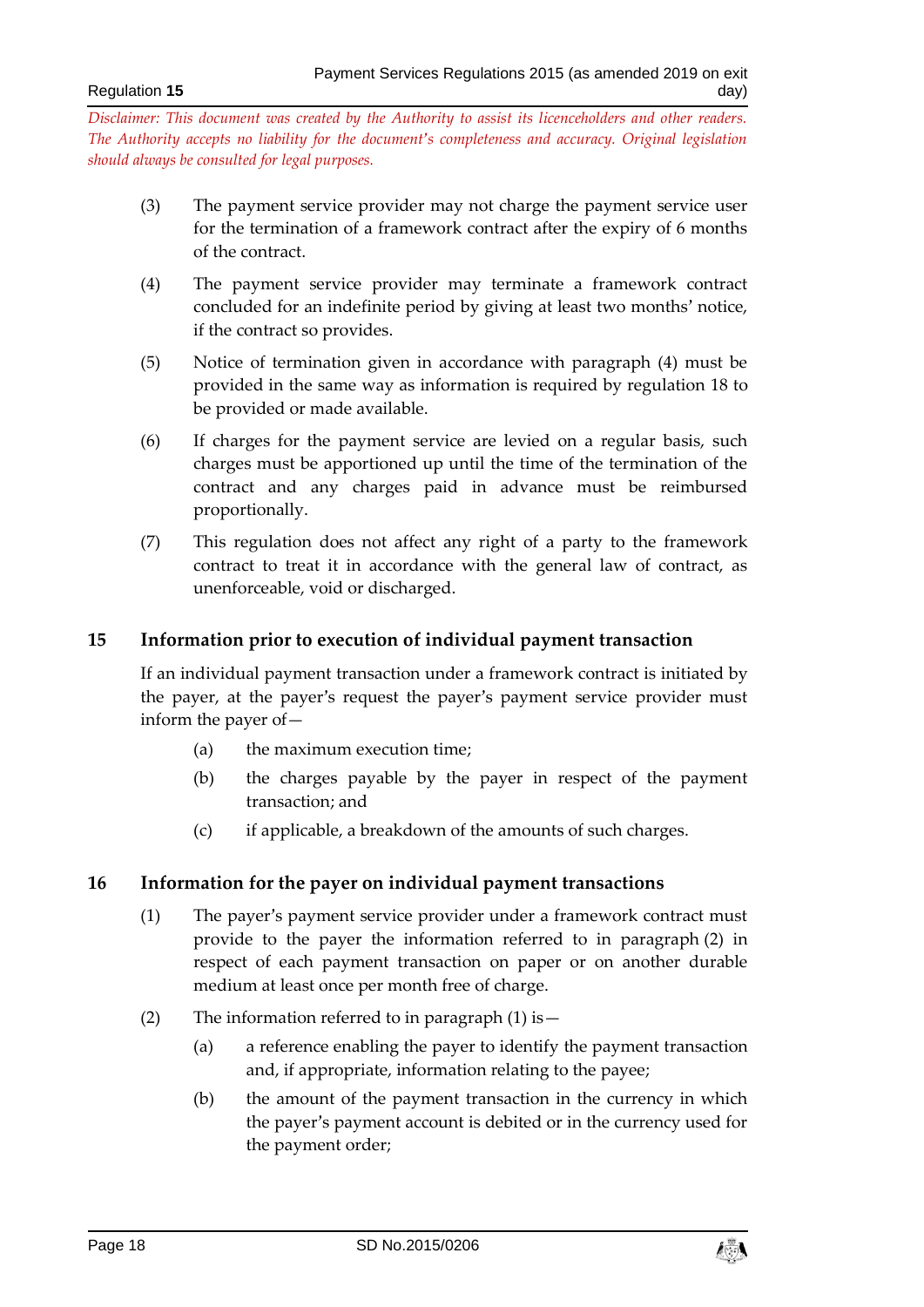- (c) the amount of any charges for the payment transaction and, if applicable, a breakdown of the amounts of such charges, or the interest payable by the payer;
- (d) if applicable, the exchange rate used in the payment transaction by the payer's payment service provider and the amount of the payment transaction after that currency conversion; and
- (e) the debit value date or the date of receipt of the payment order.
- (3) A framework contract may include a condition that the information specified in paragraph (2) be provided or made available periodically at least once a month and in an agreed manner which enables the payer to store and reproduce the information unchanged.
- (4) Paragraph (1) does not require a payment service provider to provide information where –
	- (a) the information has been, or is to be, provided or made available as required by the payer under a condition of the type referred to in paragraph (3); or
	- (b) more than one month has passed since information was last provided, but there are no payment transactions in respect of which the payment service provider has not previously provided or made available information in accordance with paragraph (1) or as required by the payer under a condition of the type referred to in paragraph (3).

# <span id="page-18-0"></span>**17 Information for the payee on individual payment transactions**

- (1) The payee's payment service provider under a framework contract must provide to the payee the information referred to in paragraph (2) in respect of each payment transaction on paper or on another durable medium at least once per month free of charge.
- (2) The information referred to in paragraph  $(1)$  is  $-$ 
	- (a) a reference enabling the payee to identify the payment transaction, the payer, and any information transferred with the payment transaction;
	- (b) the amount of the payment transaction in the currency in which the payee's payment account is credited;
	- (c) the amount of any charges for the payment transaction and, if applicable, a breakdown of the amounts of such charges, or the interest payable by the payee;
	- (d) if applicable, the exchange rate used in the payment transaction by the payee's payment service provider, and the amount of the payment transaction before that currency conversion; and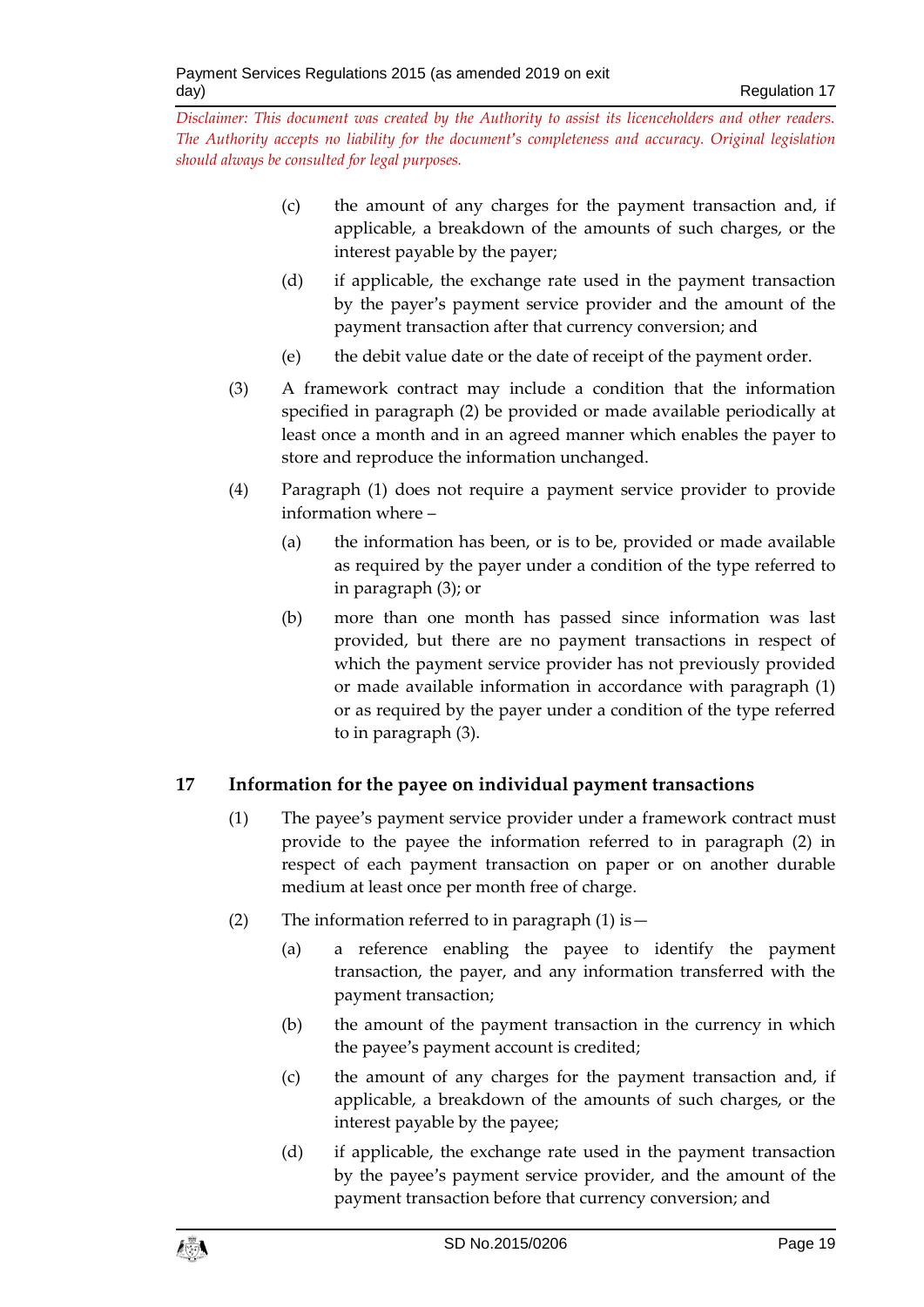- (e) the credit value date.
- (3) A framework contract may include a condition that the information specified in paragraph (2) is to be provided or made available periodically at least once a month and in an agreed manner which enables the payee to store and reproduce the information unchanged.
- (4) Paragraph (1) does not require a payment service provider to provide information where –
	- (a) the information has been, or is to be, provided or made available in accordance with a condition of the type referred to in paragraph (3); or
	- (b) more than one month has passed since information was last provided, but there are no payment transactions in respect of which the payment service provider has not previously provided or made available information in accordance with paragraph (1) or in accordance with a condition of the type referred to in paragraph (3).

#### *Common provisions*

#### <span id="page-19-1"></span><span id="page-19-0"></span>**18 Communication of information**

- (1) Subject to regulation  $6(4)(c)$ , any information provided or made available in accordance with this Part must be provided or made available—
	- (a) in the case of single payment service contracts, in an easily accessible manner;
	- (b) on paper or on another durable medium, but subject to paragraph  $(2)$ ;
	- (c) in easily understandable language and in a clear and comprehensible form; and
	- (d) in English or in the language agreed by the parties.
- (2) Paragraph  $(1)(b)$ 
	- (a) only applies in the case of single payment service contracts if the payment service user so requests; and
	- (b) in the case of framework contracts is subject to any agreement in accordance with regulation 16(3) or 17(3) as to the manner in which information is to be provided or made available.

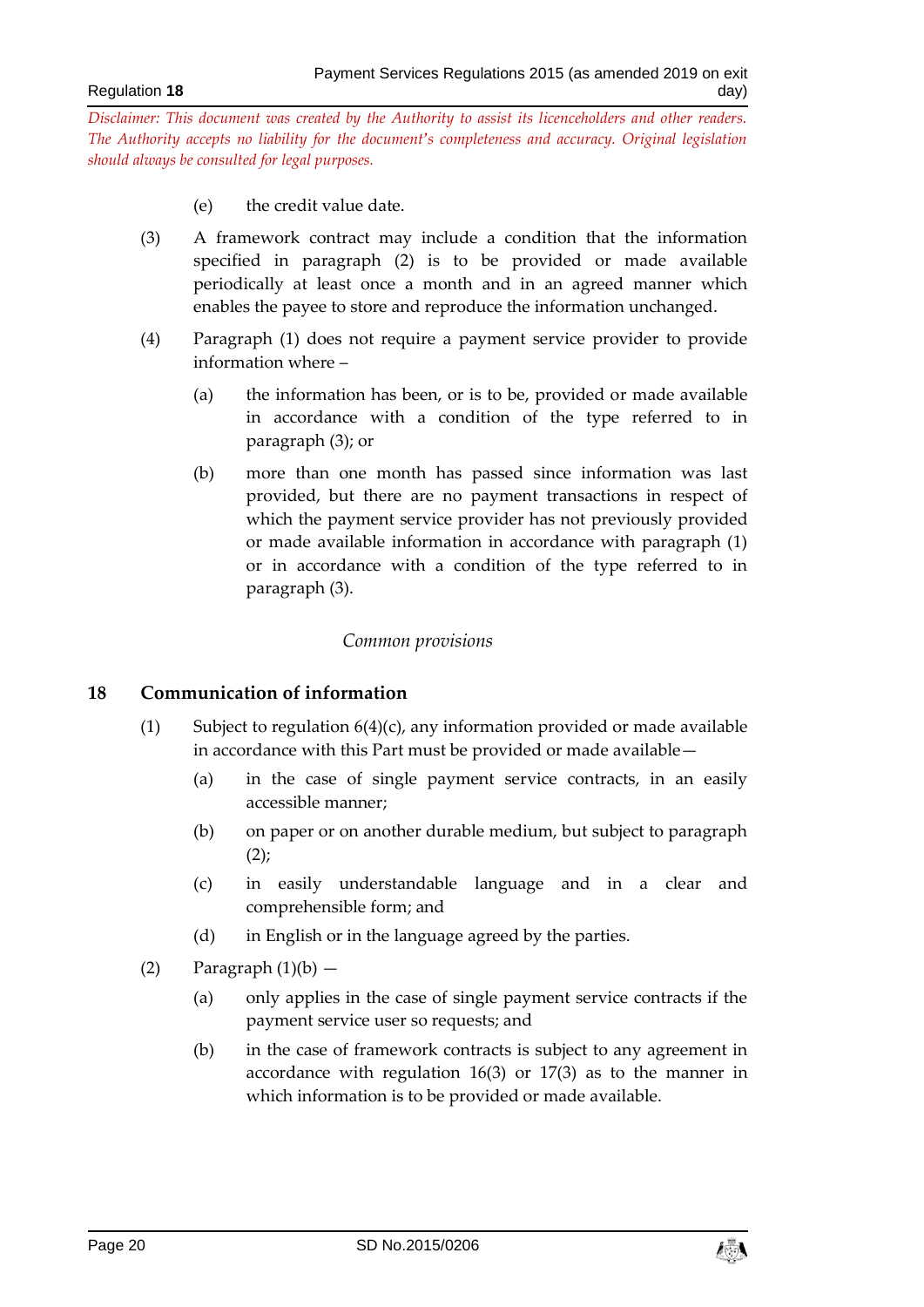## <span id="page-20-0"></span>**19 Charges for information**

- (1) A payment service provider may not charge for providing or making available information which is required to be provided or made available by this Part.
- (2) The payment service provider and the payment service user may agree on charges for any information which is provided at the request of the payment service user if such information is —
	- (a) additional to the information required to be provided or made available by this Part;
	- (b) provided more frequently than is specified in this Part; or
	- (c) transmitted by means of communication other than those specified in the framework contract.
- (3) Any charges imposed under paragraph (2) must reasonably correspond to the payment service provider's actual costs.

## <span id="page-20-1"></span>**20 Currency and currency conversion**

- (1) Payment transactions must be executed in the currency agreed between the parties.
- (2) If a currency conversion service is offered before the initiation of the payment transaction—
	- (a) at the point of sale; or
	- (b) by the payee,

the party offering the currency conversion service to the payer must disclose to the payer all charges as well as the exchange rate to be used for converting the payment transaction.

## <span id="page-20-2"></span>**21 Information on additional charges or reductions**

- (1) The payee must inform the payer of any charge requested or reduction offered by the payee for the use of a particular payment instrument before the initiation of the payment transaction.
- (2) The payment service provider, or any relevant other party involved in the transaction, must (before the initiation of a payment transaction) inform the payment service user of any charge requested by the payment service provider or other party, as the case may be, for the use of a particular payment instrument.
- (3) A payer or payment service user is not obliged to pay a charge of the type referred to in paragraph (1) or (2) if the payer or payment service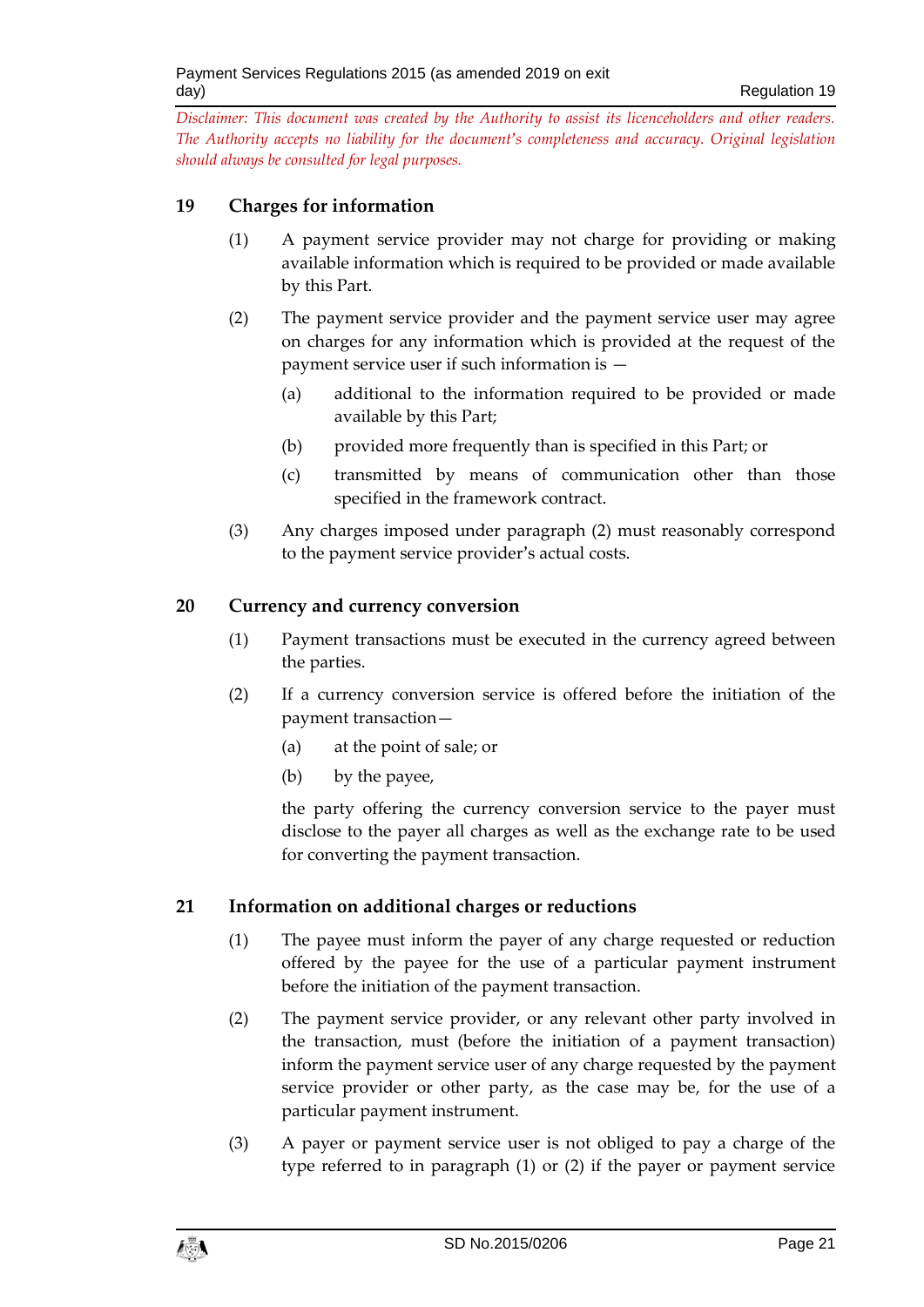Regulation **22**

*Disclaimer: This document was created by the Authority to assist its licenceholders and other readers. The Authority accepts no liability for the document's completeness and accuracy. Original legislation should always be consulted for legal purposes.*

> user was not informed of the full amount of the charge in accordance with the relevant paragraph.

#### <span id="page-21-0"></span>**21A Burden of proof on payment service provider**

If a payment service provider is alleged to have failed to provide information in accordance with this Part, it is for the payment service provider to prove that it provided the information in accordance with this Part.

# <span id="page-21-2"></span><span id="page-21-1"></span>**PART 3 — RIGHTS AND OBLIGATIONS IN RELATION TO THE PROVISION AND USE OF PAYMENT SERVICES**

#### *Application*

#### <span id="page-21-3"></span>**22 Application of this Part**

- (1) This part applies to payment services where
	- (a) the services are provided from an establishment maintained by a payment service provider in the Island; and
	- (b) the services are provided in one of the following circumstances
		- (i) the payment service providers of both the payer and the payee are located within the relevant area, or
		- (ii) the payment service provider of either the payer or the payee, but not both, is located within the relevant area.
- (1A) In the circumstances mentioned in paragraph  $(l)(b)(ii)$ 
	- (a) this Part applies only in respect of those parts of a transaction which are carried out in the relevant area; and
	- (b) regulations 24(2), 33, 34, 38, 40(1) and (2), and 45 to 48 do not apply.
- (2) Regulation 43(1) applies whether or not the payment service providers of both the payer and the payee are located within the relevant area.
- (3) Unless the payment service user is a consumer, the parties may agree that—
	- (a) any or all of regulations 24(1), 25(3) or (4), 30, 32, 35, 37, 45, 46 and 47 do not apply;
	- (b) a different time period applies for the purposes of regulation 29(1).

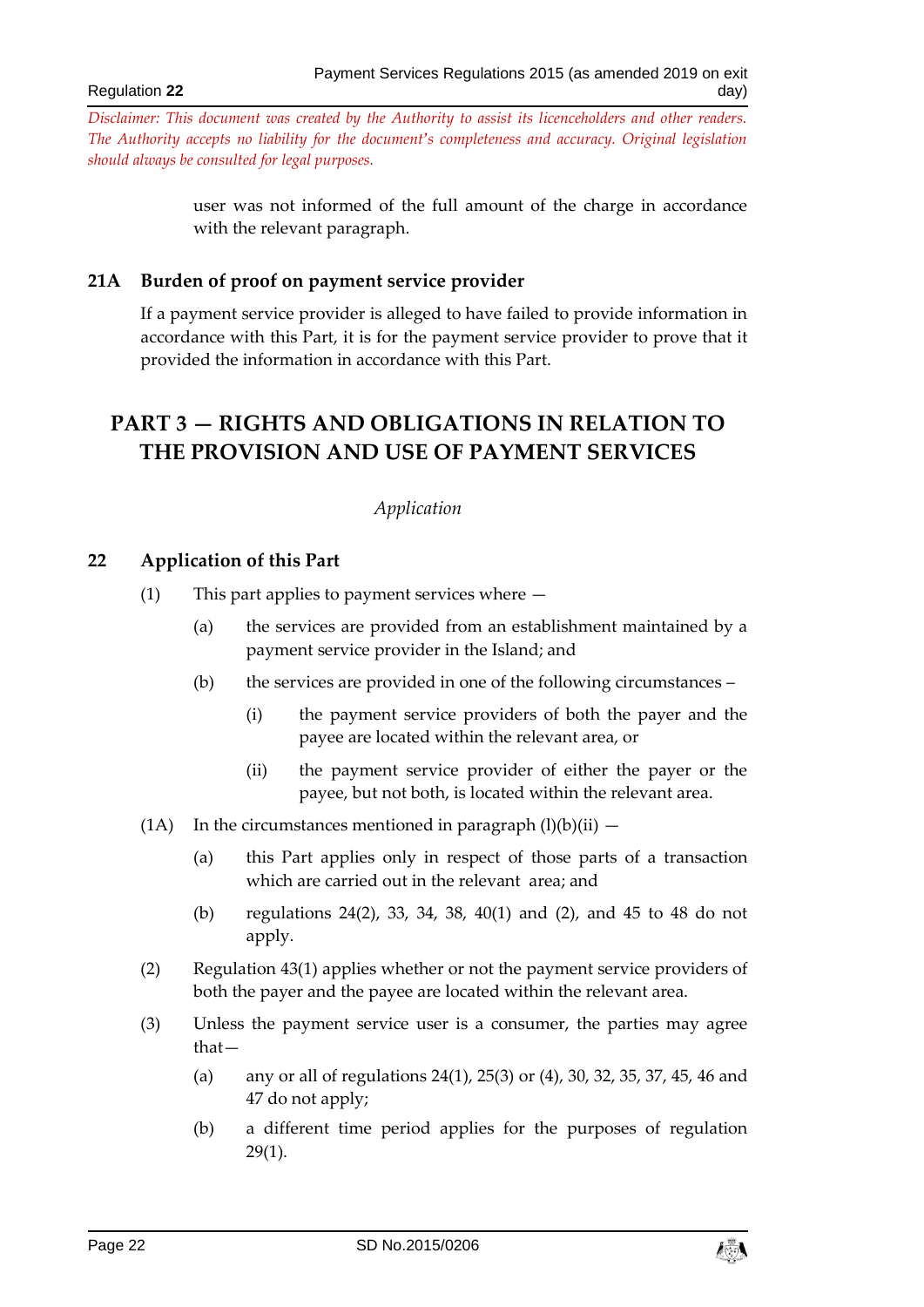(4) This Part shall continue to apply to a payment service provided prior to 13th January 2018 as if the Payment Services (Amendment) Regulations 2017 had not been enacted.

# <span id="page-22-0"></span>**23 Certain regulations not applying in the case of low value payment instruments**

- (1) This regulation applies in respect of payment instruments that, under the framework contract governing their use—
	- (a) can be used only to execute individual payment transactions of 30 euro or less, or in relation to payment transactions executed wholly within the Island, 60 euro or less;
	- (b) have a spending limit of 150 euro, or if payment transactions must be executed wholly within the Island, 300 euro; or
	- (c) store funds that do not exceed 500 euro at any time.
- (2) If this regulation applies the parties may agree that—
	- (a) regulations  $27(1)(b)$ ,  $28(1)(c)$ , (d) and (e) and  $32(4)$  do not apply if the payment instrument does not allow for the stopping or prevention of its use;
	- (b) regulations 30, 31 and 32(1) and (2) do not apply if the payment instrument is used anonymously or the payment service provider is not in a position, for other reasons concerning the payment instrument, to prove that a payment transaction was authorised;
	- (c) despite regulation 36(1), the payment service provider is not required to notify the payment service user of the refusal of a payment order if the non-execution is apparent from the context;
	- (d) the payer may not revoke the payment order under regulation 37 after transmitting the payment order or giving their consent to execute the payment transaction to the payee;
	- (e) execution periods other than those provided by regulations 40 and 41 apply.
- (3) Subject to paragraph (2)(b), regulations 31, and 32(1) and (2) apply to electronic money, as defined in Article 2(2) of the electronic money directive, unless the payer's payment service provider does not have the ability under the contract to—
	- (a) freeze the payment account; or
	- (b) stop the use of the payment instrument.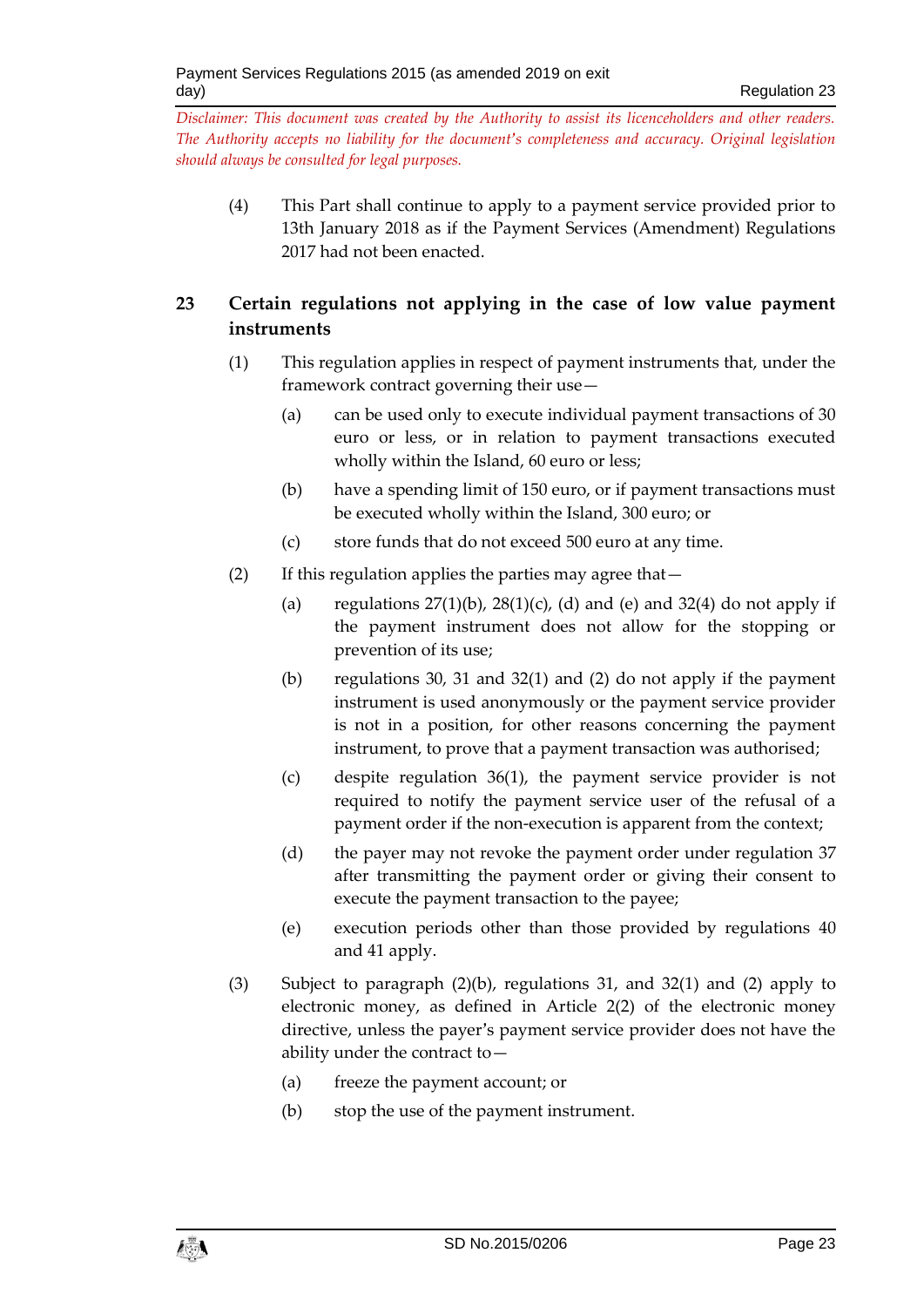#### *Charges*

## <span id="page-23-1"></span><span id="page-23-0"></span>**24 Charges**

- (1) The payment service provider may only charge the payment service user for the fulfilment of any of its obligations under this Part—
	- (a) in accordance with regulation  $36(3)$ ,  $37(1)$  or  $44(2)(b)$ ;
	- (b) if agreed between the parties; and
	- (c) if such charges reasonably correspond to the payment service provider's actual costs.
- (2) If both the payer's and the payee's payment service providers, or the only payment service provider, in respect of a payment transaction are within the relevant area, the respective payment service providers must ensure that –
	- (a) the payee pays any charges levied by the payee's payment service provider; and
	- (b) the payer pays any charges levied by the payer's payment service provider.
- (3) The payee's payment service provider must not prevent the payee from
	- (a) requesting payment of a charge by the payer for the use of a particular payment instrument;
	- (b) offering a reduction to the payer for the use of a particular payment instrument; or
	- (c) otherwise steering the payer towards the use of a particular payment instrument.

*Authorisation of payment transactions*

#### <span id="page-23-2"></span>**25 Consent and withdrawal of consent**

- (1) A payment transaction is to be regarded as having been authorised by the payer for the purposes of this Part only if the payer has given its consent to—
	- (a) the execution of the payment transaction; or
	- (b) the execution of a series of payment transactions of which that payment transaction forms part.
- (2) Such consent—
	- (a) may be given before or, if agreed between the payer and its payment service provider, after the execution of the payment transaction; and

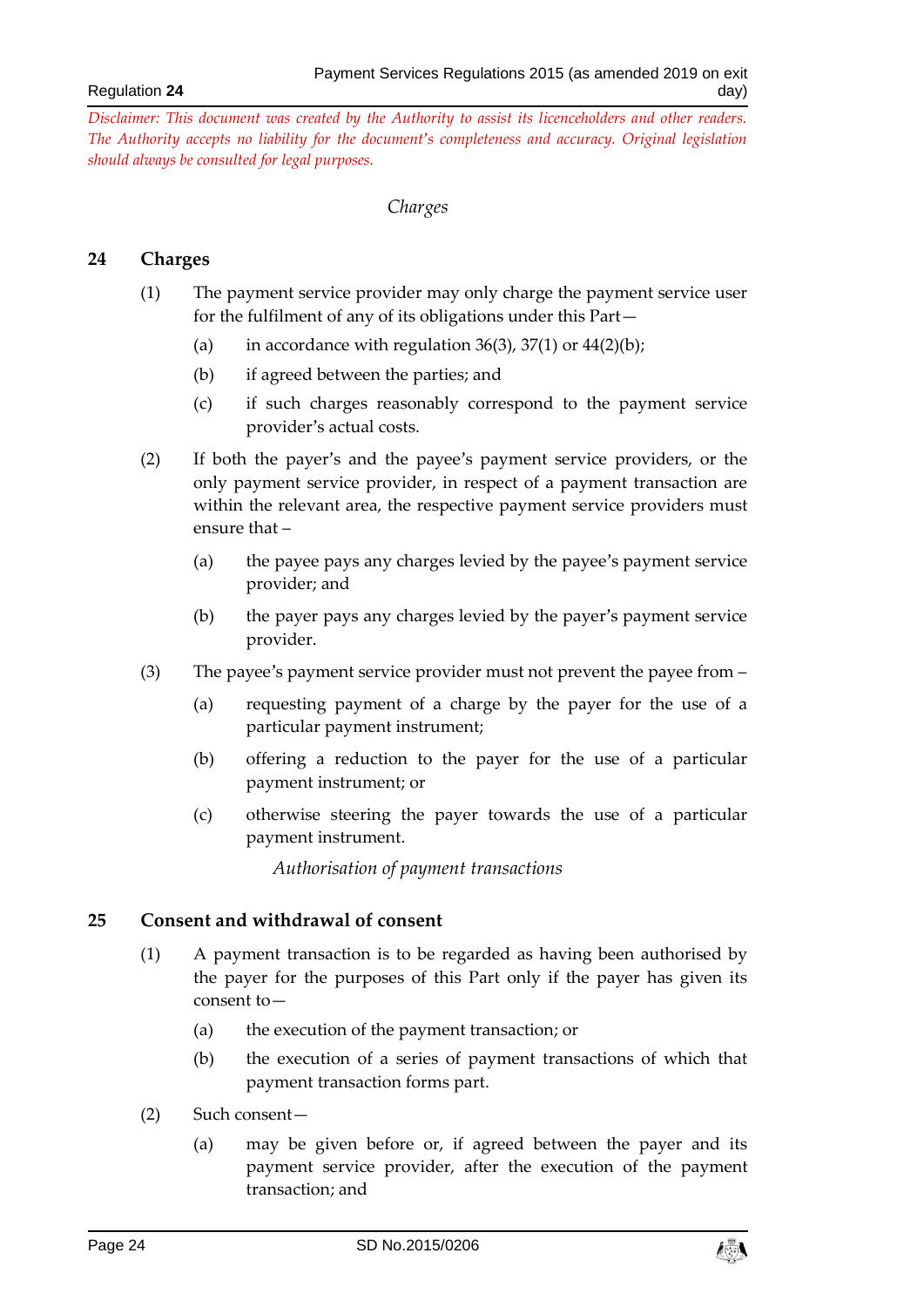- (b) must be given in the form, and in accordance with the procedure, agreed between the payer and its payment service provider.
- (3) The payer may withdraw its consent to a payment transaction at any time before the point at which the payment order can no longer be revoked under regulation 37(1).
- (4) Subject to regulation 37(3) to (5), the payer may withdraw its consent to the execution of a series of payment transactions at any time with the effect that any future payment transactions are not regarded as authorised for the purposes of this Part.

## <span id="page-24-0"></span>**26 Limits on the use of payment instruments**

- (1) If a specific payment instrument is used for the purpose of giving consent to the execution of a payment transaction, the payer and its payment service provider may agree on spending limits for any payment transactions executed through that payment instrument.
- (2) A framework contract may provide for the payment service provider to have the right to stop the use of a payment instrument on reasonable grounds relating to—
	- (a) the security of the payment instrument;
	- (b) the suspected unauthorised or fraudulent use of the payment instrument; or
	- (c) in the case of a payment instrument with a credit line, a significantly increased risk that the payer may be unable to fulfil its liability to pay.
- (3) The payment service provider must, in the manner agreed between the payment service provider and the payer and before carrying out any measures to stop the use of the payment instrument—
	- (a) inform the payer that it intends to stop the use of the payment instrument; and
	- (b) give its reasons for doing so.
- (4) If the payment service provider is unable to inform the payer in accordance with paragraph (3) before carrying out any measures to stop the use of the payment instrument, it must do so immediately after.
- (5) Paragraphs (3) and (4) do not apply if provision of the information in accordance with paragraph (3) would compromise reasonable security measures or is otherwise unlawful.
- (6) The payment service provider must allow the use of the payment instrument or replace it with a new payment instrument as soon as practicable after the reasons for stopping its use cease to exist.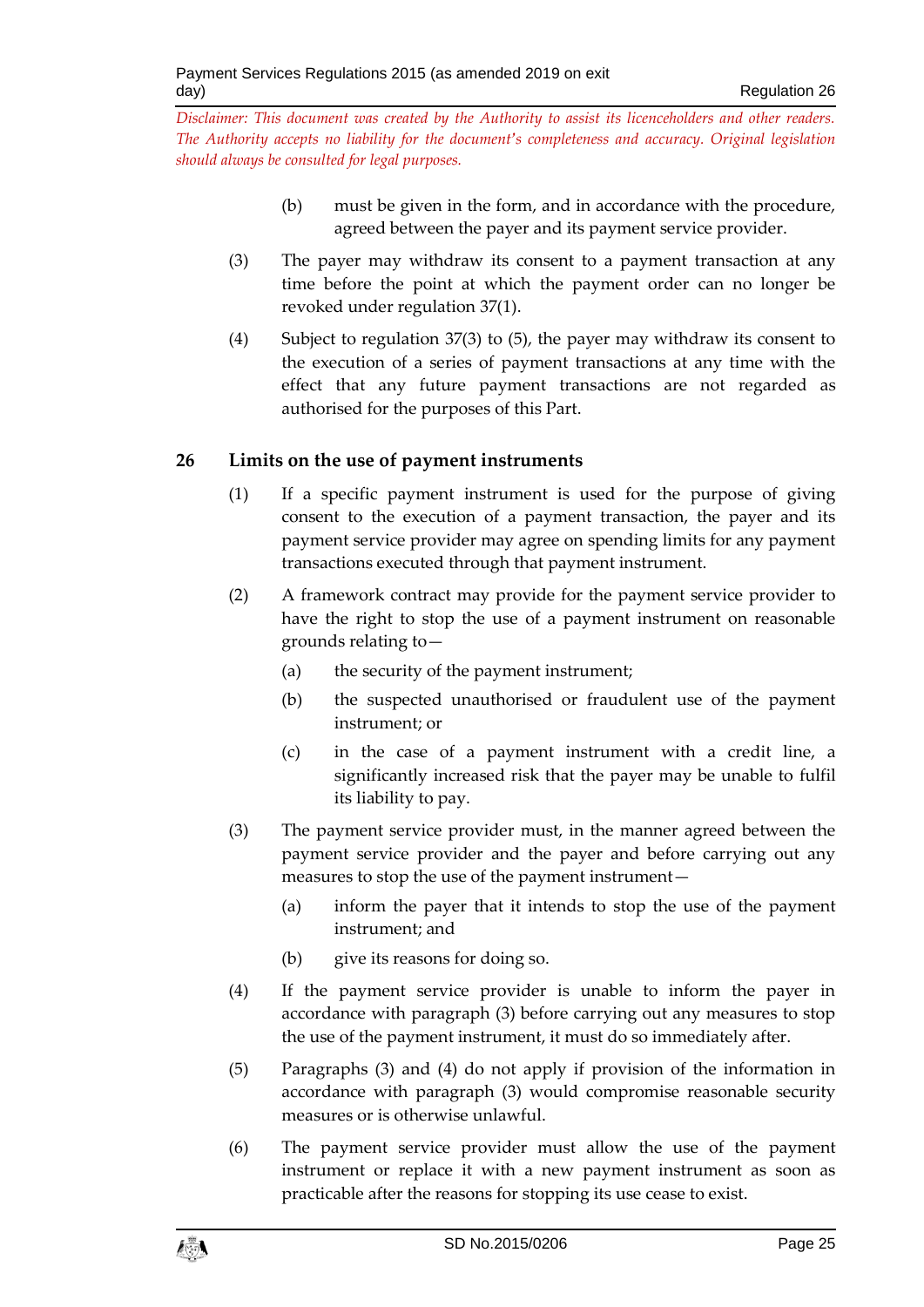## <span id="page-25-0"></span>**27 Obligations of the payment service user in relation to payment instruments and personalised security credentials**

- (1) A payment service user to whom a payment instrument has been issued must—
	- (a) use the payment instrument in accordance with the terms and conditions governing its issue and use; and
	- (b) notify the payment service provider in the agreed manner and without undue delay on becoming aware of the loss, theft, misappropriation or unauthorised use of the payment instrument.
- (2) Paragraph (l)(a) applies only in relation to terms and conditions that are objective, non-discriminatory and proportionate.
- (3) The payment service user must take all reasonable steps to keep safe personalized security credentials relating to a payment instrument.

# <span id="page-25-1"></span>**28 Obligations of the payment service provider in relation to payment instruments**

- (1) A payment service provider issuing a payment instrument must—
	- (a) subject to regulation 27(1), ensure that the personalised security credentials are not accessible to persons other than the payment service user to whom the payment instrument has been issued;
	- (b) not send an unsolicited payment instrument, except if a payment instrument already issued to a payment service user is to be replaced;
	- (c) ensure that appropriate means are available at all times to enable the payment service user to notify the payment service provider in accordance with regulation 27(1)(b) or to request that, in accordance with regulation 26(6), the use of the payment instrument is no longer stopped;
	- (d) on request, provide the payment service user at any time during a period of 18 months after the alleged date of notification under regulation 27(1)(b) with the means to prove that such notification to the payment service provider was made;
	- (e) provide the payment service user with an option to make a notification under regulation 27(1)(b) free of charge, and ensure that any costs charged are directly attributed to the replacement of the payment instrument;
	- (f) prevent any use of the payment instrument once notification has been made under regulation 27(1)(b).

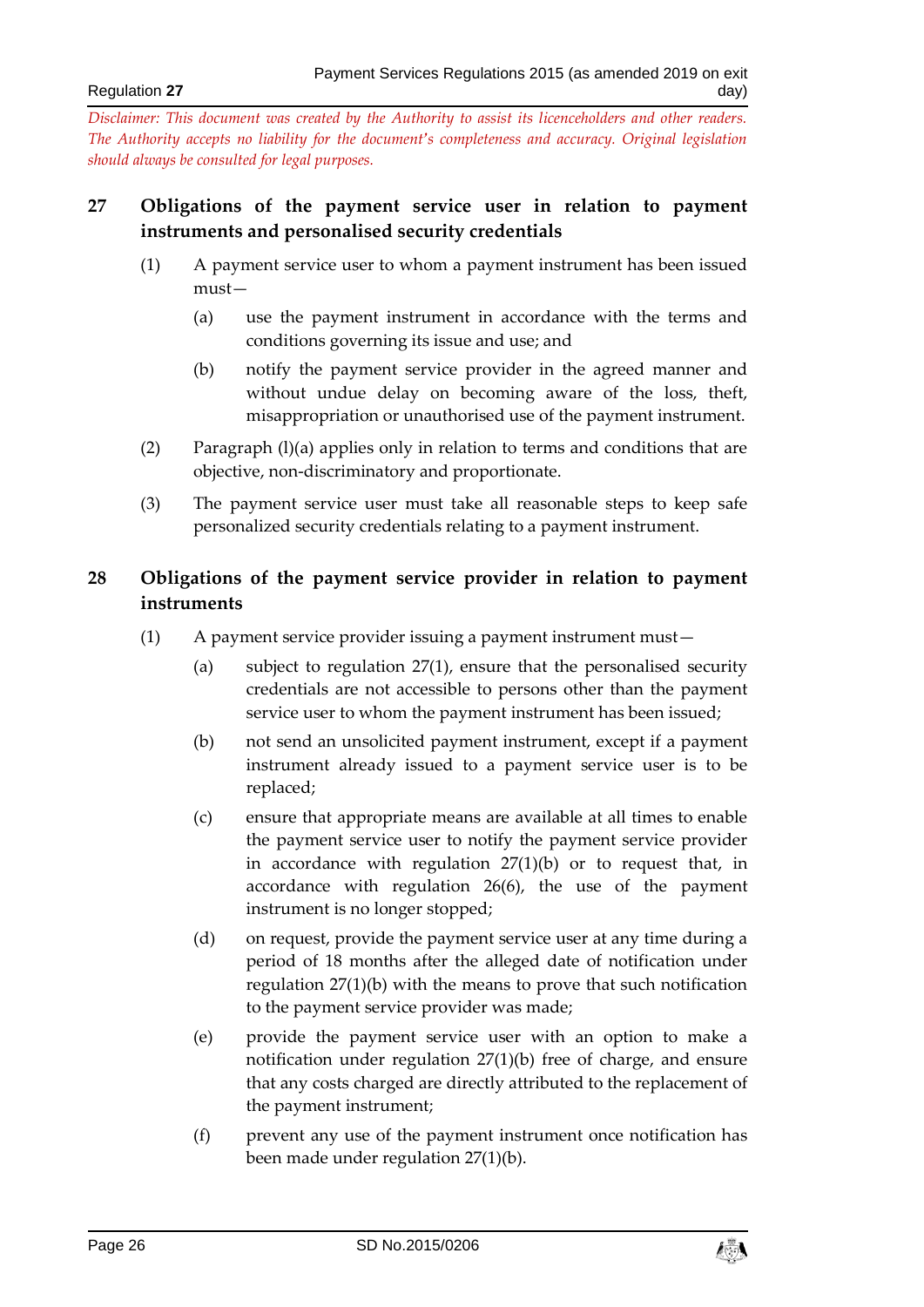(2) The payment service provider bears the risk of sending to the payment service user a payment instrument or any personalized security credentials relating to it.

# <span id="page-26-0"></span>**29 Notification of unauthorised or incorrectly executed payment transactions**

- (1) A payment service user is entitled to redress under regulation 31, 45, 46 or 47 only if the user notifies the payment service provider without undue delay, and in any event no later than 13 months after the debit date, on becoming aware of any unauthorised or incorrectly executed payment transaction.
- (2) If the payment service provider has failed to provide or make available information concerning the payment transaction in accordance with Part 2 of these Regulations, the payment service user is entitled to redress under the regulations referred to in paragraph (1) despite the payment service user's failure to notify the payment service provider as mentioned in that paragraph.

## <span id="page-26-1"></span>**30 Evidence on authentication and execution of payment transactions**

- (1) If a payment service user—
	- (a) denies having authorised an executed payment transaction; or
	- (b) claims that a payment transaction has not been correctly executed,

it is for the payment service provider to prove that the payment transaction was authenticated, accurately recorded, entered in the payment service provider's accounts and not affected by a technical breakdown or some other deficiency in the service provided by the payment service provider.

- (2) If a payment service user denies having authorized an executed payment transaction, the use of a payment instrument recorded by the payment service provider shall not in itself necessarily be sufficient to prove that –
	- (a) the payment transaction was authorized by the payer; or
	- (b) the payer
		- (i) acted fraudulently, or
		- (ii) failed to comply with regulation 27 with intent with or gross negligence.
- (3) If a payment service provider claims that a payer—
	- (a) acted fraudulently, or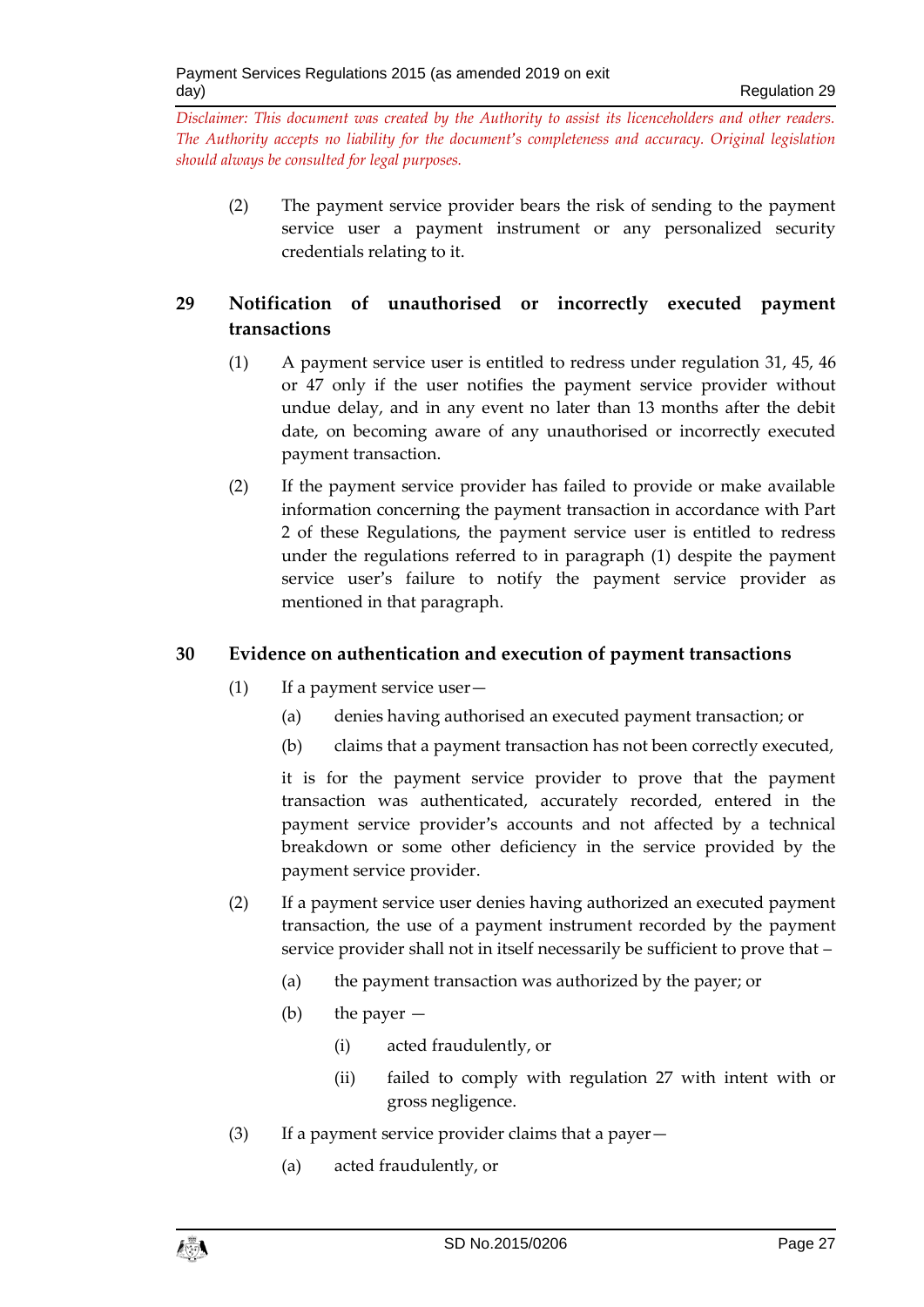> (b) failed with intent or gross negligence to comply with regulation 27,

> the payment service provider must provide supporting evidence to the payer.

# <span id="page-27-0"></span>**31 Payment service provider's liability for unauthorized payment transactions**

- (1) If an executed payment transaction was not authorised in accordance with regulation 25, the payment service provider must —
	- (a) refund the amount of the unauthorized payment transaction to the payer; and
	- (b) where applicable, restore the debited payment account to the state it would have been in had the unauthorized payment transaction not taken place.

This is subject to regulations 29 and 30.

- (2) The payment service provider must provide a refund under paragraph (l)(a) as soon as practicable, and in any event no later than the end of the business day following the day on which it becomes aware of the unauthorized transaction.
- (3) Paragraph (2) does not apply where the payment service provider has reasonable grounds to suspect fraudulent behaviour by the payment service user and notifies a constable or a customs officer of those grounds in writing.
- (4) When crediting a payment account under paragraph (1)(b), a payment service provider must ensure that the credit value date is no later than the date on which the amount of the unauthorized payment transaction was debited.

## <span id="page-27-1"></span>**32 Payer's or payee's liability for unauthorised payment transactions**

(1) A payment service provider which is liable under regulation 31(1) may require that the payer is liable up to a maximum of £35 for any losses incurred in respect of unauthorized payment transactions arising from the use of a lost or stolen payment instrument, or from the misappropriation of a payment instrument.

This is subject to paragraphs (2) to (4),

(2) Paragraph (1) does not apply if –

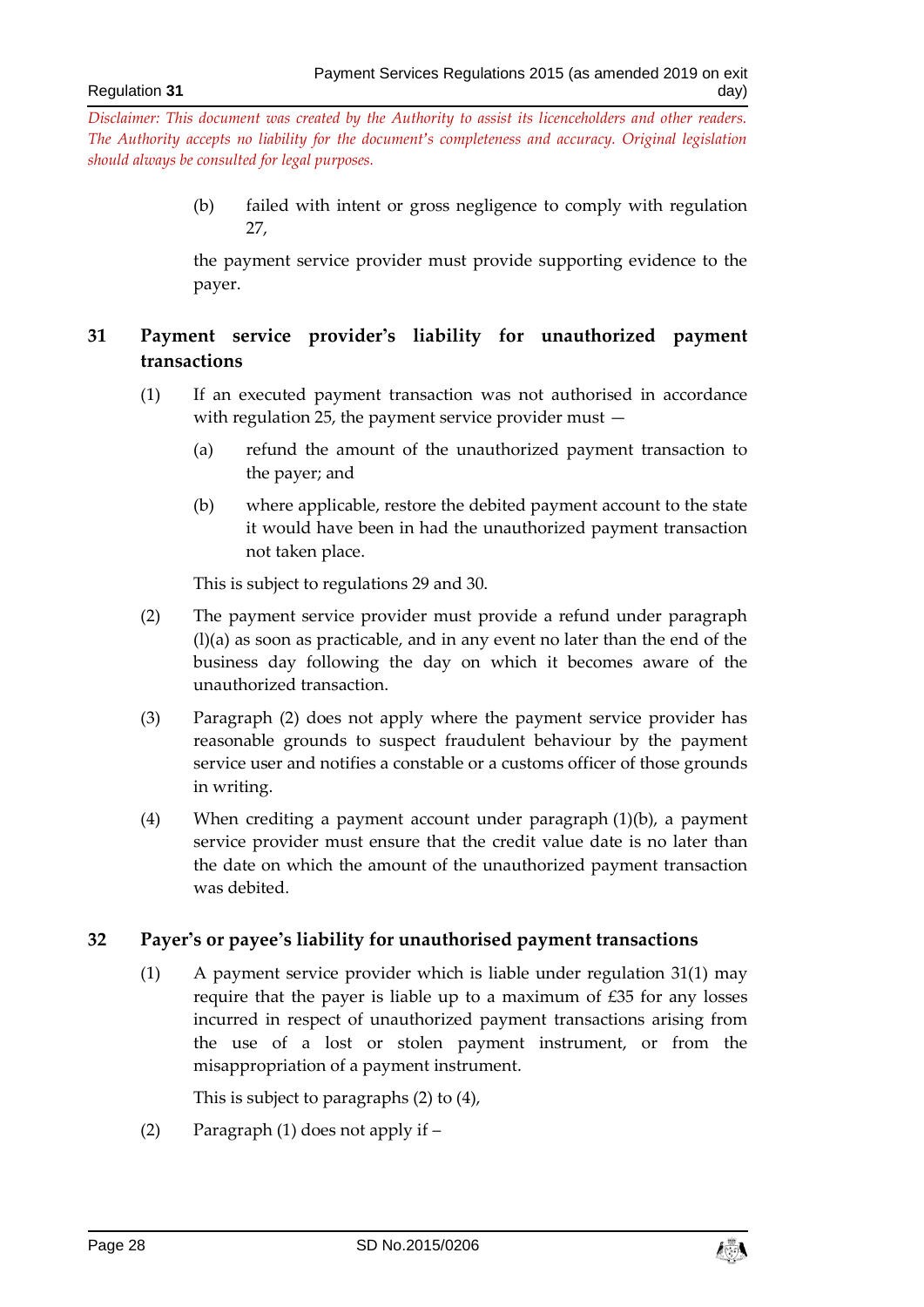- (a) the loss, theft or misappropriation of the payment instrument was not detectable by the payer prior to the payment, except where the payer acted fraudulently; or
- (b) the loss was caused by acts or omissions of an employee, agent or branch of a payment service provider or of an entity which carried out activities on behalf of the payment service provider.
- (3) The payer shall be liable for all losses incurred in respect of an unauthorised payment transaction if the payer –
	- (a) has acted fraudulently; or
	- (b) has, with intent or gross negligence, failed to comply with regulation 27.
- (4) Except where the payer has acted fraudulently, the payer shall not be liable for any losses incurred in respect of an unauthorized payment transaction –
	- (a) arising after notification under regulation  $27(1)(b)$ ;
	- (b) if the payment service provider has failed at any time to provide, in accordance with regulation  $28(1)(c)$ , appropriate means for notification; or
	- (c) if regulation 44B requires the application of strong customer authentication, but the payer's payment service provider does not require strong customer authentication.
- (5) If regulation 44B requires the application of strong customer authentication, but the payee or the payee's payment service provider does not accept strong customer authentication, the payee or the payee's payment service provider, or both (as the case may be) must compensate the payer's payment service provider for the losses incurred or sums paid as a result of complying with regulation 31(1).

# <span id="page-28-0"></span>**33 Refunds for payment transactions initiated by or through a payee**

- (1) If the conditions in paragraph (2) and the requirement in regulation  $34(1)$ are satisfied, the payer is entitled to a refund from its payment service provider of the full amount of any authorised payment transaction initiated by or through the payee.
- (2) The conditions are that—
	- (a) the authorisation did not specify the exact amount of the payment transaction when the authorisation was given in accordance with regulation 25(1); and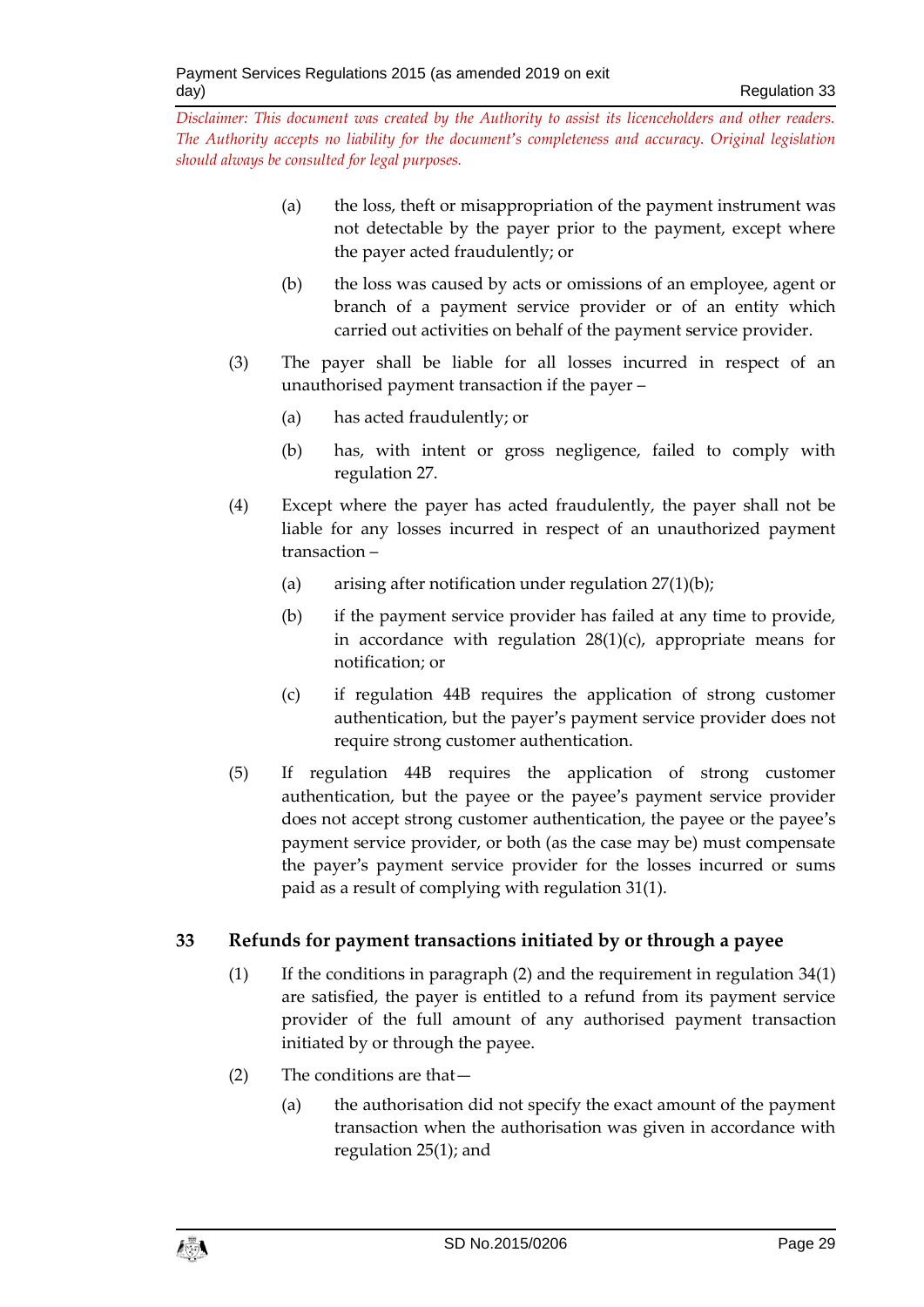- (b) the amount of the payment transaction exceeded the amount that the payer could reasonably have expected taking into account the payer's previous spending pattern, the conditions of the framework contract and the circumstances of the case.
- (3) The payer is entitled to an unconditional refund from its payment service provider of the full amount of any direct debit transactions of the type referred to in Article 1 of Regulation (EU) No. 260/2012 of the European Parliament and of the Council of 14 March 2012 establishing technical and business requirements for credit transfers and direct debits in euro and amending Regulation (EC) No 924/2009 (OJ L 94, 30.3.2012, p. 22).
- (4) When crediting a payment account under paragraph (1), a payment service provider must ensure that the credit value date is no later than the date on which the amount of the unauthorised payment transaction was debited.
- (5) For the purposes of paragraph (2)(b), the payer cannot rely on currency exchange fluctuations if the reference exchange rate provided under regulation 7(2)(d) or paragraph 3(b) of Schedule 1 was applied.
- (6) The payer and payment service provider may agree in the framework contract that the right to a refund does not apply where—
	- (a) the payer has given consent directly to the payment service provider for the payment transaction to be executed; and
	- (b) if applicable, information on the payment transaction was provided or made available in an agreed manner to the payer for at least four weeks before the due date by the payment service provider or by the payee.

# <span id="page-29-0"></span>**34 Requests for refunds for payment transactions initiated by or through a payee**

- (1) The payer must request a refund under regulation 33 from its payment service provider within 8 weeks from the date on which the funds were debited.
- (2) The payment service provider may require the payer to provide such information as is reasonably necessary to prove that the conditions in regulation 33(2) are satisfied.
- (3) The payment service provider must either—
	- (a) refund the full amount of the payment transaction; or
	- (b) provide justification for refusing to refund the payment transaction, indicating the bodies to which the payer may refer the matter if the payer does not accept the justification provided.

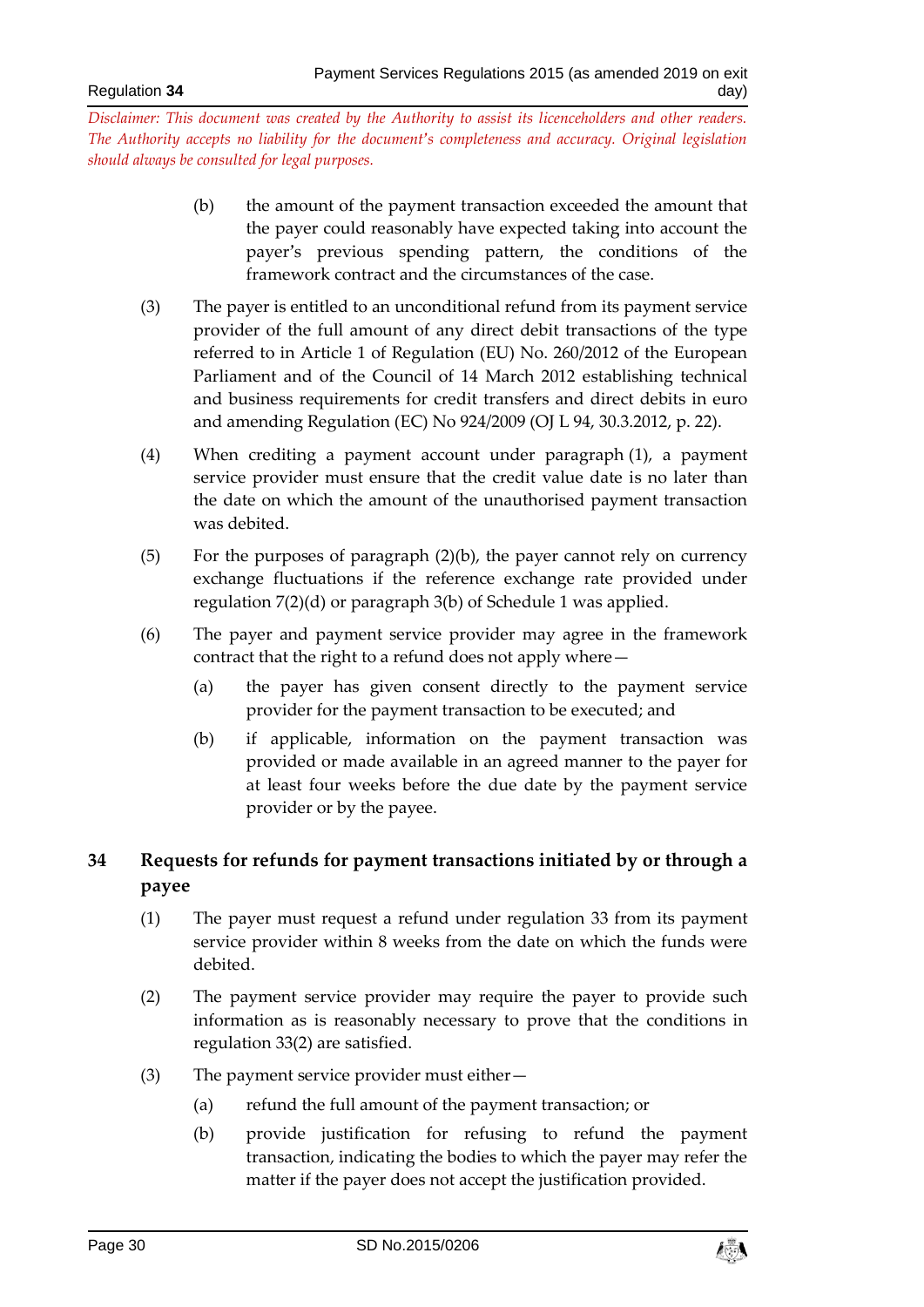- (4) Any refund or justification for refusing a refund shall be provided within 10 business days of receiving a request for a refund or, where applicable, within 10 business days of receiving any further information requested under paragraph (2).
- (5) If the payment service provider requires further information under paragraph (2), it may not refuse the refund until it has received further information from the payer.

# *Execution of payment transactions*

# <span id="page-30-1"></span><span id="page-30-0"></span>**35 Receipt of payment orders**

- (1) A payer's payment service provider shall not debit the payment account before receipt of a payment order.
- (2) For the purposes of these Regulations, the time of receipt of a payment order is the time at which the payment order is received by the payer's payment service provider, but subject to paragraphs (3) to (6).
- (3) If the time of receipt of a payment order does not fall on a business day for the payer's payment service provider, the payment order is deemed to have been received on the first business day thereafter.
- (4) The payment service provider may set a time towards the end of a business day after which any payment order received will be deemed to have been received on the following business day.
- (5) If the payment service user initiating a payment order agrees with its payment service provider that execution of the payment order is to take place—
	- (a) on a specific day;
	- (b) on the last day of a certain period; or
	- (c) on the day on which the payer has put funds at the disposal of its payment service provider,

the time of receipt is deemed to be the day so agreed.

(6) If the day agreed under paragraph (5) is not a business day for the payer's payment service provider, the payment order is deemed to have been received on the first business day thereafter.

# <span id="page-30-2"></span>**36 Refusal of payment orders**

- (1) If a payment service provider refuses to execute a payment order, it must notify the payment service user of—
	- (a) the refusal;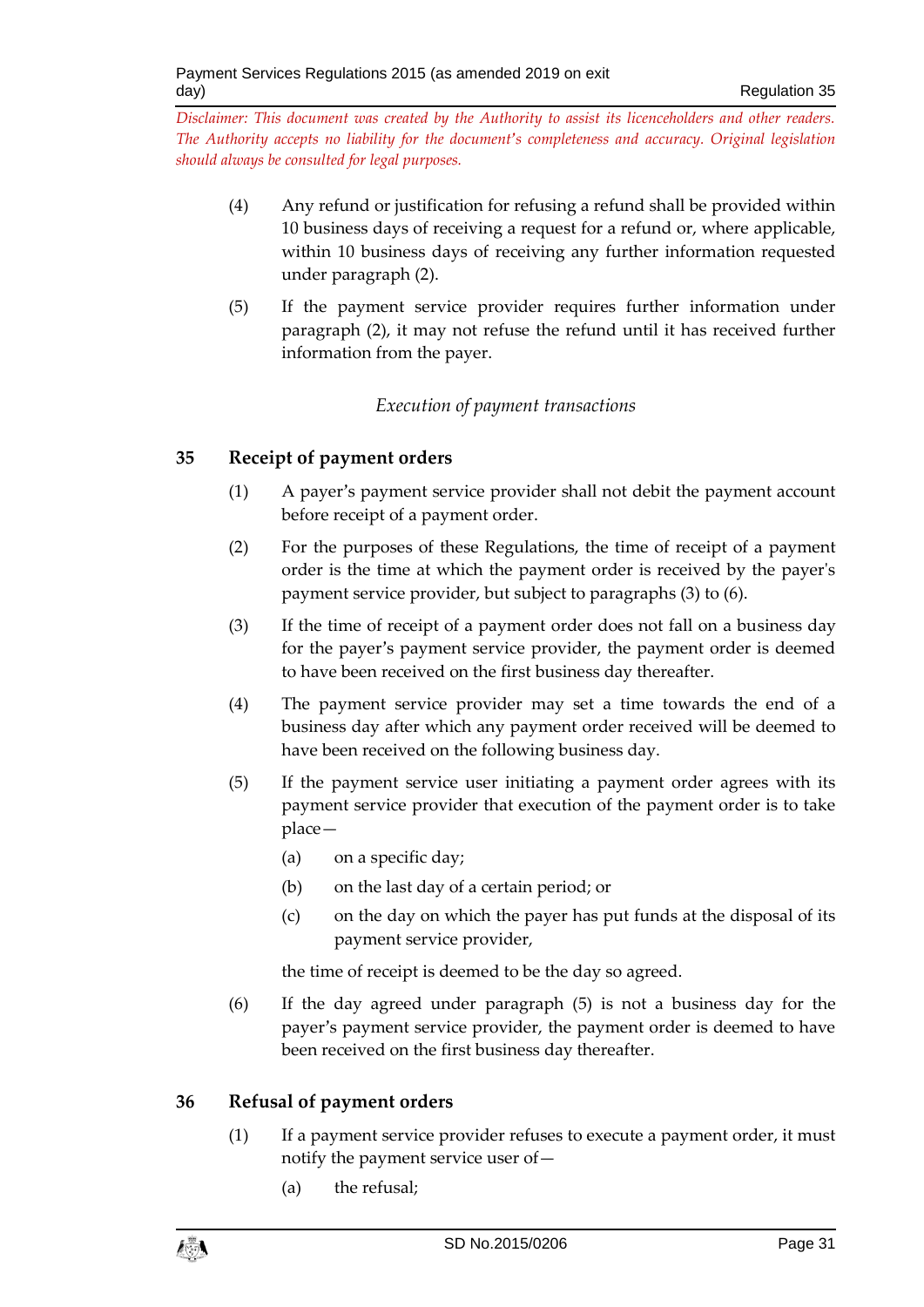- (b) if possible, the reasons for such refusal; and
- (c) if it is possible provide reasons for the refusal and those reasons relate to factual matters, the procedure for rectifying any factual errors that led to the refusal.

This is subject to paragraph (4).

- (2) Any notification under paragraph (1) must be given or made available in an agreed manner and at the earliest opportunity, and in any event within the periods specified in regulation 40(1).
- (3) The framework contract may provide for the payment service provider to charge the payment service user for such refusal if the refusal is reasonably justified.
- (4) The payment service provider is not required to notify the payment service user under paragraph (1) if such notification would be otherwise unlawful.
- (5) If all the conditions set out in the payer's framework contract with the account servicing payment service provider have been satisfied, that payment service provider may not refuse to execute an authorised payment order irrespective of whether the payment order is initiated by the payer or by or through a payee, unless such execution is otherwise unlawful.
- (6) For the purposes of regulations 40, 45 and 46 a payment order of which execution has been refused is deemed not to have been received.

## <span id="page-31-0"></span>**37 Revocation of a payment order**

- (1) A payment service user may only revoke a payment order, after it has been received by the payer's payment service provider, as provided in paragraphs (2) to (5).
- (2) In the case of a payment transaction initiated by or through the payee, the payer may not revoke the payment order after giving consent to execute the payment transaction to the payee.
- (3) In the case of a direct debit, the payer may not revoke the payment order after the end of the business day preceding the day agreed for debiting the funds.
- (4) If a day is agreed under regulation 35(5), the payment service user may not revoke a payment order after the end of the business day preceding the agreed day.
- (5) At any time after the time limits for revocation set out in paragraphs (1) to (4), the payment order may only be revoked if the revocation is—

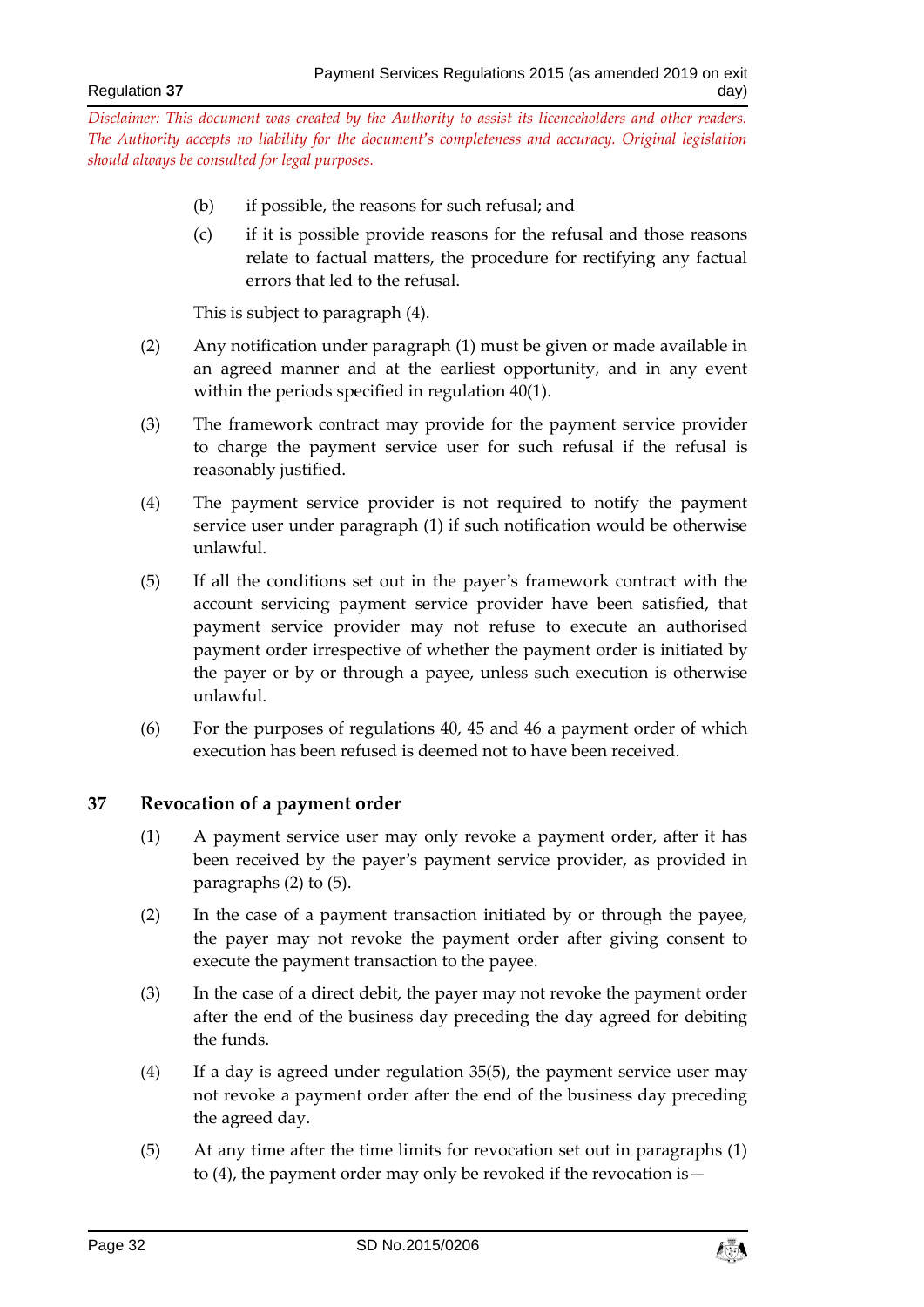- (a) agreed between the payment service user and the relevant payment service provider or providers; and
- (b) in the case of a payment transaction initiated by or through the payee, including in the case of a direct debit, also agreed with the payee.
- (6) A framework contract may provide for the relevant payment service provider to charge for revocation under this regulation.

## <span id="page-32-0"></span>**38 Amounts transferred and amounts received**

- (1) The payment service providers of the payer and payee must ensure that the full amount of the payment transaction is transferred and that no charges are deducted from the amount transferred, but subject to paragraph (2).
- (2) The payee and its payment service provider may agree for the relevant service provider to deduct its charges from the amount transferred before crediting it to the payee provided that the full amount of the payment transaction and the amount of the charges are clearly stated in the information provided to the payee.
- (3) If charges other than those provided for by paragraph (2) are deducted from the amount transferred—
	- (a) in the case of a payment transaction initiated by the payer, the payer's payment service provider must ensure that the payee receives the full amount of the payment transaction;
	- (b) in the case of a payment transaction initiated by the payee, the payee's payment service provider must ensure that the payee receives the full amount of the payment transaction.

## *Execution time and value date*

# <span id="page-32-2"></span><span id="page-32-1"></span>**39 Application of regulations 40 to 43**

- (1) Regulations 40 to 43 apply to any payment transaction—
	- (a) in euro;
	- (b) executed in sterling wholly within the Island; or
	- (c) involving only one currency conversion between the euro and sterling, provided that—
		- (i) the currency conversion is carried out in the Island; and
		- (ii) in the case of cross-border payment transactions, the crossborder transfer takes place in euro.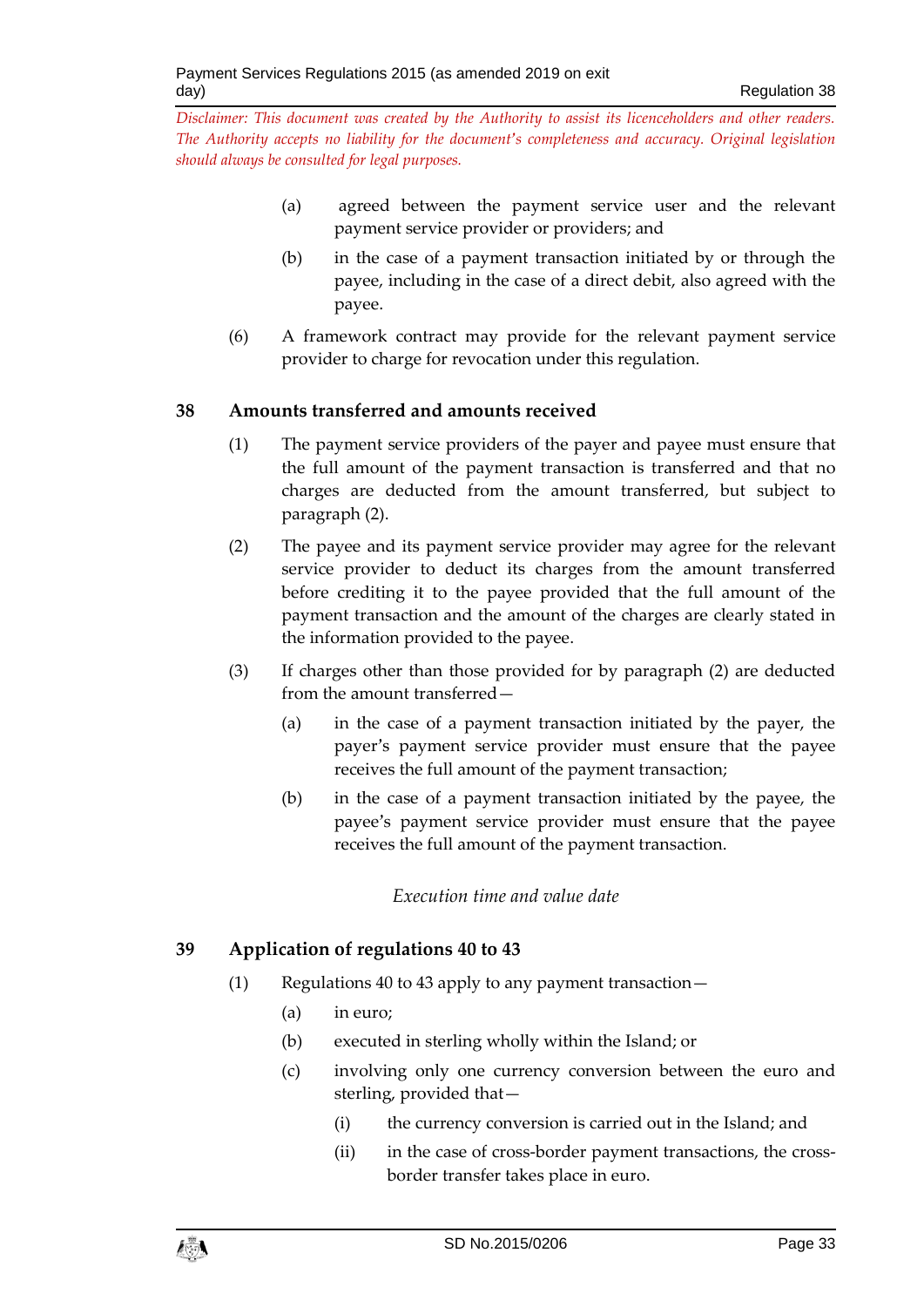(2) In respect of any other payment transaction, the payment service user may agree with the payment service provider that regulations 40 (other than regulation  $40(4)$ ) to 43 do not apply.

#### <span id="page-33-0"></span>**40 Payment transactions to a payment account**

(1) The payer's payment service provider must ensure that the amount of the payment transaction is credited to the payee's payment service provider's account by the end of the business day following the time of receipt of the payment order.

This is subject to paragraphs (2) and (3).

- (2) If a payment transaction is initiated by way of a paper payment order the reference in paragraph (1) to the end of the business day following the time of receipt of the payment order is to be treated as a reference to the end of the second business day following the time of receipt of the payment order.
- (3) If a payment transaction—
	- (a) does not fall within paragraphs (a) to (c) of regulation  $39(1)$ ; but
	- (b) is to be executed wholly within the relevant area,

the payer's payment service provider must ensure that the amount of the payment transaction is credited to the payee's payment service provider's account by the end of the fourth business day following the time of receipt of the payment order.

- (4) The payee's payment service provider must value date and credit the amount of the payment transaction to the payee's payment account following its receipt of the funds.
- (5) The payee's payment service provider must transmit a payment order initiated by or through the payee to the payer's payment service provider within the time limits agreed between the payee and its payment service provider, enabling settlement in respect of a direct debit to occur on the agreed due date.

# <span id="page-33-1"></span>**41 Absence of payee's payment account with the payment service provider**

- (1) If a payment service provider accepts funds on behalf of a payee who does not have a payment account with that payment service provider, paragraph (2) applies.
- (2) The payment service provider must make the funds available to the payee immediately after the funds have been credited to that payment service provider's account.

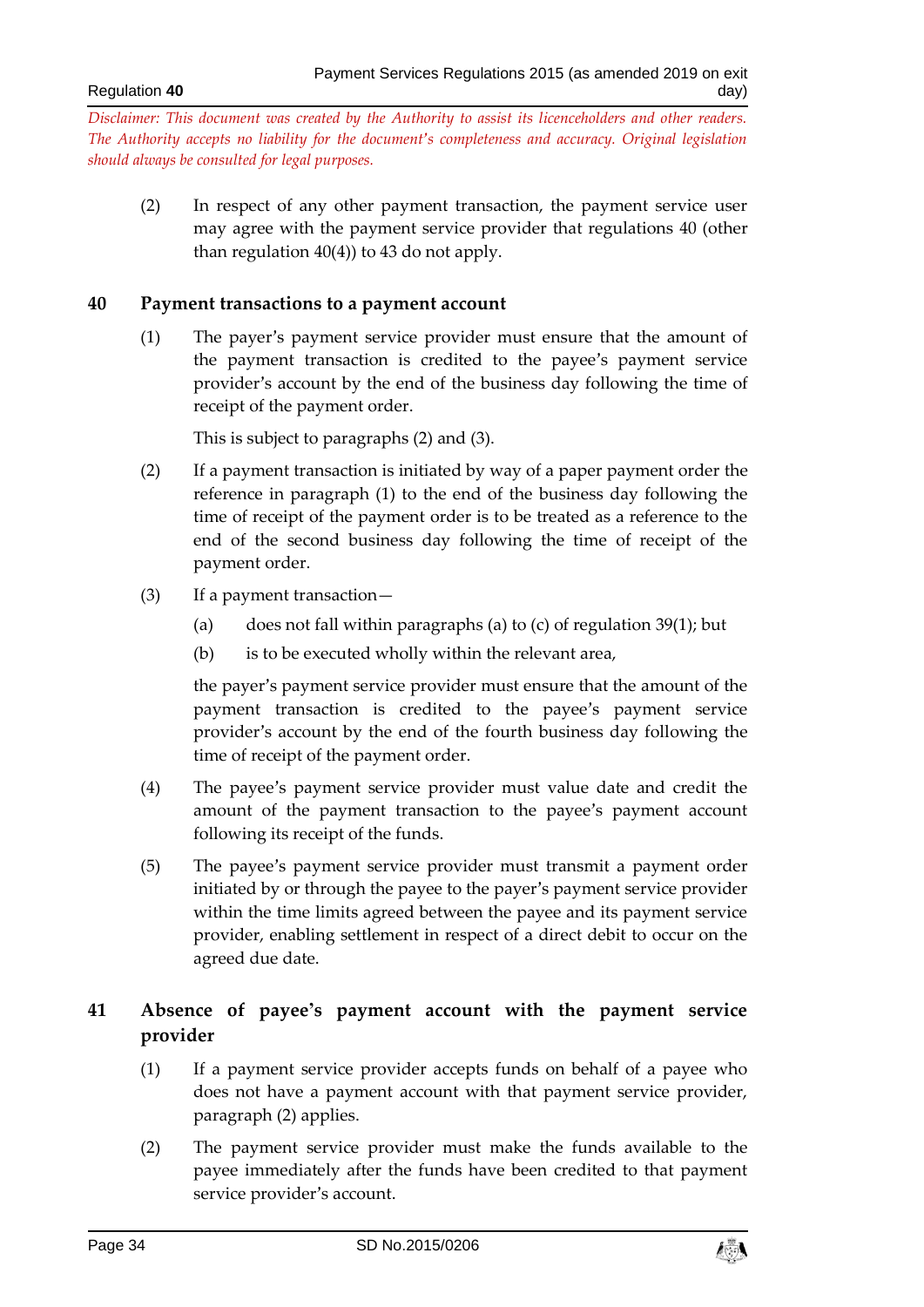## <span id="page-34-0"></span>**42 Cash placed on a payment account**

If a payment service user places cash on its payment account with a payment service provider in the same currency as that payment account, the payment service provider must—

- (a) if the user is a consumer, ensure that the amount is made available and value dated immediately after the receipt of the funds;
- (b) in any other case, ensure that the amount is made available and value dated no later than the end of the next business day after the receipt of the funds.

## <span id="page-34-1"></span>**43 Value date and availability of funds**

- (1) The credit value date for the payee's payment account must be no later than the business day on which the amount of the payment transaction is credited to the account of the payee's payment service provider.
- (2) Paragraph (3) applies if
	- (a) the transaction does not involve a currency conversion;
	- (b) the transaction involves only a currency conversion between the euro and pounds sterling or another member State currency, between pounds sterling and another member State currency, or between two other member State currencies; or
	- (c) the transaction involves only one payment service provider.
- (3) The payee's payment service provider must ensure that the amount of the payment transaction is at the payee's disposal immediately after that amount has been credited to that payment service provider's account.
- (4) The debit value date for the payer's payment account must be no earlier than the time at which the amount of the payment transaction is debited to that payment account.

## *Liability*

# <span id="page-34-3"></span><span id="page-34-2"></span>**44 Incorrect unique identifiers**

- (1) If a payment order is executed in accordance with the unique identifier, the payment order is deemed to have been correctly executed by each payment service provider involved in executing the payment order with respect to the payee specified by the unique identifier.
- (2) If the unique identifier provided by the payment service user is incorrect, the payment service provider is not liable under regulation 45 or 46 for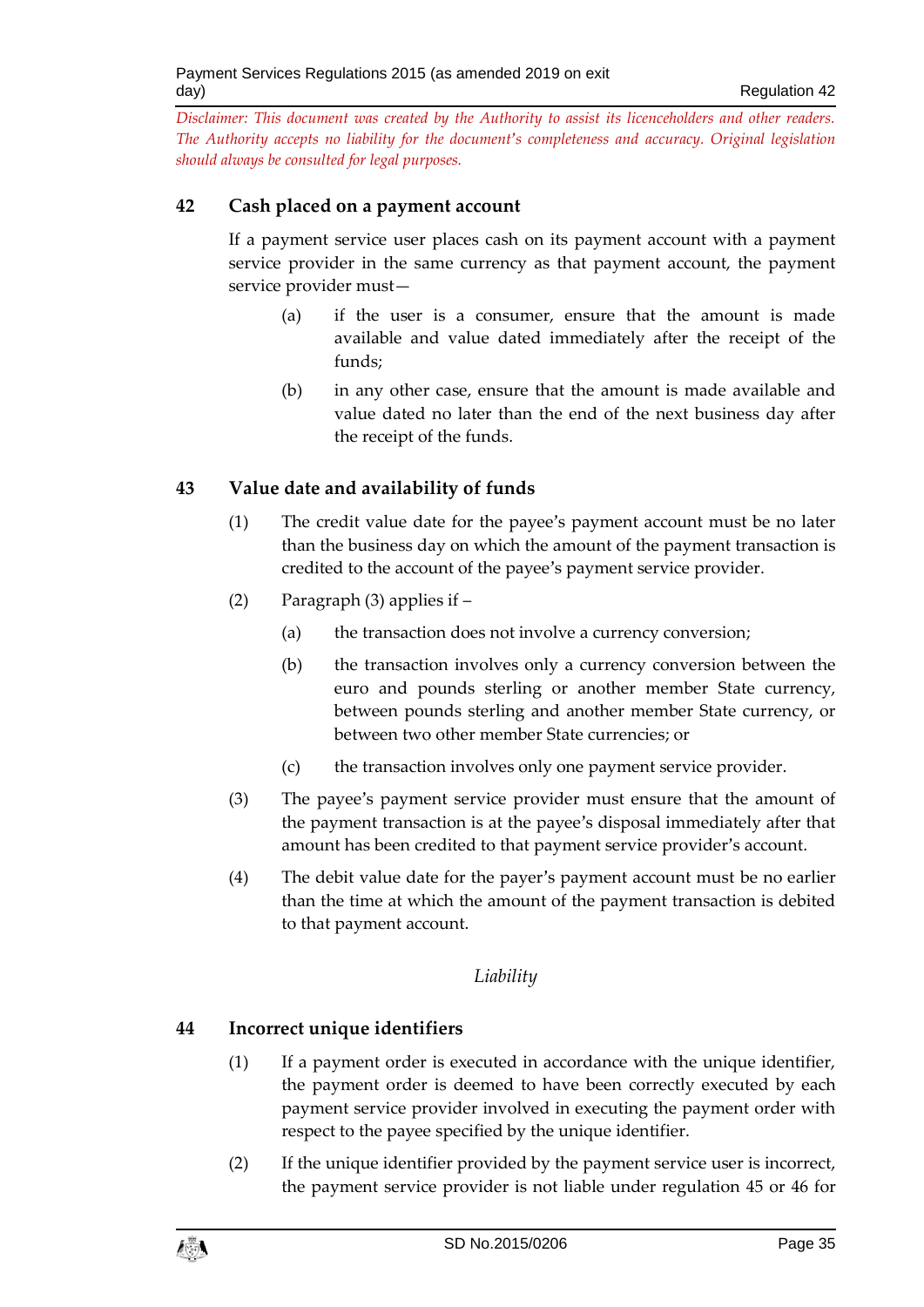> non-execution or defective execution of the payment transaction, but the payment service provider—

- (a) must make reasonable efforts to recover the funds involved in the payment transaction; and
- (b) may, if agreed in the framework contract, charge the payment service user for any such recovery.
- (3) The payee's payment service provider must co-operate with the payer's payment service provider in its efforts to recover the funds, in particular by providing to the payer's payment service provider all relevant information for the collection of funds.
- (4) If the payer's payment service provider is unable to recover the funds it must, on receipt of a written request, provide to the payer all available relevant information in order for the payer to claim repayment of the funds.
- (5) If the payment service user provides information additional to that referred to in regulation 7(2)(a) or paragraph 2(b) of Schedule 1, the payment service provider is liable only for the execution of payment transactions in accordance with the unique identifier provided by the payment service user.

# <span id="page-35-0"></span>**45 Non-execution or defective or late execution of payment transactions initiated by the payer**

- (1) This regulation applies if a payment order is initiated directly by the payer.
- (2) The payer's payment service provider is liable to the payer for the correct execution of the payment transaction unless it can prove to the payer and, where relevant, to the payee's payment service provider, that the payee's payment service provider received the amount of the payment transaction in accordance with regulation 40.
- (3) If the payer's payment service provider is liable under paragraph (2), it must without undue delay refund to the payer the amount of the nonexecuted or defective payment transaction and, where applicable, restore the debited payment account to the state in which it would have been had the defective payment transaction not taken place.
- (4) The credit value date for a credit under paragraph (3) shall be no later than the date on which the amount was debited.
- (5) If the payer's payment service provider proves that the payee's payment service provider received the amount of the payment transaction in accordance with regulation 40, the payee's payment service provider is

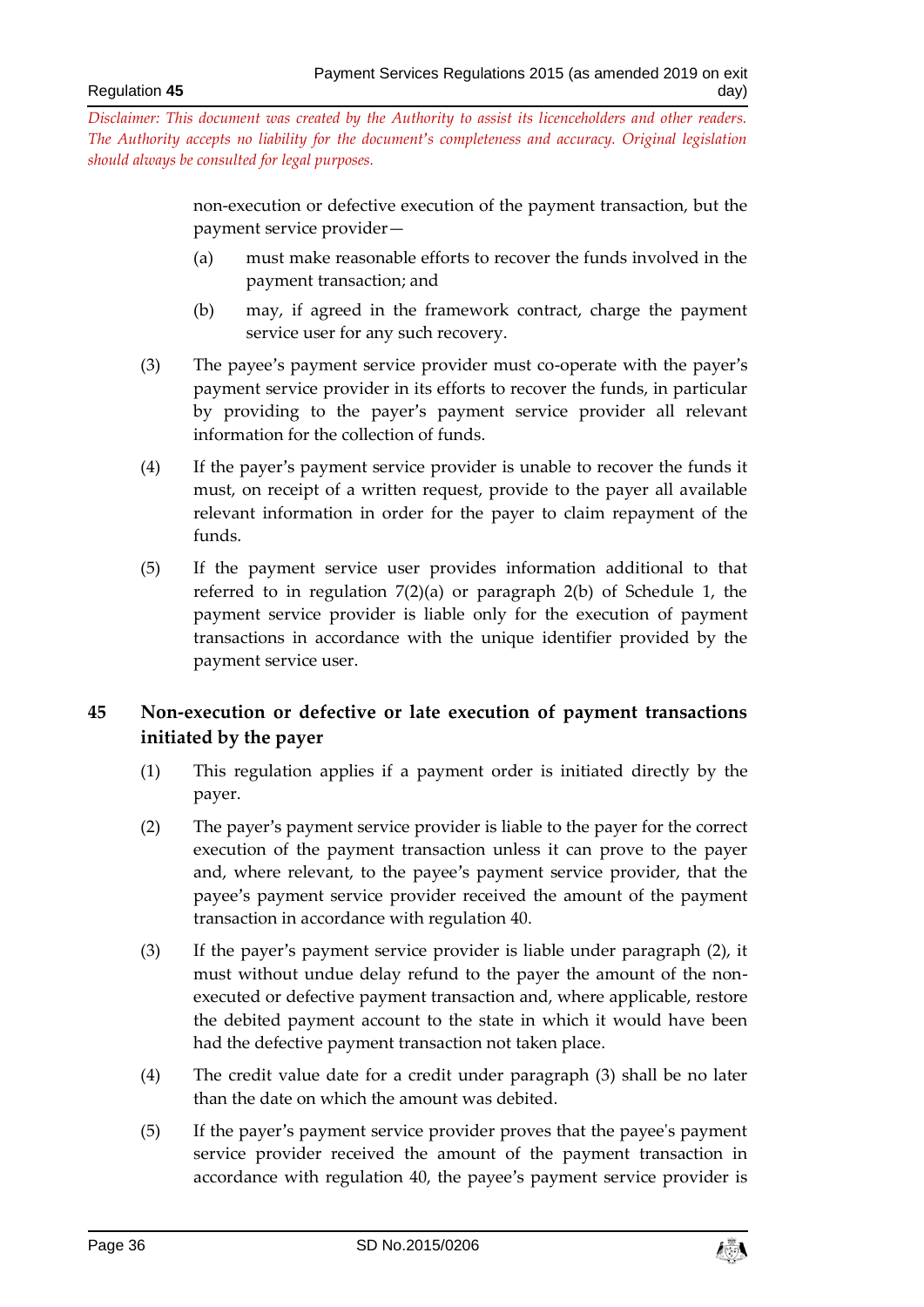> liable to the payee for the correct execution of the payment transaction and must–

- (a) immediately make available the amount of the payment transaction to the payee; and
- (b) where applicable, credit the corresponding amount to the payee's payment account.
- (6) The credit value date for a credit under paragraph (5)(b) shall be no later than the date on which the amount would have been value dated if the transaction had been executed correctly.
- (7) Where a payment transaction is executed late, the payee's payment service provider shall, on receipt of a request from the payer's payment service provider on behalf of the payer, ensure that the credit value date for the payee's payment account is no later than the date the amount would have been value dated if the transaction had been executed correctly.
- (8) Regardless of liability under this regulation, the payer's payment service provider shall, on request by the payer, immediately and without charge –
	- (a) make efforts to trace any non-executed or defectively executed payment transaction; and
	- (b) notify the payer of the outcome.

# <span id="page-36-0"></span>**46 Non-execution or defective or late execution of payment transactions initiated by the payee**

- (1) This regulation applies where a payment order is initiated by the payee.
- (2) The payee's payment service provider shall be liable to the payee for the correct transmission of the payment order to the payer's payment service provider in accordance with regulation 40(4).
- (3) Where the payee's payment service provider is liable under paragraph (2), it shall immediately re-transmit the payment order in question to the payer's payment service provider.
- (4) The payee's payment service provider shall also ensure that the transaction is handled in accordance with regulation 43, such that the amount of the transaction –
	- (a) is at the payee's disposal immediately after it is credited to the payee's payment service provider's account; and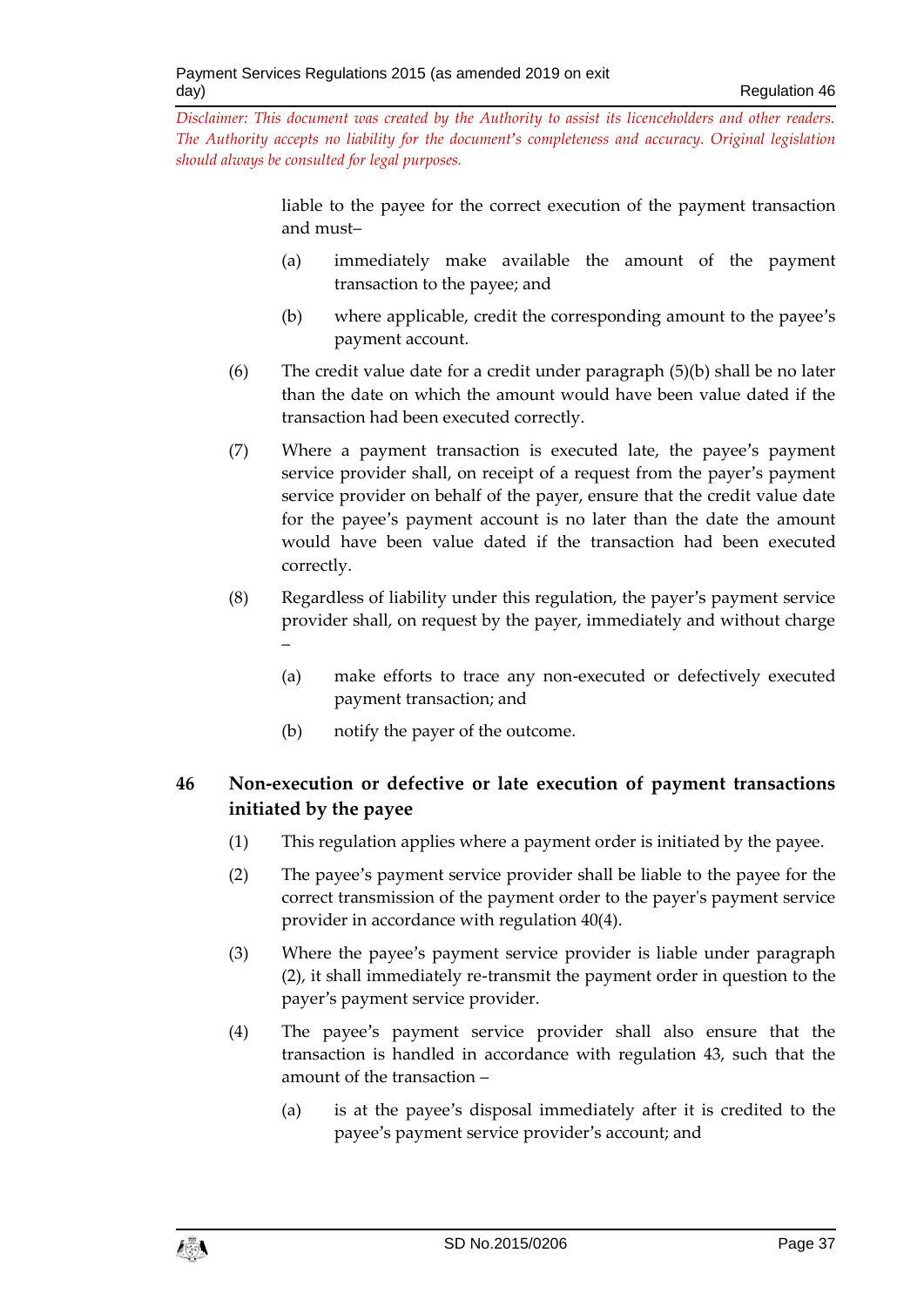- (b) is value dated on the payee's payment account no later than the date the amount would have been value dated if the transaction had been executed correctly.
- (5) The payee's payment service provider shall, on request by the payee and free of charge, make immediate efforts to trace the payment transaction and notify the payee of the outcome.
- (6) If the payee's payment service provider proves to the payee and, where relevant, to the payer's payment service provider, that it is not liable under paragraph (2) in respect of a non-executed or defectively executed payment transaction, the payer's payment service provider shall be liable to the payer and shall, as appropriate and immediately –
	- (a) refund to the payer the amount of the payment transaction; and
	- (b) restore the debited payment account to the state in which it would have been had the defective payment transaction not taken place.

The credit value date for a credit under subparagraph (b) shall be no later than the date on which the amount was debited.

This paragraph is subject to paragraph (7).

(7) If the payer's payment service provider proves that the payee's payment service provider has received the amount of the payment transaction, paragraph (6) does not apply and the payee's payment service provider shall value date the amount on the payee's payment account no later than the date the amount would have been value dated if the transaction had been executed correctly.

## <span id="page-37-0"></span>**47 Liability of payment service provider for charges and interest**

A payment service provider is liable to its payment service user for—

- (a) any charges for which the payment service user is responsible; and
- (b) any interest which the payment service user must pay,

as a consequence of the non-execution or defective or late execution of the payment transaction.

## <span id="page-37-1"></span>**48 Right of recourse**

If the liability of a payment service provider under regulation 32, 45 or 46 is attributable to another payment service provider or an intermediary, including where there is a failure to use strong customer authentication as required by regulation 49B, the other payment service provider or intermediary must compensate the first-mentioned provider for any losses incurred or sums paid under those regulations.

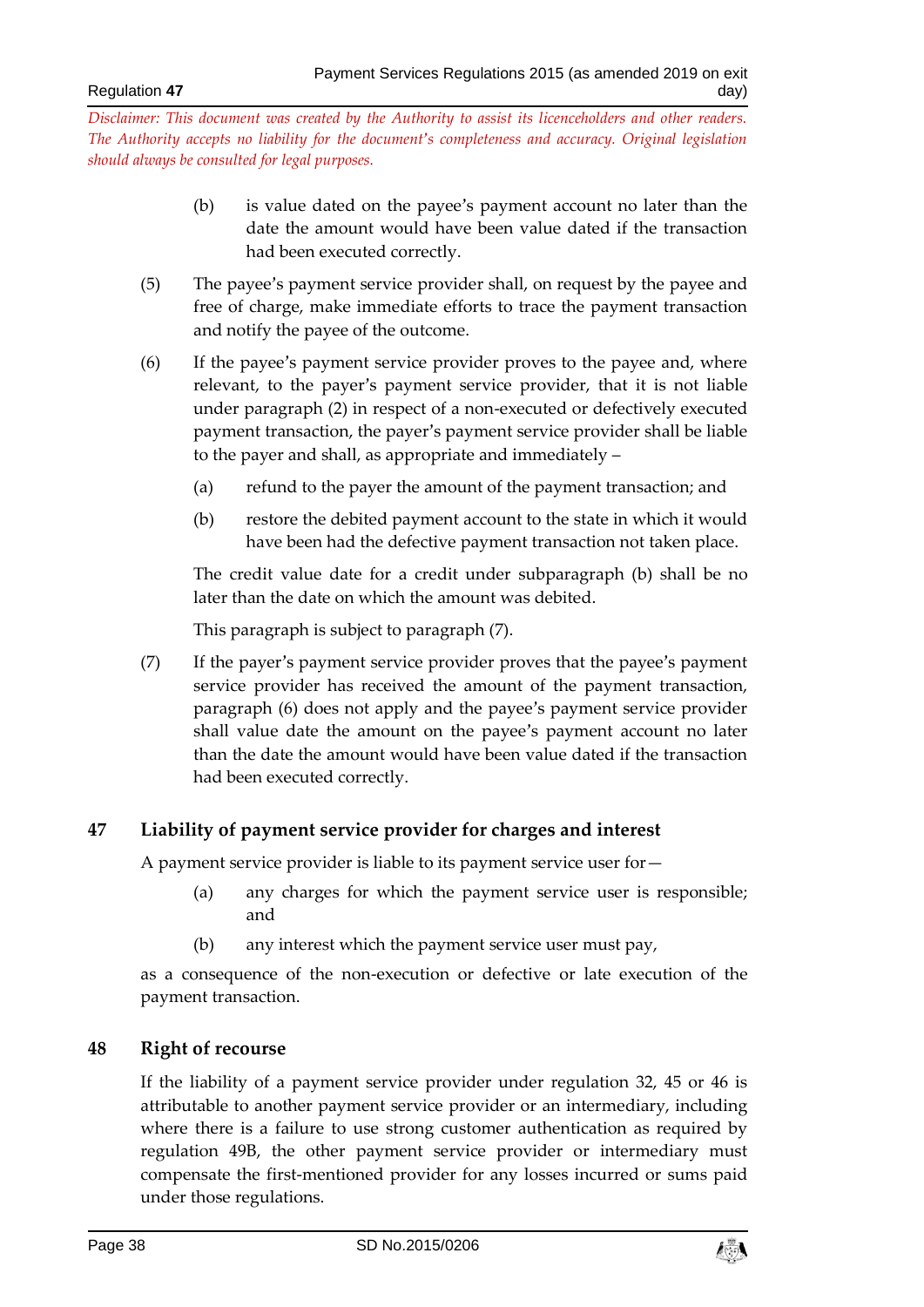## <span id="page-38-0"></span>**49 Force majeure**

- (1) A person is not liable for any contravention of a requirement imposed on it by or under this Part if the contravention is due to abnormal and unforeseeable circumstances beyond the person's control, the consequences of which would have been unavoidable despite all efforts to the contrary.
- (2) A payment service provider is not liable for any contravention of a requirement imposed on it by or under this Part if the contravention is due to the obligations of the payment service provider under other provisions of the law of the Island, or of Community law or national law.

## **49A Consent for use of personal data**

A payment service provider must not access, process or retain any personal data for the provision of payment services by it unless it has the explicit consent of the payment service user to do so.

#### **49B Authentication**

- (1) A payment service provider shall apply, in accordance with the relevant technical standards, strong customer authentication where a payment service user –
	- (a) accesses its payment account online;
	- (b) initiates an electronic payment transaction; or
	- (c) carries out any action through a remote channel which may imply a risk of payment fraud or other abuses.
- (2) If a payer initiates an electronic remote payment transaction, the payment service provider must apply, in accordance with the relevant technical standards, strong customer authentication that includes elements which dynamically link the transaction to a specific amount and a specific payee.
- (3) A payment service provider must maintain adequate security measures to protect the confidentiality and integrity of payment service users' personalized security credentials.
- (4) Paragraphs (1) to (3) are subject to any exemptions from the requirements in those paragraphs provided for in the relevant technical standards.
- (5) In this regulation "the relevant technical standards" means the regulatory technical standards adopted under Article 98 of the Payment Services Directive.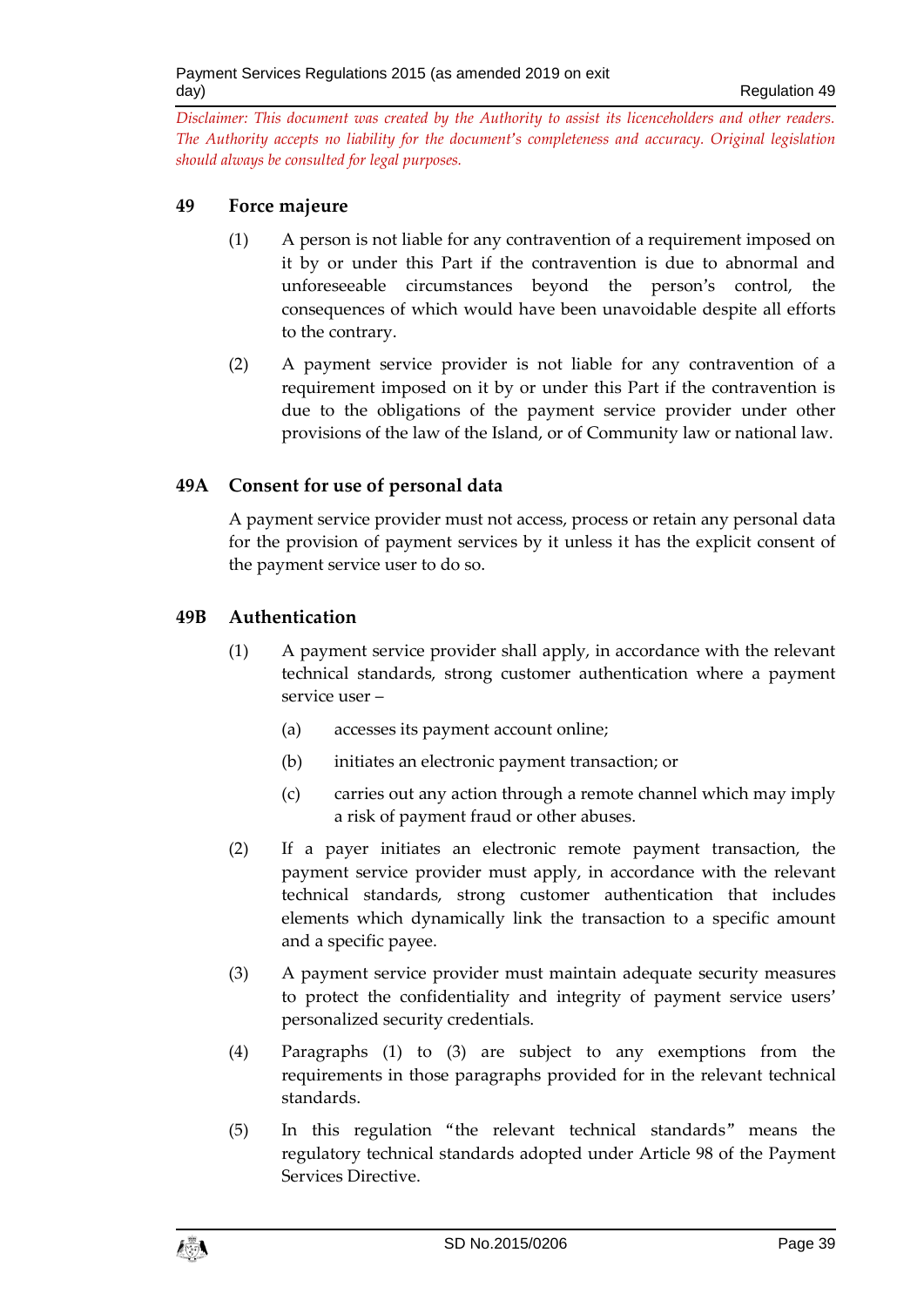#### Regulation **50**

<span id="page-39-0"></span>*Disclaimer: This document was created by the Authority to assist its licenceholders and other readers. The Authority accepts no liability for the document's completeness and accuracy. Original legislation should always be consulted for legal purposes.*

# **PART 4 — THE AUTHORITY AND OFT**

## *Functions of the Authority*

## <span id="page-39-2"></span><span id="page-39-1"></span>**50 Functions of the Authority: amendment of the Financial Services Act 2008**

In paragraph 2(2) of Schedule 1 to the *Financial Services Act 2008* after paragraph (zd) insert—

 $\Box$  **33** (ze) the *Payment Services Act* 2015.

## <span id="page-39-3"></span>**51 Application of provisions of the Financial Services Act 2008**

<span id="page-39-4"></span>The *Financial Services Act 2008* applies to these Regulations as it would apply if they had been made under it.

#### *Supervision and enforcement*

#### <span id="page-39-5"></span>**52 Reporting requirements**

- (1) A payment service provider must give the Authority such information in respect of its provision of payment services and its compliance with requirements imposed by or under Parts 2 to 4 of these Regulations as the Authority may require.
- (2) Information required under paragraph (1) must be given at such times and in such form, and verified in such manner, as the Authority may specify.

#### <span id="page-39-6"></span>**53 Complaints**

- (1) The OFT must maintain arrangements designed to enable payment service users and other interested parties to submit complaints to it that a requirement imposed by or under any provision of Parts 2 and 3 of these Regulations has been breached by a payment service provider.
- (2) If it considers it appropriate, the OFT must include in any reply to a complaint under paragraph (1) details of the OFT's complaints handling arrangements (see regulation 54 and the amendments there set out).

## <span id="page-39-7"></span>**54 Amendment of the Financial Services Act 2008**

- (1) In consequence of regulation 53, the Financial Services Act 2008 is amended as follows.
- (2) In section 24 at the end insert  $\mathbf{C}$  and payment service disputes  $\mathbf{E}$ .

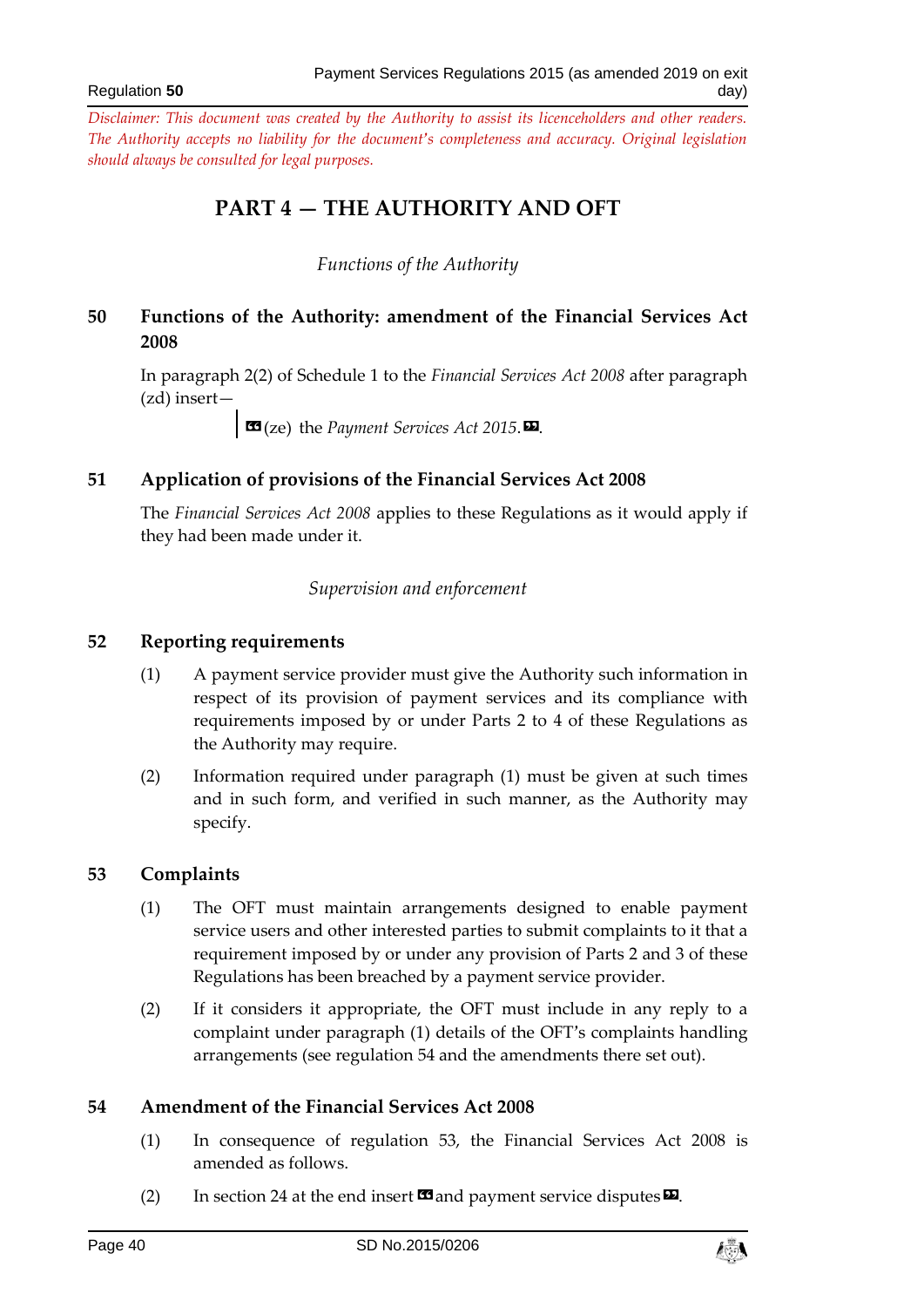- (3) Paragraphs (4) to (14) have effect to amend Schedule 4 to the Act.
- (4) At the end of paragraph 1 insert —

 **(5) This paragraph does not apply in relation to a payment services** dispute (see paragraph  $1A$ ).

(5) After paragraph 1 insert —

## *«Mediation in payment service disputes*

1A. (1) A "**payment services dispute**" is a dispute, relating to a payment service, between —

- (a) a payment service user or other interested party ("the complainant"); and
- (b) a payment service provider.

(2) A payment services dispute may be referred to the OFT by the submission to that office of a completed complaint form by the complainant. (3) The OFT must seek to mediate between the parties to a payment

services dispute which has been referred to it by —

- (a) inquiring into the circumstances and cause of the dispute; and
- (b) offering its assistance to the parties to the dispute (whether by way of mediation or arbitration or any other means) with a view to bringing about a settlement. $\boldsymbol{\mathsf{E}}$ .
- (6) In paragraph 2
	- (a) in sub-paragraphs (1), (2) and (3) after "1(3)" insert  $\mathbb{S}$  or  $1A(3)\mathbb{Z}$ ; and
	- (b) in sub-paragraph (2) omit "under paragraph 1(2)".
- (7) In paragraph 3(1) after "1(3)" insert  $\mathbf{C}$  or  $1A(3)\mathbf{E}$ .
- (8) In paragraph  $4(1)$ 
	- (a) for "6 persons" substitute  $\mathbf{I}$ 8 persons  $\mathbf{E}$ ; and
	- (b) at the end add  $\mathbf{G}$  or payment service disputes  $\mathbf{E}$ .
- (9) In paragraph 5(4) after "and determining a financial services dispute" insert  $\blacksquare$  or a payment services dispute  $\blacksquare$ .
- (10) In paragraph 8(1), (2) and (3) after "financial services dispute" insert  $\blacksquare$  or a payment services dispute  $\Sigma$ .
- (11) In paragraph  $9(1)$ 
	- (a) after "financial services dispute" insert  $\mathbf{\Omega}$  or a payment services dispute $\boldsymbol{\Sigma}$ ; and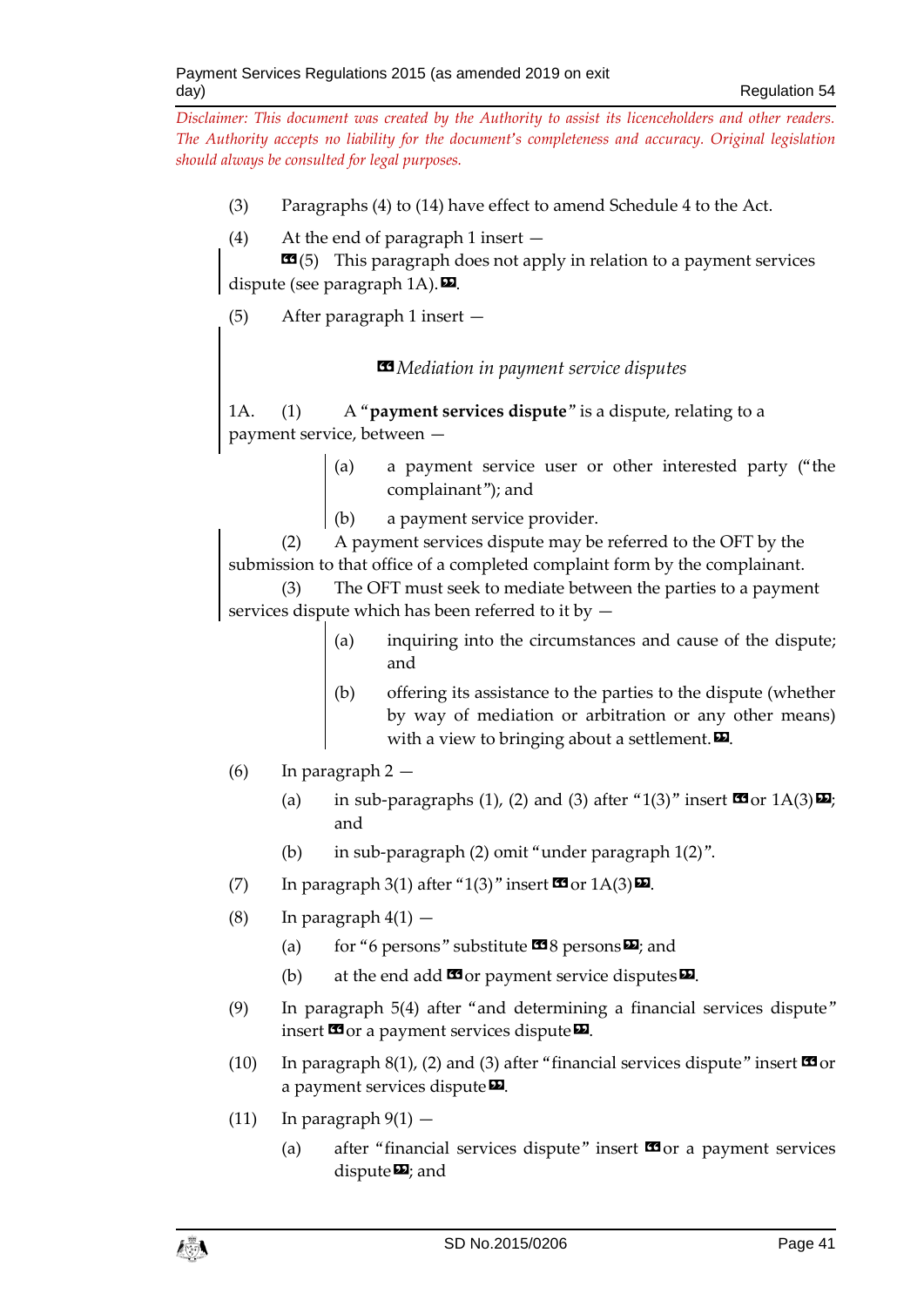- (b) in paragraph (a) after "financial services" insert  $\mathbf{\Omega}$  or the payment service provider<sup>D</sup>.
- (12) In paragraph 10(1) after "financial services dispute" insert  $\blacksquare$  or a payment services dispute  $\Sigma$ .
- (13) In paragraph 11(1) after "financial services suppliers" insert  $\Box$ or payment service providers  $\boldsymbol{\mathsf{E}}$ .
- (14) In paragraph 12 at the end add—

« "payment services dispute" has the meaning given by paragraph 1A;

and references to payment services, payment service providers and payment service users are to be construed in accordance with the Payment Services Directive (Directive 2007/64/EC of the European Parliament and of the Council of 13 November 2007 on payment services in the internal market [OJEU No L 319, 5.12.2007, p. 1]).

# **PART 5 — OFFENCES**

#### <span id="page-41-1"></span><span id="page-41-0"></span>**55 Contravention of regulations 20 and 21**

- (1) A person (not being a payment service provider) who contravenes regulation 20(2) or 21(2) is guilty of an offence and liable on summary conviction to a fine not exceeding £5,000.
- (2) No offence is committed if the person took all reasonable steps and exercised all due diligence to secure compliance with the requirement imposed on the person by regulation 20(2) or 21(2), as the case may be.

#### <span id="page-41-2"></span>**56 Misleading the Authority or the OFT**

- (1) A person may not, in purported compliance with any requirement imposed by or under these Regulations, knowingly or recklessly give—
	- (a) the Authority; or
	- (b) the OFT,

information which is false or misleading in a material particular.

- (2) A person may not—
	- (a) provide any information to another person, knowing the information to be false or misleading in a material particular, or
	- (b) recklessly provide to another person any information which is false or misleading in a material particular,

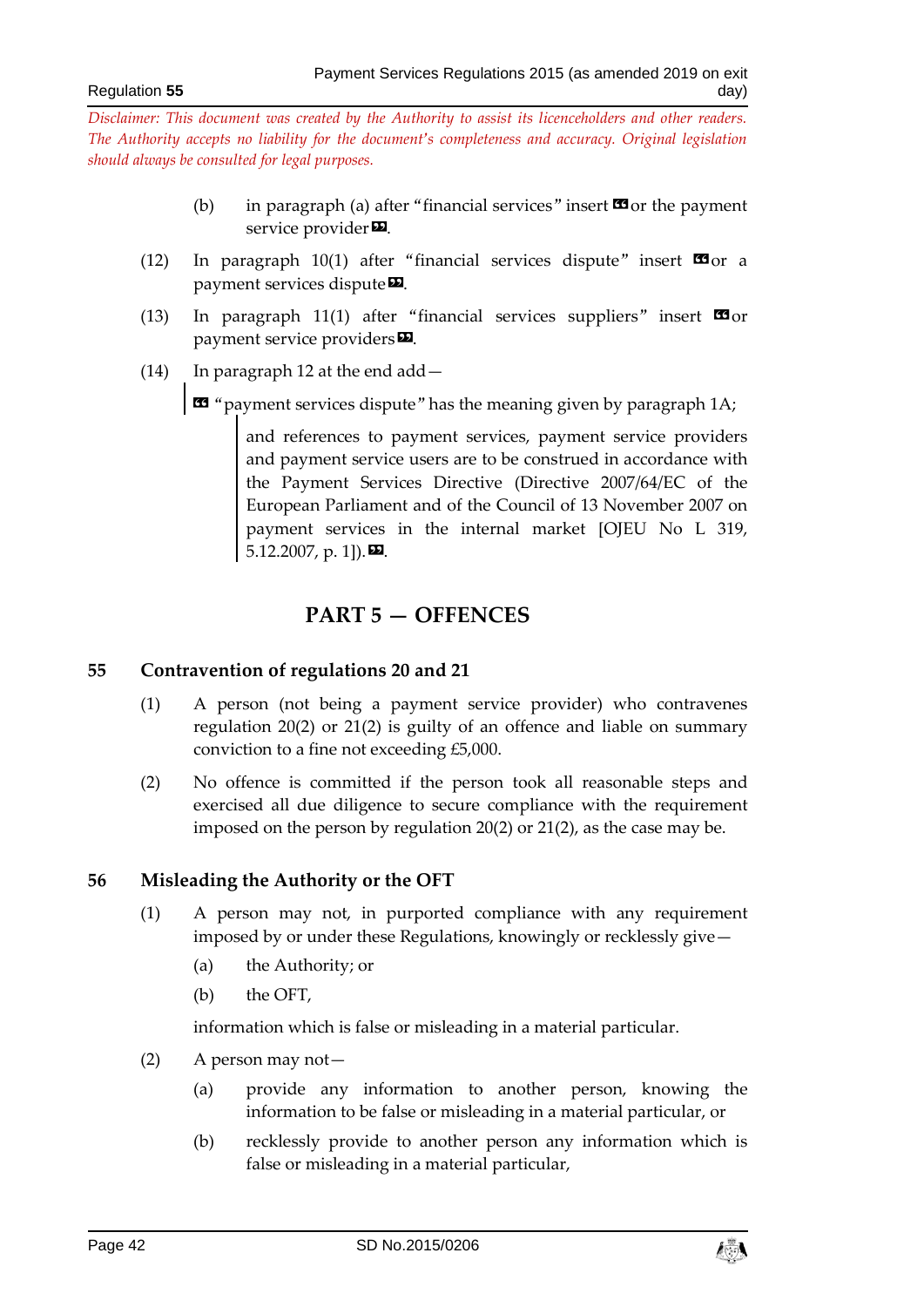> knowing that the information is to be used for the purpose of providing information to the Authority or the OFT in connection with their respective functions under the *Payment Services Act 2015*.

> > **MADE 8 JUNE 2015**

**B STOTT** *Commissioner*

**J R ASPDEN** *Commissioner*

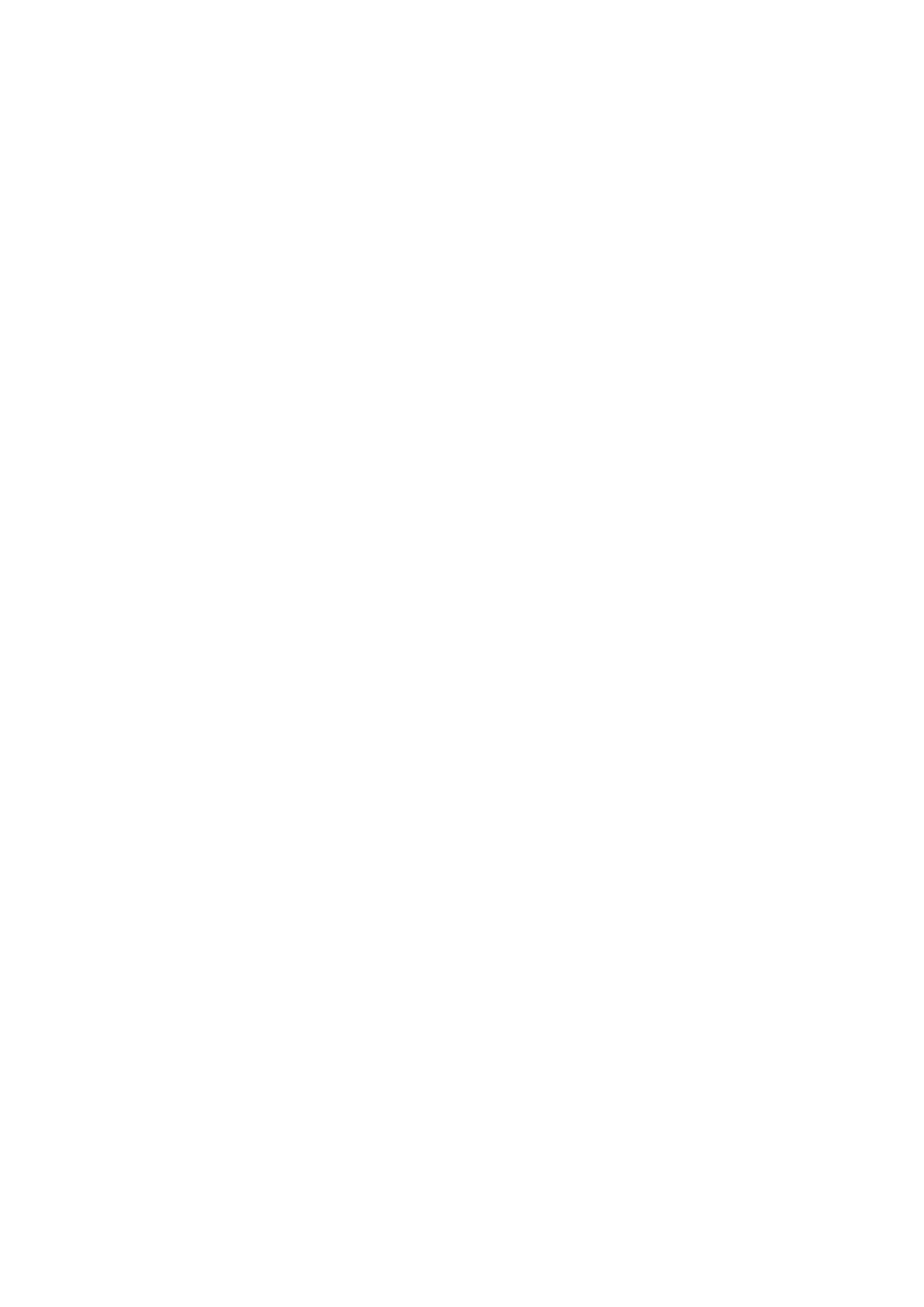## **SCHEDULE 1**

#### <span id="page-44-0"></span>PRIOR GENERAL INFORMATION FOR FRAMEWORK CONTRACTS

(Regulation 11)

## **1 Payment service provider**

The following information about the payment service provider—

- (a) the name of the payment service provider;
- (b) the address and contact details of the payment service provider's head office;
- (c) if different from the information under sub-paragraph (b), the address and contact details of the branch or agent from which the payment service is being provided;
- (d) details of the payment service provider's regulators, including any reference or registration number of the payment service provider.

## **2 Payment service**

The following information about the payment service—

- (a) a description of the main characteristics of the payment service to be provided;
- (b) the information or unique identifier that must be provided by the payment service user in order for a payment order to be properly executed;
- (c) the form and procedure for giving consent to the execution of a payment transaction and for the withdrawal of consent in accordance with regulation 25;
- (d) a reference to the time of receipt of a payment order, in accordance with regulation 35, and the cut-off time, if any, established by the payment service provider;
- (e) the maximum execution time for the payment services to be provided;
- (f) whether spending limits for the use of a payment instrument may be agreed in accordance with regulation 26(1).

# **3 Charges, interest and exchange rates**

The following information about charges, interest and exchange rates—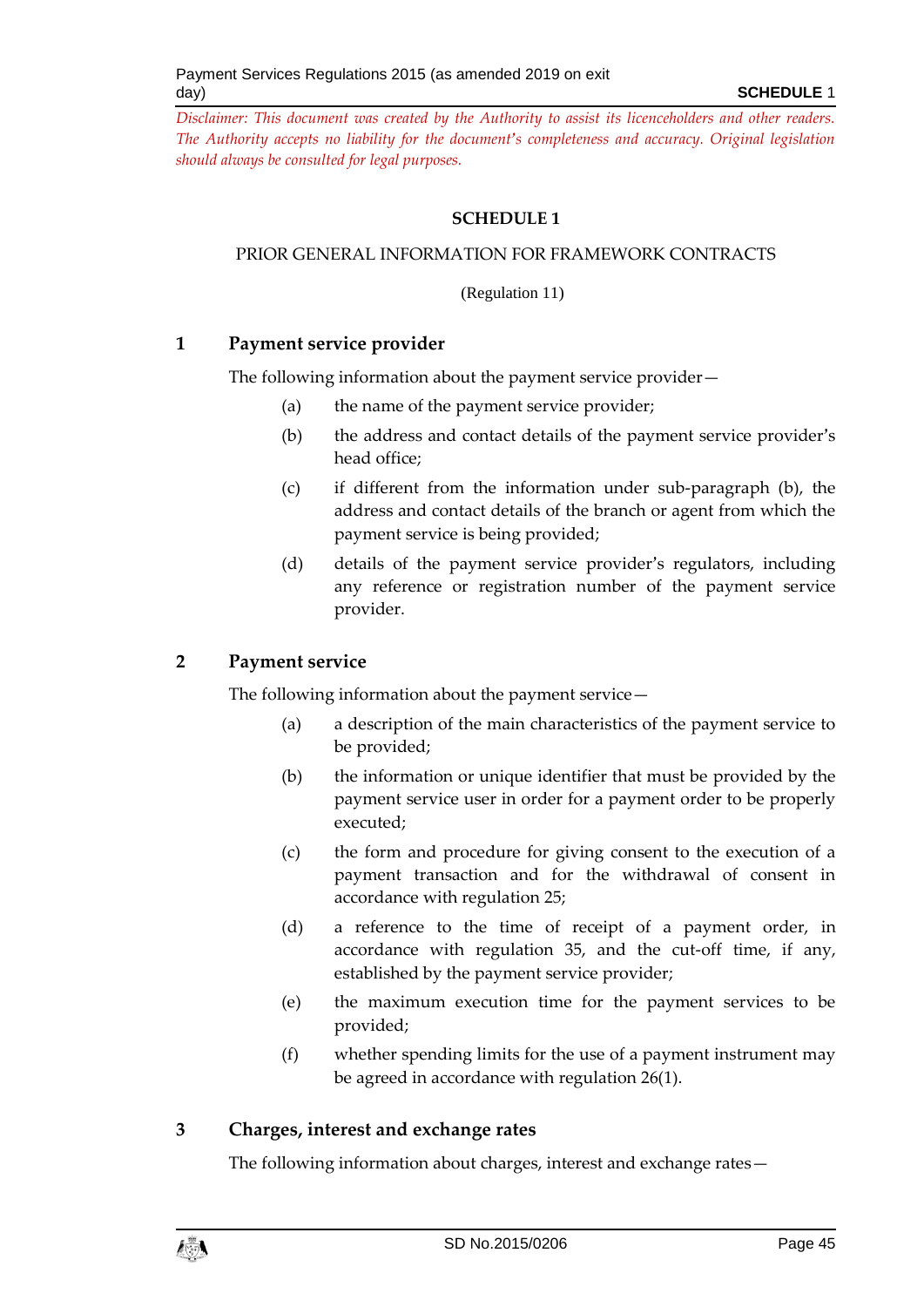- (a) details of all charges payable by the payment service user to the payment service provider, including those connected to the manner in and frequency with which information is provided or made available and, where applicable, a breakdown of the amounts of any charges;
- (b) if relevant, details of the interest and exchange rates to be applied or, if reference interest and exchange rates are to be used, the method of calculating the actual interest and the relevant date and index or base for determining such reference interest or exchange rates;
- (c) if relevant and if agreed, the immediate application of changes in reference interest or exchange rates and information requirements relating to the changes in accordance with regulation 13(4).

## **4 Communication**

The following information about communication—

- (a) the means of communication agreed between the parties for the transmission of information or notifications under these Regulations including, if relevant, any technical requirements for the payment service user's equipment and software for receipt of the information or notifications;
- (b) the manner in which and frequency with which information under these Regulations is to be provided or made available;
- (c) the language or languages in which the framework contract will be concluded and in which any information or notifications under these Regulations will be communicated;
- (d) the payment service user's right to receive the terms of the framework contract and information in accordance with regulation 12.

## **5 Safeguards and corrective measures**

The following information about safeguards and corrective measures—

- (a) if relevant, a description of the steps that the payment service user is to take in order to keep safe a payment instrument and how to notify the payment service provider for the purposes of regulation  $27(1)(b)$ ;
- (b) the secure procedure by which the payment service provider will contact the payment service user in the event of suspected or actual fraud or security threats;

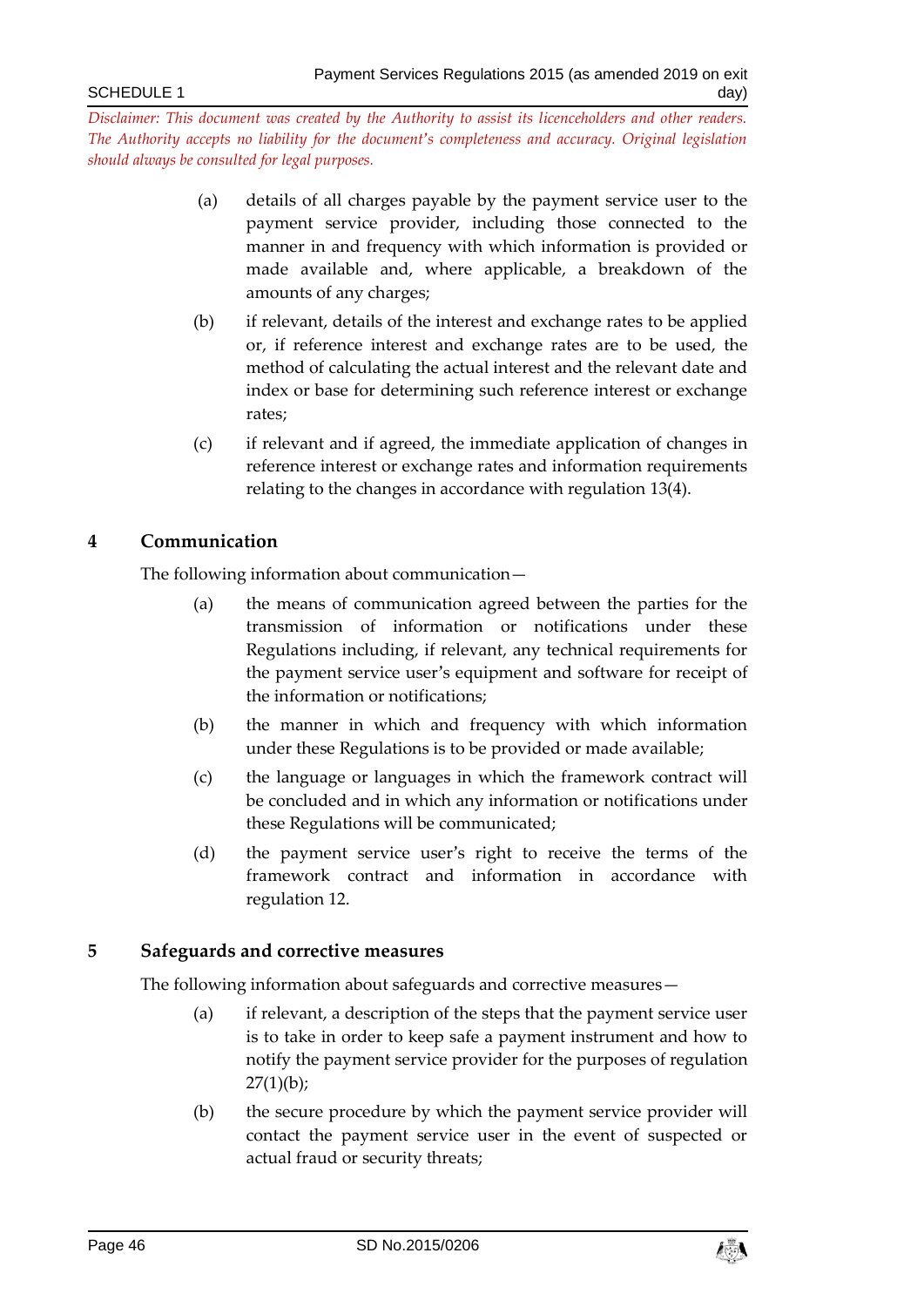- (c) if relevant, the conditions under which the payment service provider proposes to reserve the right to stop or prevent the use of a payment instrument in accordance with regulation 26(2) to  $(6)$ :
- (d) the payer's liability under regulation 32, including details of any limits on such liability;
- (e) how and within what period of time the payment service user is to notify the payment service provider of any unauthorised or incorrectly executed payment transaction under regulation 29, and the payment service provider's liability for unauthorised payment transactions under regulation 31;
- (f) the payment service provider's liability for the execution of payment transactions under regulation 45 or 46;
- (g) the conditions for the payment of any refund under regulation 33.

# **6 Changes to and termination of the framework contract**

The following information about changes to and termination of the framework contract—

- (a) if relevant, the proposed terms under which the payment service user will be deemed to have accepted changes to the framework contract in accordance with regulation 13(2), unless they notify the payment service provider that they do not accept such changes before the proposed date of their entry into force;
- (b) the duration of the framework contract;
- (c) if relevant, the right of the payment service user to terminate the framework contract and any agreements relating to termination in accordance with regulation 14**.**

# **7 Information about redress**

The following information about redress—

- (a) any contractual clause on—
	- (i) the law applicable to the framework contract;
	- (ii) the competent courts;
- (b) the availability of alternative dispute resolution procedures for the payment service user and the methods for having access to them.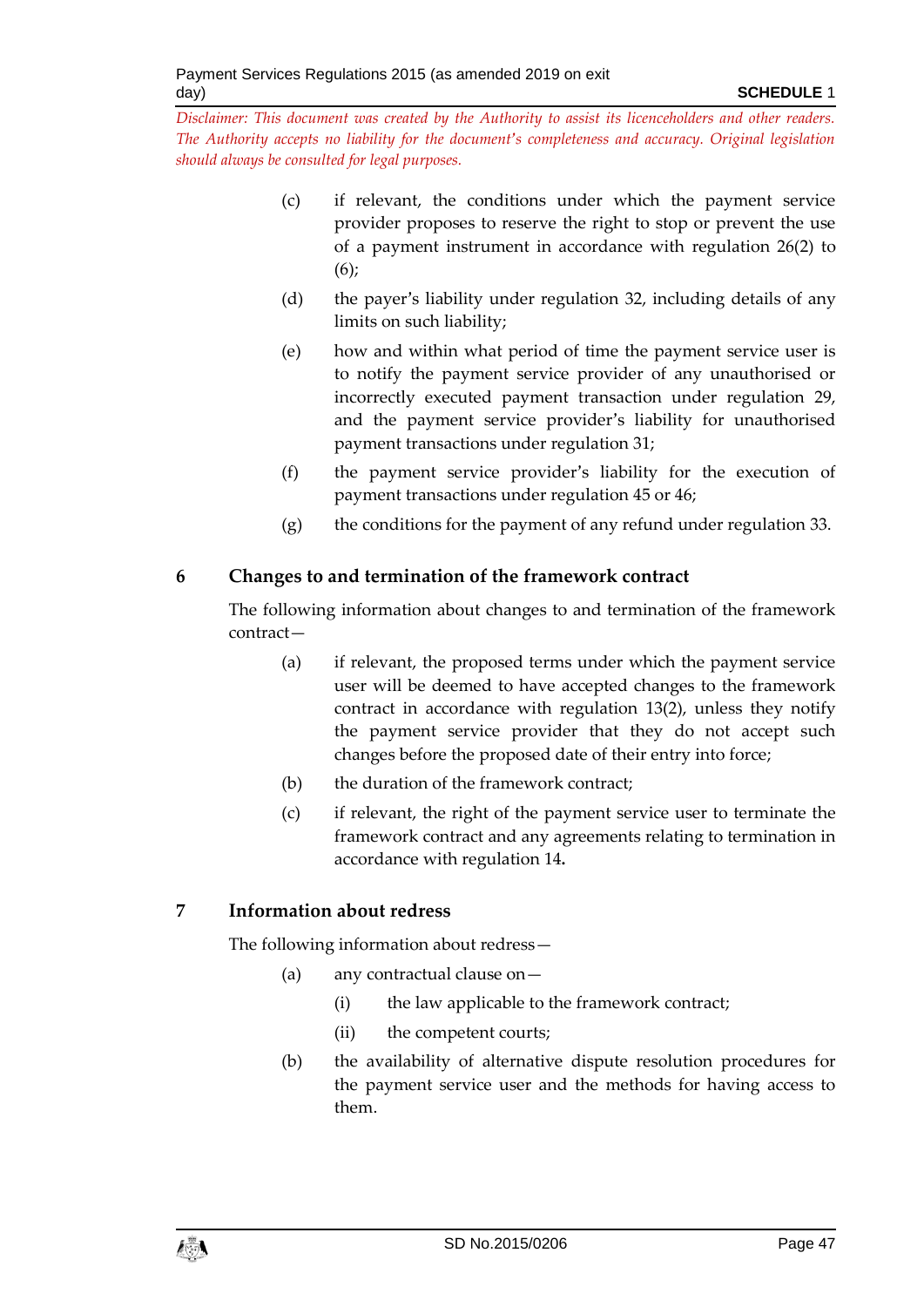#### **SCHEDULE 2**

#### MEANING OF "EXCEPTED CONTRACT"

Regulation 32(4)(b)

#### <span id="page-47-1"></span><span id="page-47-0"></span>**1 Meaning of "excepted contract"**

- (1) For the purposes of these Regulations an "excepted contract" is  $-$ 
	- (a) a contract
		- (i) for the sale or other disposition of land, or any estate or interest in land (including a charge on land);
		- (ii) to finance the purchase of land;
		- (iii) for a bridging loan in connection with the purchase of land; or
		- (iv) for the construction or extension of a building or other erection on land;

(not including a contract for the supply of goods and their incorporation in any land or a contract for the repair or improvement of a building or other erection on land, where the contract is not financed by a loan secured by a land mortgage);

- (b) a contract for the supply of food, drink or other goods intended for current consumption by use in the household and supplied by regular roundsmen;
- (c) a contract for the supply of goods or services which satisfies all the following conditions, namely —
	- (i) terms of the contract are contained in a trader's catalogue which is readily available to the consumer to read in the absence of the trader or his representative before the conclusion of the contract;
	- (ii) the parties to the contract intend that there shall be maintained continuity of contact between the trader or his representative and the consumer in relation to the transaction in question or any subsequent transaction; and
	- (iii) both the catalogue and the contract contain or are accompanied by a prominent notice indicating that the consumer has a right to return to the trader or his representative goods supplied to him within the period of not less than 14 days from the day on which the goods are received by the consumer and otherwise to cancel the contract within that period without the consumer incurring

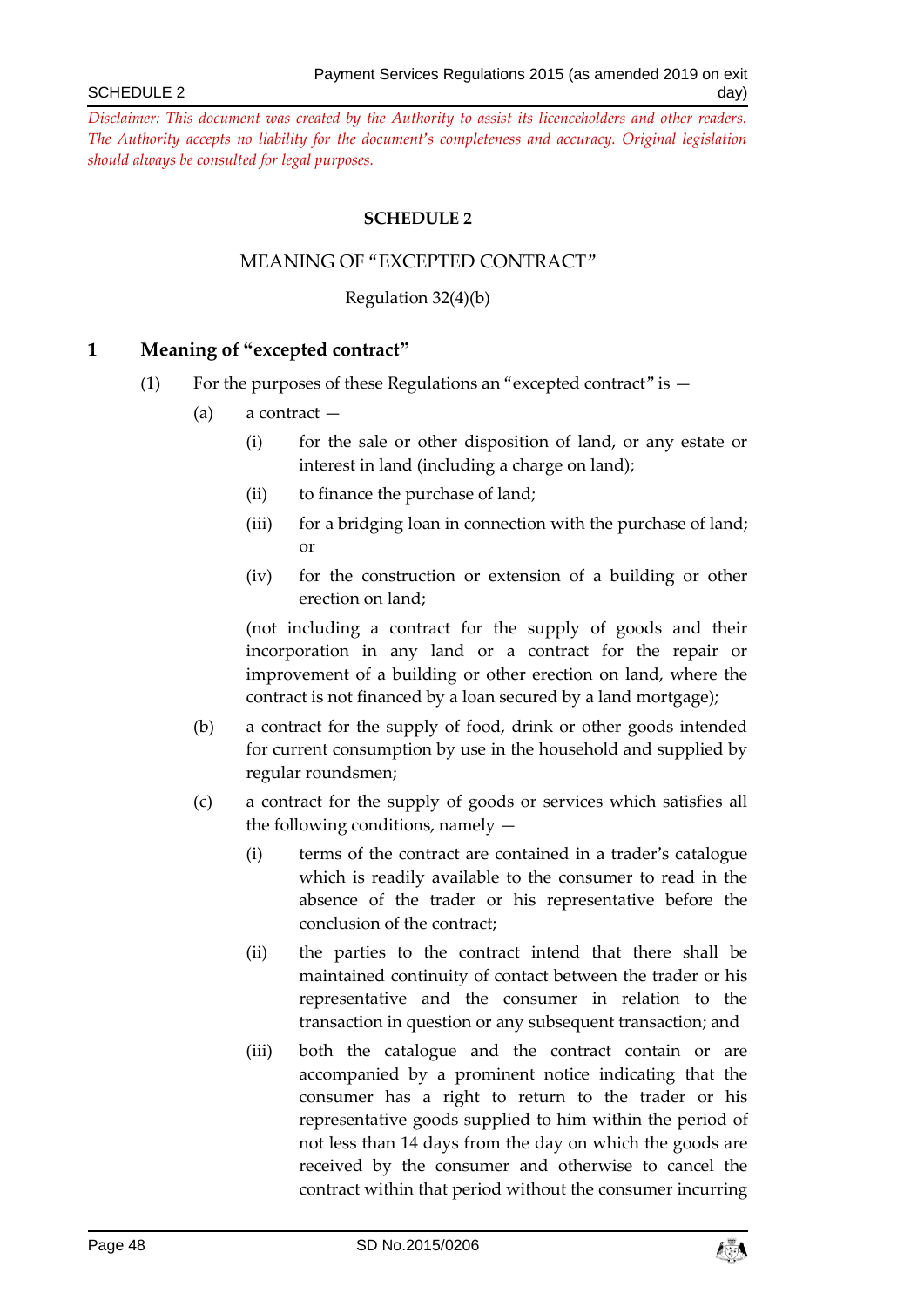> any liability, other than any liability which may arise from the failure of the consumer to take reasonable care of the goods while they are in his possession;

- (d) a contract of insurance;
- (e) a contract not falling within paragraph (f) under which the total payments to be made by the consumer do not exceed such sum as may be prescribed; and
- (f) a contract under which credit is provided not exceeding such sum as may be prescribed other than a hire-purchase or conditional 8sale agreement.
- (2) In paragraph (1), "charge on land" includes any security charged on land.